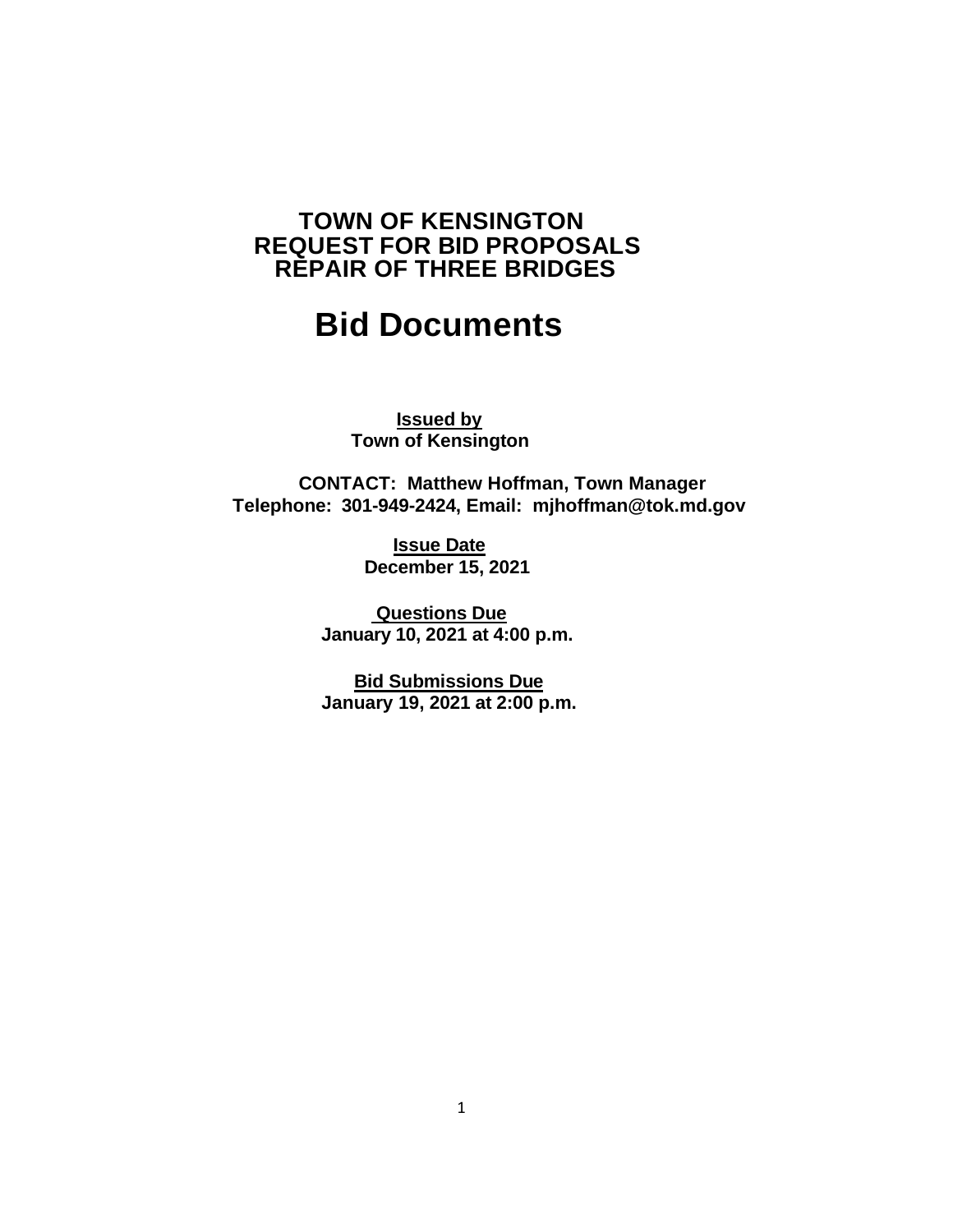# **TOWN OF KENSINGTON, MARYLAND**

## **REQUEST FOR BID PROPOSAL MAINTENANCE AND REPAIR OF THREE BRIDGES**

# **I. ADVERTISEMENT AND BID REQUIREMENTS**

The Town of Kensington ("the Town") requests bid proposals to maintain and repair three bridges in the Town, located on Kensington Parkway (MK03001), Kent Street (MK004) and Frederck Avenue (MK 02X01).

Bids shall be delivered electronically with the subject line of RFP Maintenance and Repair of Three Bridges to MJHoffman@tok.md.gov. **All bids must be received no later than Wednesday, January 19, 2022 at 2:00 p.m.** The bids will be publicly opened and read via conference call on January 19, 2022 at 2:30 p.m. The call-in number and access code for the bid opening will be posted to the Town's website at least 5 days before the bid opening at https://tok.md.gov.Bids received after the deadline will not be considered. Bidders should submit their bids with sufficient time to confirm it has been received electronically. Award of a contract will be made by the Mayor and Council of the Town of Kensington at a regular Town Council meeting.

All questions about the meanings or intent, discrepancies or omissions of the Contract Documents must be submitted by email on or before January 10, 2022 by 4:00 p.m.to Matt Hoffman as Project Manager, at mjhoffman@tok.md.gov. Responses will be provided by email to known bidders, and on the Town's website by January 12, 2022.

Copies of the Contract Documents may be downloaded from the Town's website at https://tok.md.gov. If you are unable to obtain the Contract Documents from the website, please contact the Town 8:00 a.m.-4:00 p.m., at 301-949-2424.

The Town of Kensington is an Equal Opportunity Employer. Discrimination based on race, religion, sex, age, ethnicity, ancestry or national origin, physical or mental disability, color, marital status, sexual orientation, gender identity, genetic information, political affiliation or any other factors not related to the ability to perform the work is expressly prohibited.

The Town reserves the right to reject any and all proposals or change its requirements in the best interest of the Town.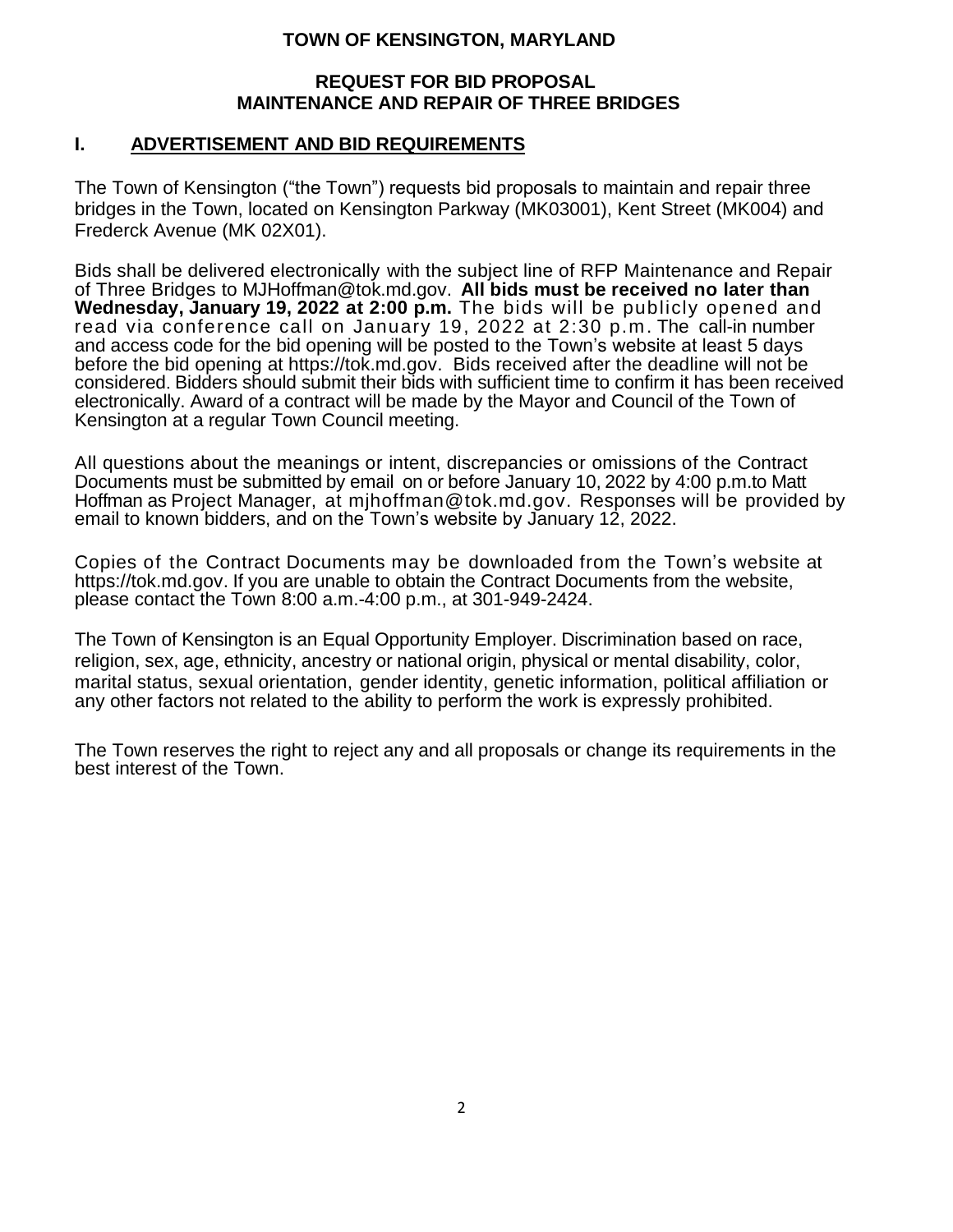# **II. INSTRUCTIONS TO BIDDER**

## 1. EXAMINATION OF CONTRACT DOCUMENTS AND SITE

Work described herein shall be constructed in accordance with the approved drawings, typical details, plans and specifications and all approved Contract Documents. All work must meet or exceed applicable standards established by the Town.

Before submitting a bid, each Bidder must (a) examine the plans and specifications provided by the Town thoroughly, (b) visit the site to become familiar with local conditions and on-going contracts that may in any manner affect performance of the Work, and (c) be familiar with federal, state, county and local laws, ordinances, rules and regulations affecting performance of the Work.

The submission of a proposal will constitute an incontrovertible representation that the Bidder has complied with every requirement. Failure to inspect the site will not relieve the Bidder of the obligation to furnish the material, equipment, and labor necessary to carry out the work and to complete said work for the consideration and in the time set out herein.

Errors in preparation of the proposal will not relieve the Bidder from the terms thereof. Errors discovered after public opening cannot be corrected and the Bidder will be required to perform if the proposal is accepted.

## 2. NO PRE-BID MEETING

No pre-bid meeting will be held. Potential bidders may visit the sites of the three bridges.

## 3. INTERPRETATIONS

All questions about the meanings or intent, and any discrepancies or omissions of the Contract Documents must be submitted by email on or before January 10, 2022 at 4:00 p.m.to Matthew Hoffman, Project Manager, kjhoffman@tok.md.gov. The Project Manager will issue an addendum to the RFP with the questions and answers on or before January 12, 2022. Any addenda will be posted to the Town's website and provided to known bidders. In any event, it shall be the responsibility of the Bidder to ascertain whether any addenda have been issued by checking the Town's website. Bidder must acknowledge the receipt (or mark "None" if applicable) of any addenda on their Bid Proposal Form. No questions will be accepted after the January 10, 2022 deadline. Upon award of the bid, all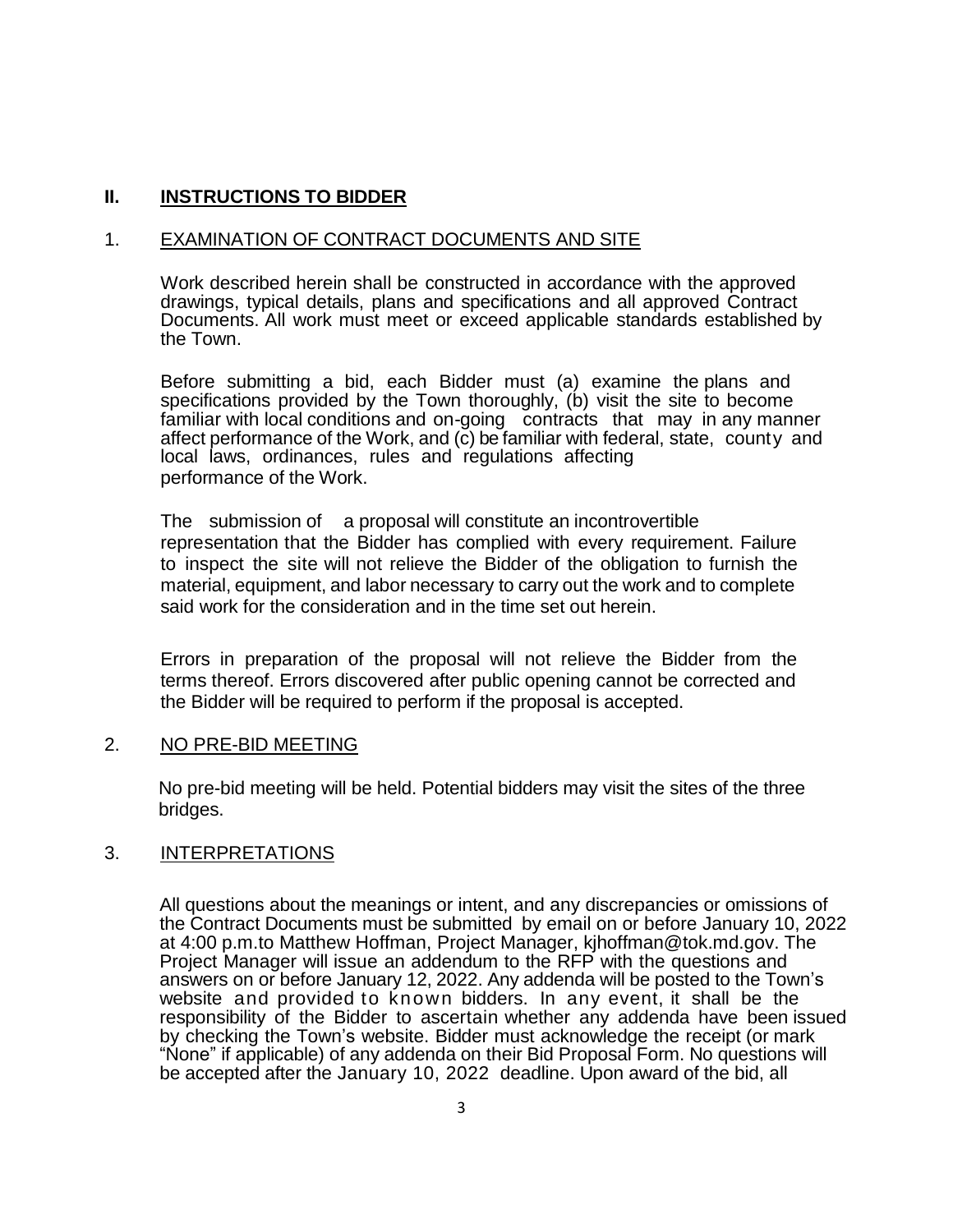questions concerning progress of the work shall be directed to the Project Manager or designee.

4. PREPARATION AND SUBMISSION OF BIDS

Bids shall be submitted on the attached forms and shall be filled out in full, in ink or electronically, signed and submitted in electronic format. If changes and erasures are made, such changes and erasures shall be clear and legible, and shall be initialed by the person signing the Bid Proposal Form. Proposals made on any other than the specified bid forms will not be considered. Any changes not approved by the Project Manager will cause rejection of the proposal. Conditional proposals and proposals containing escalator clauses will not be accepted. Any proposed alternatives must be clearly noted in the bid.

Bids shall be delivered electronically with the subject line of "RFP Maintenance and Repair of Three Bridges" to MJHoffman@tok.md.gov. The call-in number and access code for the bid opening will be posted to the Town's website at least 5 days before the bid opening**. All bids must be received no later than Wednesday, January 19, 2022 at 2:00 p.m. The bids will be publicly opened and read aloud via conference call at 2:30 p.m.** Bids received after the deadline will not be considered.Documents to be submitted with the Bid Proposal include:

- Bid Proposal Form
- Information Regarding the Bidder Form
- **Non-Collusion Affidavit**
- Affidavit with Respect to Non-Conviction, Non-Suspension and False Pretenses
- **Tentative Construction Schedule**

A Bidder may submit only one bid proposal. More than one proposal from an individual, firm or partnership, corporation or association under the same or different names will not be considered on any given project, and will be considered grounds for disqualification and/or rejection of the proposals involved, unless prior approval has been granted by the Town.

No Bidder may withdraw a bid within 120 days after the opening thereof. Negligence on the part of the Bidder in preparing the Bid confers no right to the withdrawal of the Bid after it has been opened. Any and all costs incurred in the development of Bids, i.e., preparing and submitting, on-site product/service demonstrations, on-site visits, oral presentations, travel and lodging, etc., shall be the sole responsibility of Bidder.

The Town reserves the right to amend or cancel the RFP at any time at its sole discretion before the execution of a contract with the selected bidder.

Bidders must take into account in their bid that a state of emergency exists in Maryland due to the COVID-19 pandemic and that the construction of the Project is or may be impacted as a result. In the event of delays to the critical path of the construction schedule resulting solely from the effects of the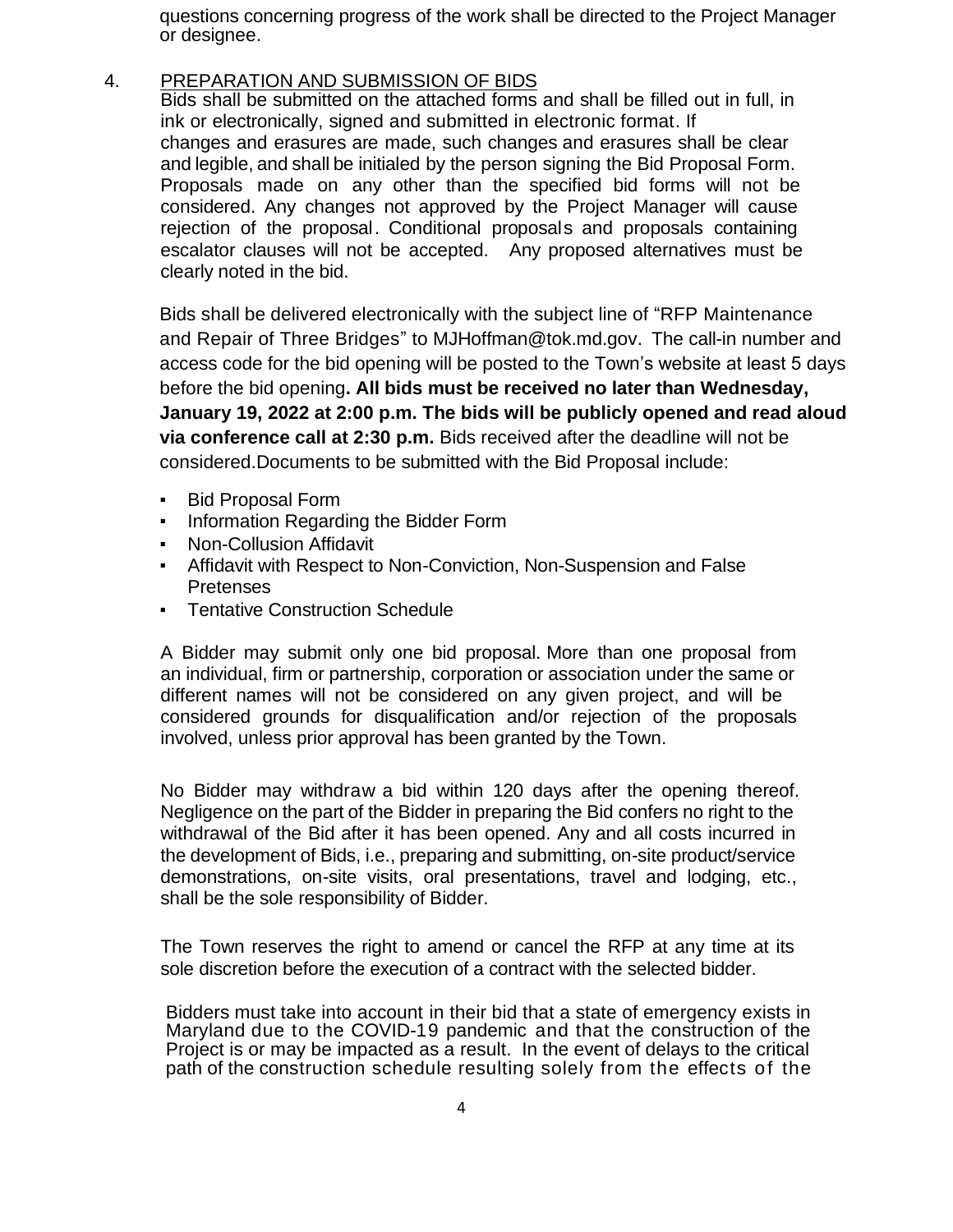COVID-19 pandemic, the actual number of days of delay will be added to the construction schedule as an equitable adjustment. Expected costs that may be incurred due to the need for social distancing, personal protective equipment, additional sanitary conveniences and cleaning should be included in the bid, as well as any expected delays in delivery of supplies or equipment. To the fullest extent possible, the Town intends to resolve these issues in the bid process, and not as change orders.

## 5. BID BOND AND PERFORMANCE AND LABOR AND MATERIALS BONDS

A bid bond is not required in connection with a bid submittal. A performance bond and labor and materials bond for 100% of the contract amount is required.

## 6. CONTRACT TIME

Work under the Contract shall be completed in accordance with a construction time schedule mutually agreeable to the parties. Work must begin within ten (10) days of notice to proceed. Any request for adjustments to the agreed construction schedule shall be made to the Project Manager when Contractor becomes aware of anticipated delays in receipt of materials or adverse weather, etc. Provisions for liquidated damages for failure to comply with the Contract Time are set forth in the General Provisions. Time is of the essence to this Contract.

# 7. SCOPE OF WORK

The project involves the maintenance and repair of three bridges located in the Town ("Project"). The scope of work includes the following:

# **A. Bridge No. M-K-04 Kent Street**

**1)** Repair the spalls in the South Spandrel Wall that undermine the bridge rail post base plates.

**2)** Install traffic barrier transitions at all corners of the structure.

**3)** Install MD-SHA Type-G End Treatmentson the Northwest, Southwest and Southeast Approaches. Install a MD- SHA Type-K End Treatment on the Northeast Approach.

**4)** Install object markers at all corners of thestructure.

**5)** Replace the hand railings on the structure with a crash tested bridgerailing.

**6)** Repair drainage pipe behind theSoutheast Wingwall.

# **B. Bridge M-K-001 Kensington Parkway**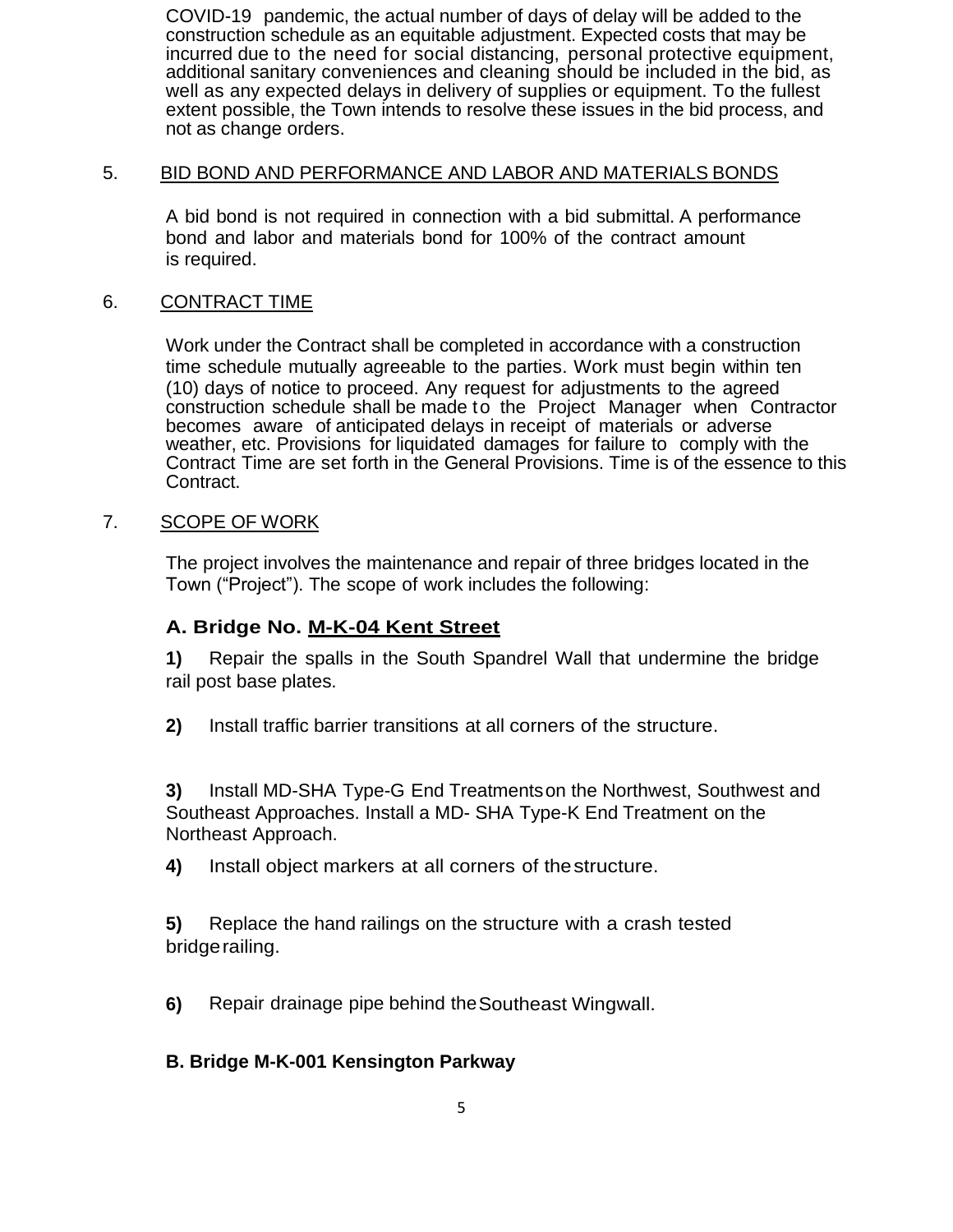- **1)** Stabilize the Southwest ApproachEmbankment.
- **2)** Remove debris from beneath the bridge.
- **3)** Install object markers at all four corners.
- **4)** Install scour countermeasures understructure.
- **5)** Replace bridge railing in accordance with MD SHA standards.
- **6)** Repaint stone wingwalls and spandrelwalls.

**7)** Install W-beam traffic barrier along the approaches in accordance with MD SHAstandards.

**8)** Install W-beam end treatment at all fourcorners in accordance with MD SHA standards.

**9)** Grout the gap between the arch andWest Spandrel Wall.

**10)** Replace missing stones at both spandrelwalls and wingwalls.

**11)** Clean and apply a protective coating tothe corroded areas of the pipe arch.

**12)** Grout the full-circumference of the utilitypipe where it penetrates the arch.

**13)** Remove tree adjacent to pilaster at thesoutheast corner of the structure.

**14**) Repair south footing, which is is intermittently undermined over a length of 35'-0", up to 5" high with up to 1'-7" of horizontal penetration.

**15**) At 18'-0" from the east end, repair the south footing full-height x 1/4" wide vertical crack.

**16)** At 7'-0" from the east end, repair the north footing full-height x 1/8" wide vertical crack

# **C. Frederick Avenue MK-02X01**

- **1)** Install W-beam traffic barrier transitionsat all four corners of the bridge.
- **2)** Install W-beam traffic barrier end treatments at the four corners of thebridge.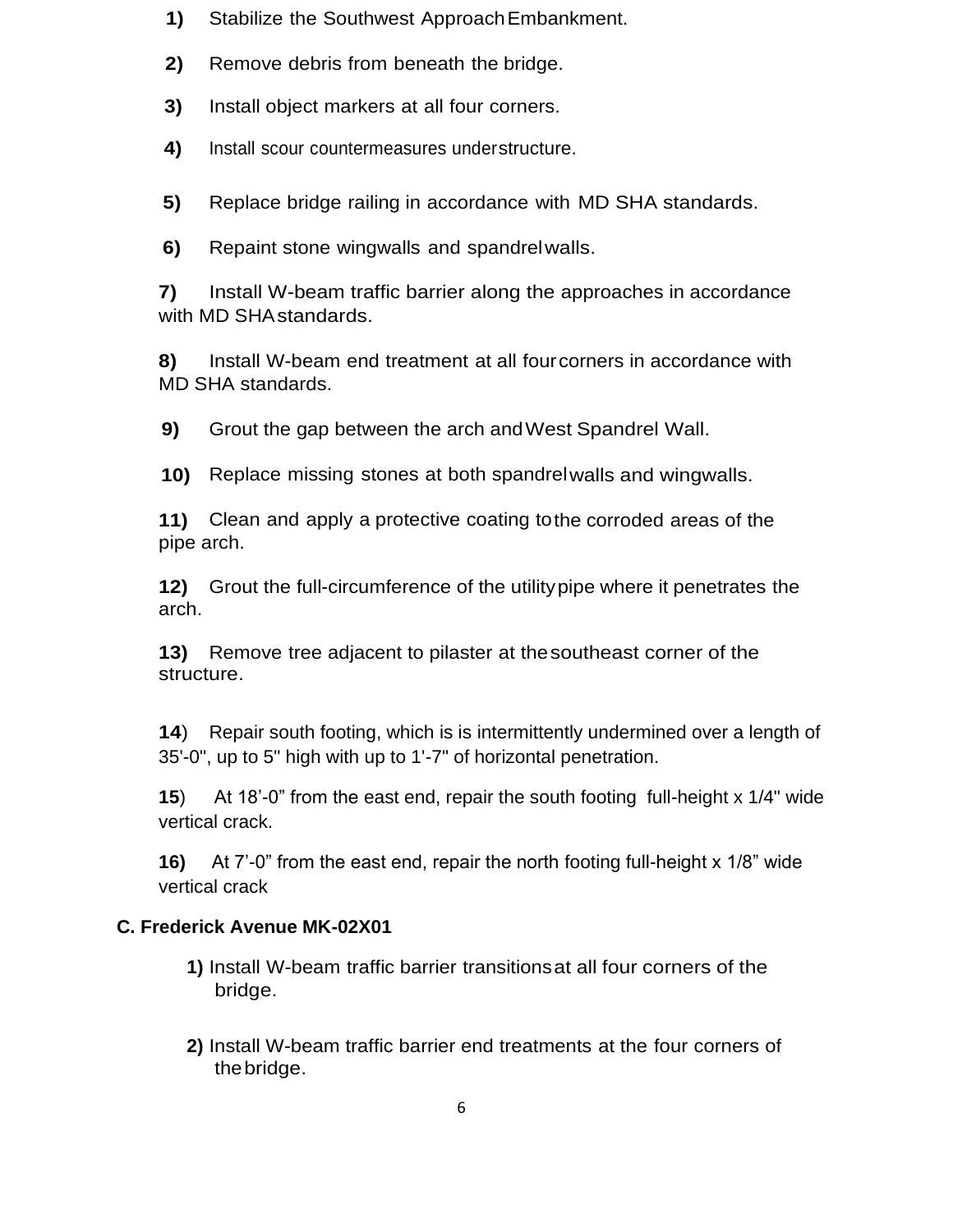- **3)** Install W-beam traffic barriers at all fourcorners of the bridge.
- **4)** Install object markers at the four cornersof the bridge.
- **5)** Install advance posting sign at the East Approach at the intersection with Wake Drive.
- **6)** Repair gabion baskets in the downstream channel
- *7)* Repair the edge spalling in the wearingsurface along the top of the abutment backwalls.
- **8)** Replace the West Abutment joint seal.
- **9)** Repair the delaminated areas in bothabutments.
- **10)** Repair the spalls and delaminated areasin the Southeast and Southwest Wingwalls.

The required maintenance and repair of the bridges is more specifically described in the attached Montgomery County Department of Transportation 2019 Bridge Inspection reports for each bridge, which are incorporated herein by reference.

All required licenses and permits will be the responsibility of the selected contractor, including without limitation, building permits and site certifications.

**The selected contractor shall be responsible for the cost and provision of any Third Party inspection requirements**. The selected Contractor will be required to pay all necessary fees and post any necessary bonds to any regulatory agencies having jurisdiction for inspection or for the privilege or right to execute the Work as called for in the Contract Documents, and the Contractor shall include the cost of said fees in its bid. The selected Contractor shall be responsible for any "construction fees" to implement the construction of the project.

Work can be performed between 7:00 a.m. and 5:00 p.m., Monday - Friday. Work may be scheduled on Saturdays through the Project Manager. Request to work at any other time will be evaluated based on operations at the facility.

The selected contractor will be responsible for all work listed above, shown on the plans and approved permits and written on the project specifications constituting the Contract Documents, and all work that is incidental thereto.

Contractor parking, dumpster storage and staging in Town rights-of-way shall be coordinated with the Project Manager.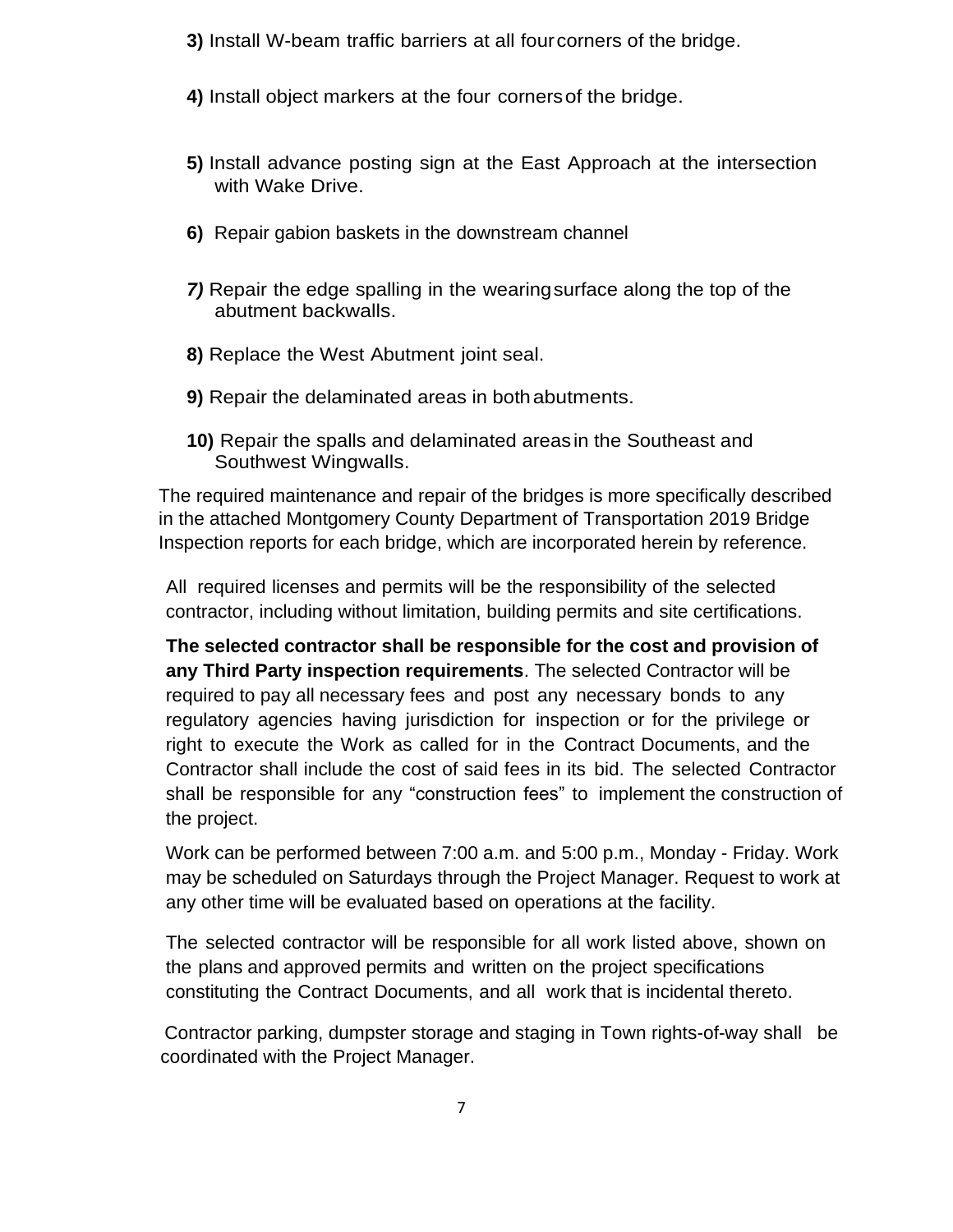## 8. AWARD OF CONTRACT

The Contract will be awarded at the discretion of the Mayor and Council of the Town of Kensington. It is expected that the award will be made in February, 2022. In determining which proposal is best, the Town will take into consideration, among other things, the bid price, and the experience, qualifications. price, and the experience, qualifications, references, responsibility and currently available facilities of the Bidder to perform the work.

The Town reserves the right to reject any or all proposals, and to exercise its sole discretion to best serve the interests of the Town.

Except where the Town exercises the right reserved herein to reject any or all proposals, the Contract will be awarded on a per unit price or lump sum basis, as is in the best interest of the Town of Kensington.

The Town of Kensington reserves the right to cancel the award of the Contract at any time prior to execution of the Contract without liability on the part of the Town.

## 9. EXECUTION OF THE CONTRACT

The Bidder to whom the Contract has been awarded must execute a Contract substantially similar to the one attached within ten (10) days after the award and submit such other documents as required by the Contract Documents, including a current insurance certificate listing the Town of Kensington as additional insureds with an additional insured endorsement for the duration of this Project. Failure by the Contractor to execute the Contract and submit such other documents as required by the Contract Documents shall be just cause for annulment of the Award.

If the Bidder to whom the award is made shall fail to execute the Contract and performance bond hereto attached, and as herein provided, the award may be annulled and the Contract awarded to the second lowest responsive and responsible bidder, and such bidder shall fulfill every stipulation embraced herein, as if he were the original party to whom the award was made, or the Town of Kensington may reject all of the bids, as its interest may require.

## 10. PERFORMANCE AND LABOR AND MATERIALS BONDS

The successful Bidder will be required to give Performance and Labor and Materials Bonds within 10 business days after the execution of the Contract. The Performance Bond shall be in the amount of 100% of the Contract Price and shall name the Town as an insured and shall be in a form and with a surety acceptable to the Town. The Labor and Materials bond shall be in the amount of 100% of the Contract Price.

## 11. CONTRACTOR LICENSE

Bidders are required under Section 17-602 of the Business Regulation Article, Annotated Code of Maryland, to show evidence of having obtained a construction license in the State of Maryland. The Bidder shall also obtain any other license or permit required by law.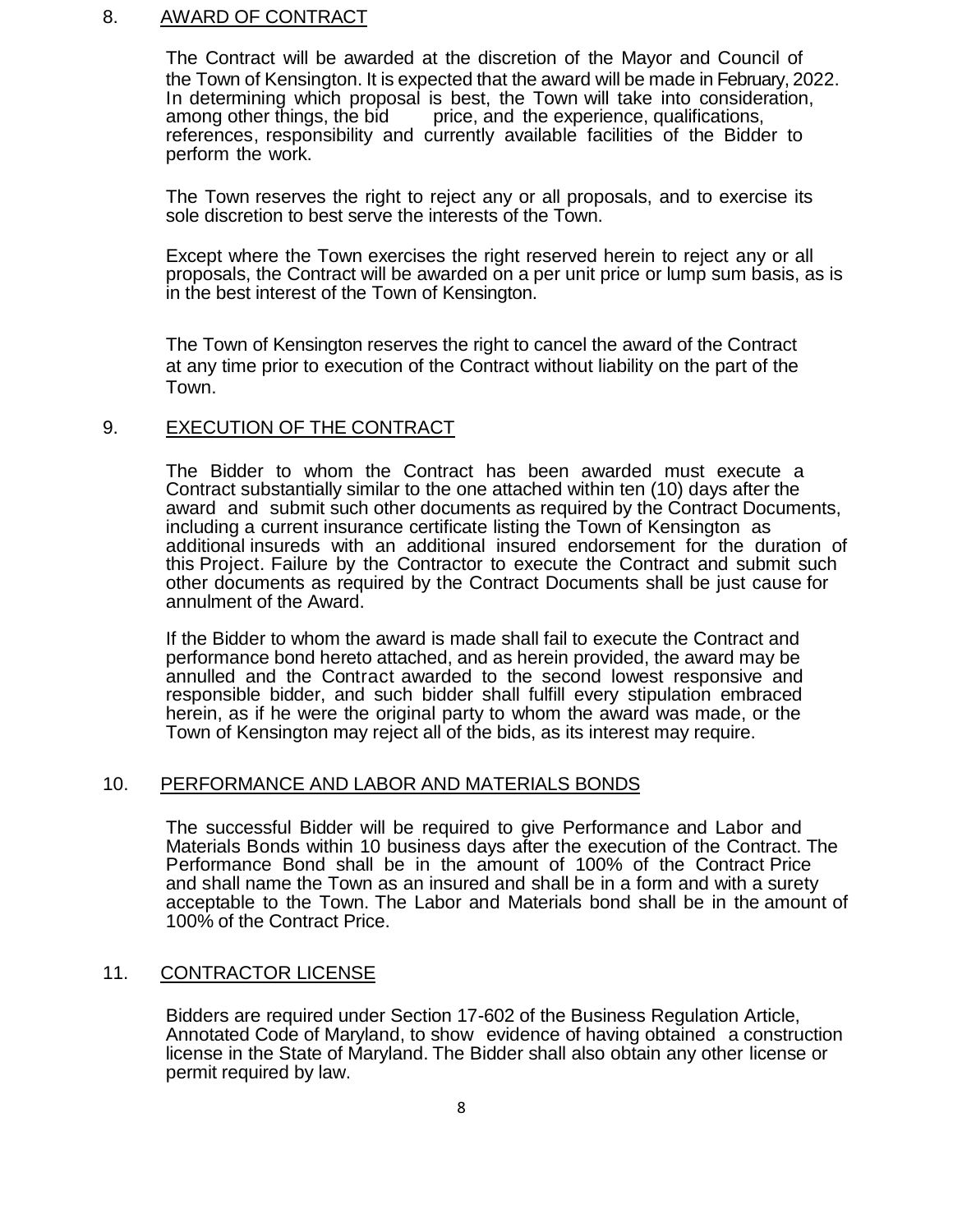## 13. APPROXIMATE QUANTITIES

The Bidder's attention is called to the fact that any quantities given are estimated quantities and are intended as a guide to the Bidder, but in no way bind or limit the Town to the actual amount of work to be performed or the quantity of material to be furnished. Any estimates of quantities herein furnished are approximate only.

## 14. POWER OF ATTORNEY

Attorneys-in-fact who sign bid bonds or contract bonds must file with each bond a certified and effectively dated copy of their power of attorney.

## 15. UNBALANCED BID

Bidders are specifically warned against unbalancing their bids as this will render them liable for rejection.

## 16. MODIFICATION OF BID DOCUMENTS

The right is reserved, as the interests of the Town may require, to revise or amend the Bid Documents prior to the date set for opening bids and to postpone the date set for opening bids. Such revisions, amendments and/or postponements will be announced by addendum, a copy of which shall be available to all prospective bidders on the Town's website at

## 17. RECEIPT OF ADDENDA

All bidders will be required to acknowledge receipt of any addenda on their Bid Proposal Form.

## **III. TECHNICAL SPECIFICATIONS**

Contractor shall provide biweekly forecast of construction activities to the Town for coordination with Town staff.

- **IV.** GENERAL CONDITIONS
- A. DEFINITIONS

Wherever used in the Contract Documents, the following term shall be applicable to both the singular and plural thereof:

- 1. Addendum or Addenda Written or graphic instruments issued prior to the Bid Opening of the Contract which modify or interpret the Contract Documents.
- 2. Approval Written approval from the Project Manager.
- 3. Bid The offer or proposal of the Bidder submitted in the prescribed manner on the prescribed form setting forth the prices for the Work to be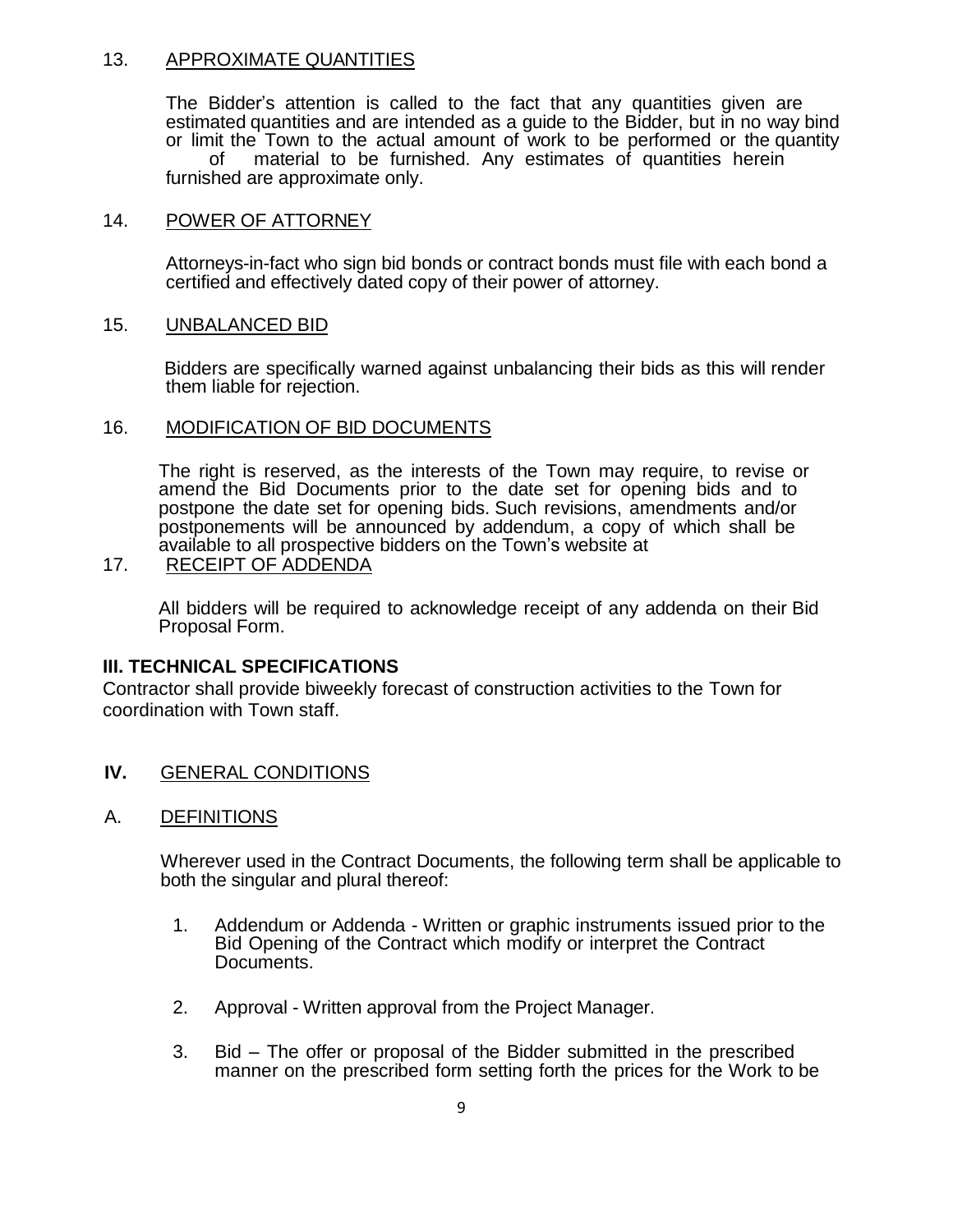performed.

- 4. Bidder Any person, firm or corporation submitting a Bid for the Work.
- 5. Bonds Bid Bond, Performance Bonds, Labor and Material Payment Bonds, Maintenance Bonds, and other instruments of security furnished by the Contractor and surety in accordance with the Contract Documents.
- 6. Change Order A written order to the Contractor signed by the Project Manager authorizing an addition, deletion or revision in the Work within the general scope of the contract Documents, authorizing an adjustment in the Contract Price or Contract Time.
- 7. Not used.
- 8. Commission Washington Suburban Sanitary Commission or WSSC
- 9. Contract/Contract Documents The Contract, including Request for Bid Proposals, the Bidders Proposal/Bid Form, Contract, Bonds, Notice of Award, Notice to Proceed, Change Orders, Plans, Drawings, Certificate of Substantial Completion, Standard Specifications, Addenda, General and Special Provisions, Standard Details, Information Regarding the Bidder, Bidder's Questionnaire, General Conditions, Special Conditions, Affidavits, Insurance Certificates, and Federal Contract Provisions when appropriate.
- 10. Construction Manager The authorized representative of the Project Manager assigned to make interpretations, clarifications and other instructions as to the intent of the Contract Documents.
- 11. Contract Price The total monies payable to the Contractor under the terms and conditions of the Contract Documents.
- 12. Not used.
- 13. Contract Time The specific date or the number of days stated in the contract for the completion of the Work.
- 14. Contractor The person, firm or corporation with whom the Town has executed the Contract.
- 15. County Montgomery County, Maryland and any department thereof.
- 16. Day A calendar day of 24 hours lasting from midnight one day to midnight the next day.
- 17. Environmental Pollution Presence and action of physical, chemical, biological, and human agents that adversely affect individual and community health and welfare; unfavorably alter or destroy ecosystems of importance to man; or degrade significant aesthetic and recreational values.
- 18. Field Order A written order to the Contractor issued during construction by the Project Manager or agent for interpretations, clarifications and other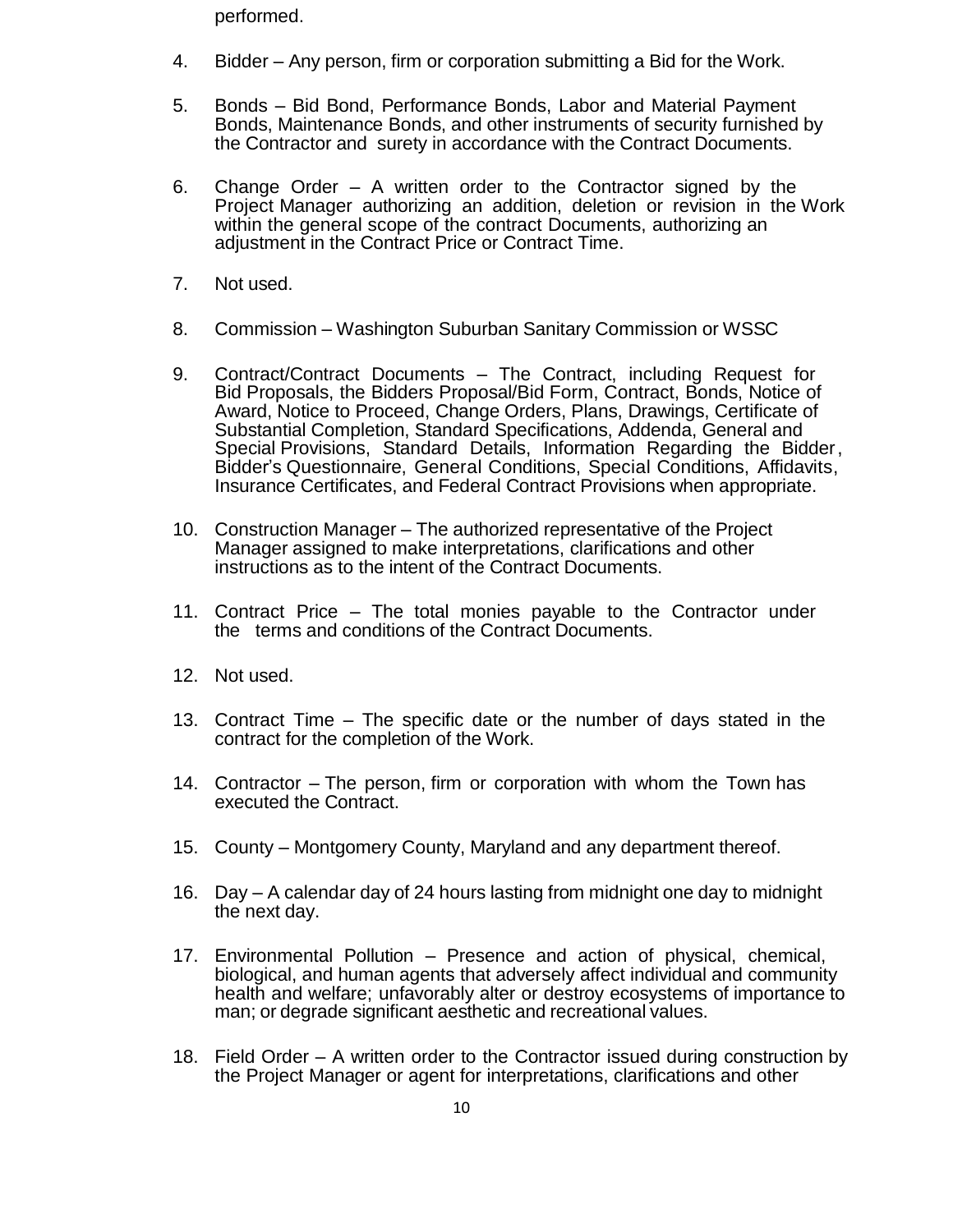instructions as to the intent of the Contract Documents.

- 19. Inspector The authorized representative of the Project Manager assigned to make detailed inspection of any or all portions of the Work or materials therefor.
- 20. Manufacturer Any person or organization who changes the form of a commodity or creates a new commodity and supplies it for the Work at any time, but who does not perform labor at the site.
- 21. Notice of Award The written notice of the acceptance of the Bid from the Mayor and Council of the Town of Kensington to the successful Bidder.
- 22. Notice to Proceed Written communication issued by the Project Manager authorizing the Contractor to proceed with the work and establishing the dates of commencement and completion of the work.
- 23. Project The undertaking to be performed as provided in the Contract Documents.
- 24. Project Manager Town Manager
- 25. Provide Means furnish and install as specified in Contract Documents.
- 26. Rock Any indurated material that requires drilling, wedging, blasting, or other methods of brute force to excavate.
- 27. Not used.
- 28. Specifications Contract Documents under the contract.
- 29. Standard Specifications Maryland Department of Transportation, State Highway Administration, "Standard Specifications for Construction and Materials", as amended.
- 30. Not used.
- 31. Subcontractor An individual, firm or corporation having a direct contract with the Contractor or with any other subcontractor at any time for the performance of a part of the work at the site.
- 32. Substantial Completion That date as certified by the Project Manager when the construction of the Project or a specified part thereof is sufficiently completed in accordance with the Contract Documents so that the Project or specified part can be utilized for the purposes for which it is intended.
- 33. Supplier Any person or organization who supplies materials or equipment for the Work at any time, including that fabricated to a special design, who does not perform labor at the site.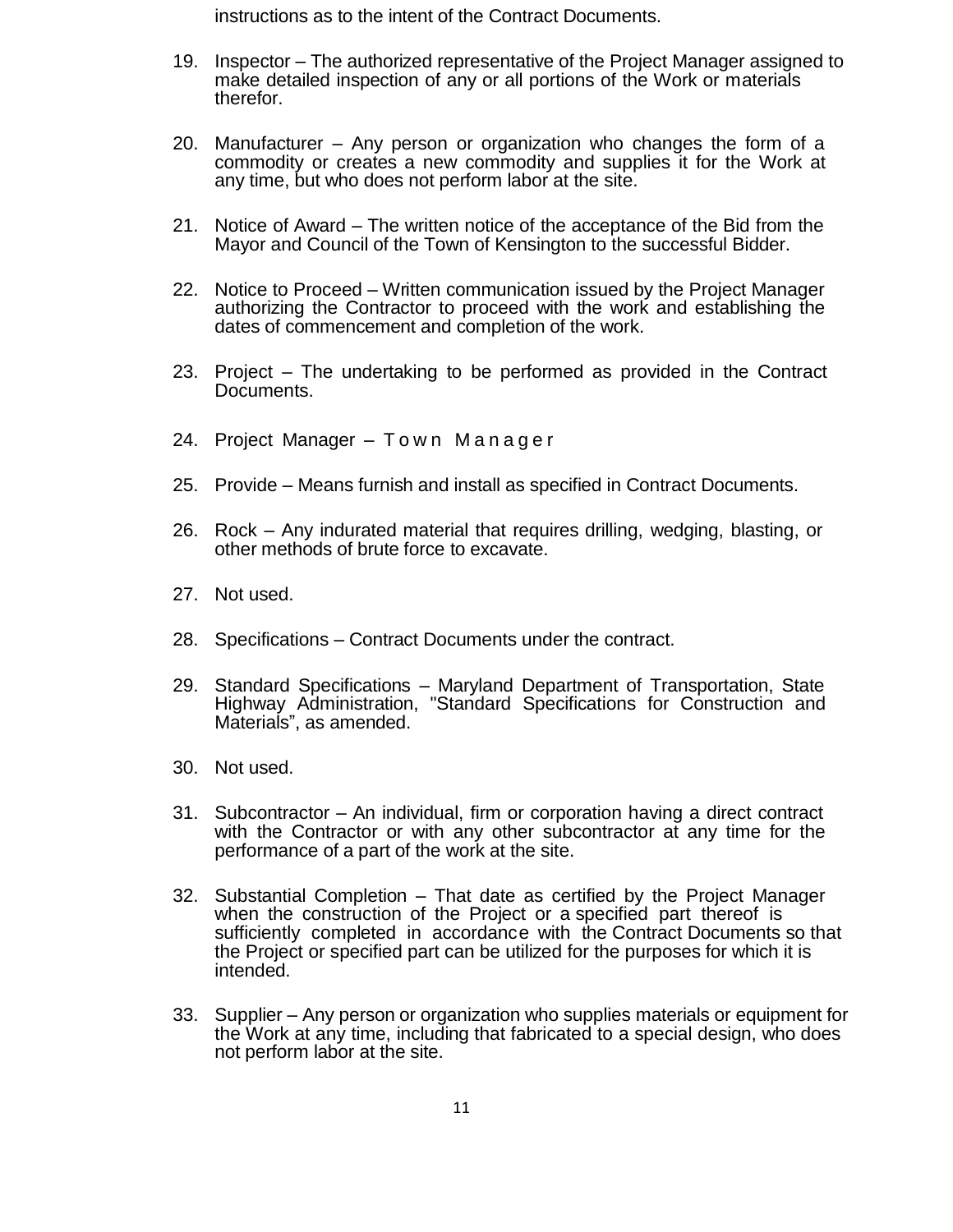- 34. Town Town of Kensington, Maryland
- 35. Work Any and all obligations, duties, and responsibilities necessary to the successful completion of the Project assigned to or undertaken by the Contractor under the Contract Documents, labor, materials, equipment and other incidentals and the furnishing thereof.

Whenever, in the Contract Documents, the words DIRECTED, REQUIRED, PERMITTED, ORDERED, DESIGNATED, PRESCRIBED or words of like import are used, it shall be understood that the direction, requirement, permission, order, designation or prescription of the Project Manager is intended. Similarly, the words APPROVED, ACCEPTABLE, SATISFACTORY or words of like import shall mean approved, acceptable or satisfactory to the Project Manager unless otherwise expressly stated.

## B. ADDITIONAL INSTRUCTIONS AND DETAIL DRAWINGS

The work under this Contract shall be built of the materials, sizes, dimensions, on the lines and slopes, at the depths, and in the manner called for by the Contract Documents and/or shown on the Contract Drawings or in accordance with such changes as may be approved from time to time during the progress of the work, as hereinafter provided.

The Contractor may be furnished additional instructions and detail drawings by the Project Manager as necessary to carry out the work required by the Contract Documents. The additional drawings and instructions thus supplied will become a part of the Contract Documents.

The Contractor shall carry out the work in accordance with the additional detail drawings and instructions.

# C. SERVICE OF NOTICE

Any written communication, and any communication, notice, or order required by the Contract Documents to be in writing, may be served by electronic transmission, personal delivery, or by certified mail via the United States Postal Service.

## D. SCHEDULES, REPORTS AND RECORDS

**A tentative construction schedule shall be included in the bid proposal, preferably in a Gantt chart**. The Contractor shall submit to the Project Manager, in a timely manner, such schedules of quantities and costs, construction progress schedules, breakdown of lump sum items, reports, estimates, records and any other data, as requested by and acceptable to the Project Manager.

## E. CONTRACT REQUIREMENTS

The Contractor shall furnish all labor, materials, tools, equipment and transportation necessary for the proper execution of the Work in accordance with the Contract Documents and all incidental work necessary to complete the Project in an acceptable manner, ready for use, occupancy or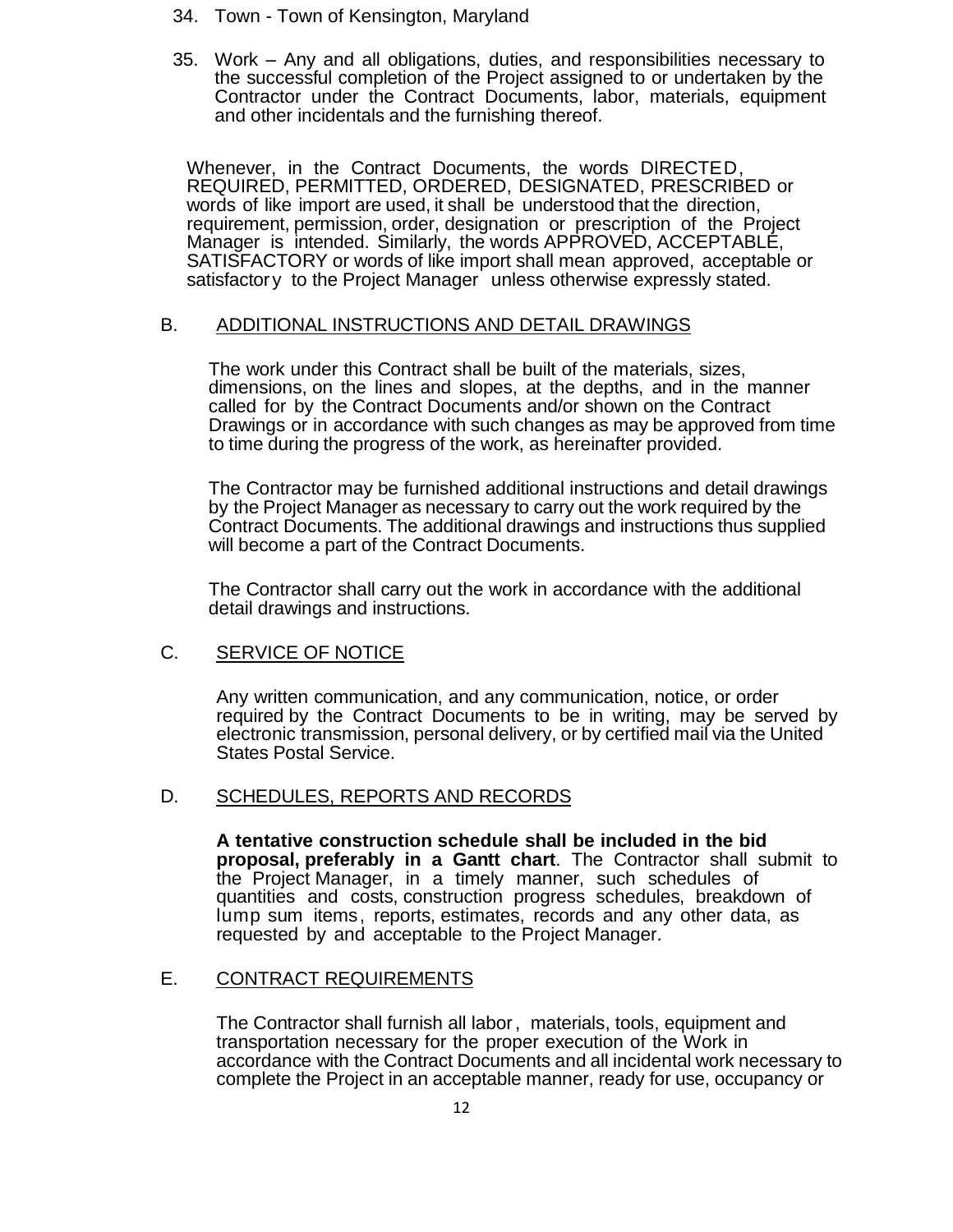operation by the Town.

# F. MATERIALS, SERVICES AND FACILITIES

The Contractor shall do all of the work as stated in the Contract Documents. The Contractor shall provide and pay for all materials, taxes, labor, tools, equipment, light, power, transportation, supervision, temporary construction of any nature, and all other services or facilities of any nature whatsoever necessary to execute, complete and deliver the work within the specified time. Any temporary construction done to execute the work under contract shall be removed and the area shall be left in original condition or as specified in the Contract Documents. The Contractor shall complete the entire work together with such extra work as may be required, at the price fixed therefor, but at a total price not to exceed that provided for in the Contract, unless otherwiseagreed in writing.

Materials and equipment shall be so stored as to insure the preservation of their quality and fitness for the work. Stored materials and equipment to be incorporated in the work shall be located so as to facilitate prompt inspection. The Contractor may request that materials required for this project be delivered to and stored at the project site, and the Project Manager may approve this request prior to execution of the Contract.

The Contractor shall provide a proposed written plan for any storage of materials and equipment, which must be approved in writing by the Project Manager before commencement of the work.

All construction and storage sites shall be kept clean and free of debris and trash. The Contractor shall provide sufficient trash receptacles with lids for use by its employees on site. The receptacles shall be emptied on a regular basis at Contractor's expense, with the contents disposed of properly.

Manufactured articles, materials and equipment shall be stored, applied, installed, connected, erected, used, cleaned and conditioned as directed by the manufacturer and as approved by the Project Manager.

## G. PATENTS

The Contractor shall indemnify and save harmless the Town from all suits, actions and damages or costs to which the Town may be subjected by reason of the use of any patented article or process in the work under this Contract.

## H. SURVEYS, PERMITS, LAWS AND REGULATIONS

- 1. SURVEYS Unless otherwise specified, Contractor will furnish all boundary surveys and establish all baselines for locating the principal component parts of the work together with a suitable number of benchmarks adjacent to the Work as shown in the Contract Documents.
- 2. PERMITS Permits, such as building permits, and licenses of a temporary nature necessary for the performance of the work such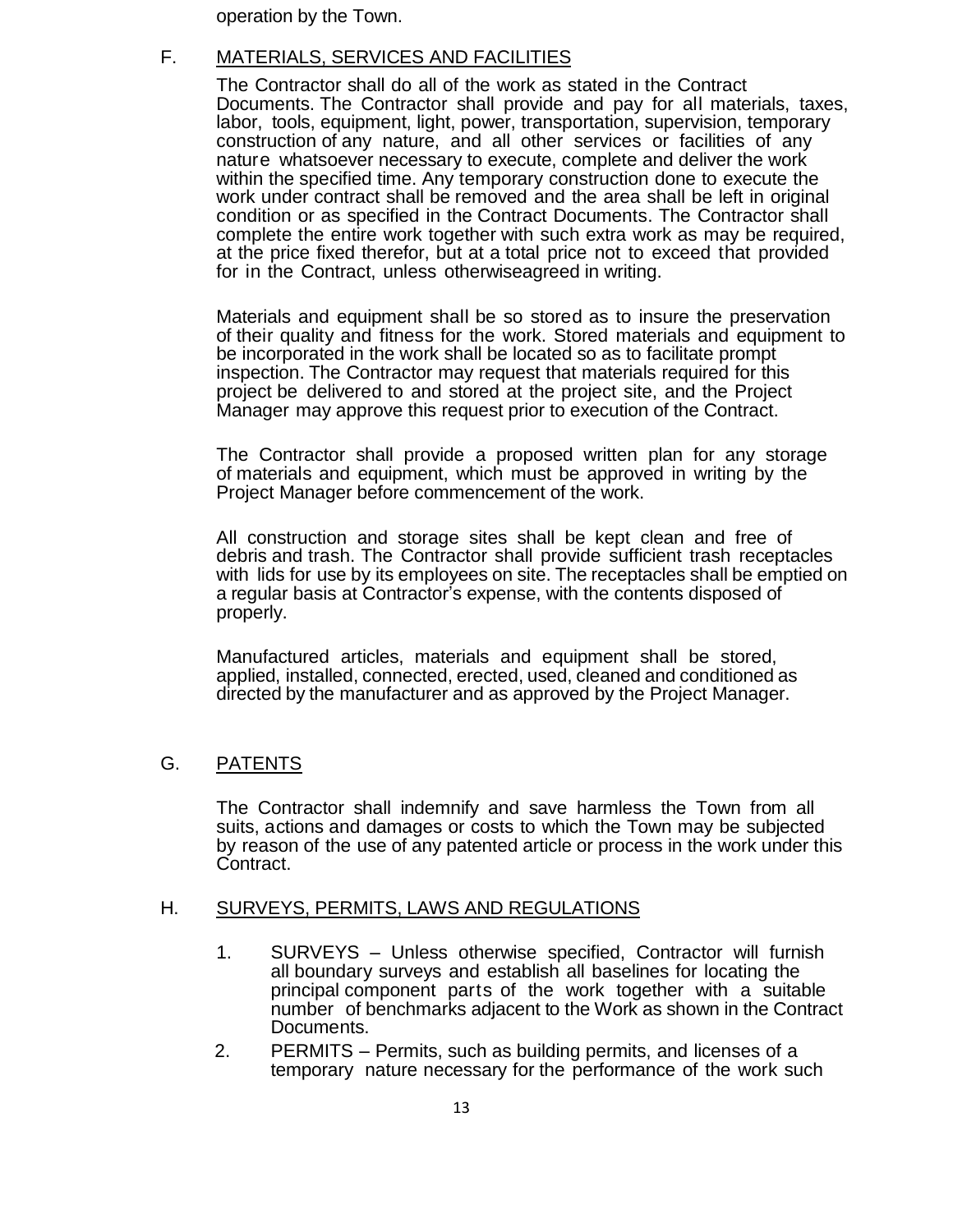as plumbing and electrical permits, shall be secured and paid for by the Contractor.

The Contractor shall give all notices and comply with all permits, laws, ordinances, rules and regulations applicable to the conduct of the work as drawn and specified. If the Contractor observes that the Contract Documents are at variance therewith, a notification shall promptly be given to the Project Manager in writing.

If any permit, license, or certificate expires, or is revoked, terminated or suspended, as a result of any action or omission on the part of theContractor, he shall not be entitled to any additional compensation, nor to any extension of the completion date, by reason thereof.

3. LAWS AND REGULATIONS – The Contractor and its agents, servants, and employees shall strictly comply with the ordinances and regulations of the Town, and all other applicable laws, when performing the work on this project. The Contractor shall protect and indemnify the Town and its officers, officials, employees and agents, against any claim or liability arising from or based on the violation of any such law, ordinance or regulation, whether by Contractor or by its agents, servants, or employees.

### I. PROTECTION OF WORK, PROPERTY AND PERSONS

1. GENERAL – The Contractor shall be responsible for initiating, maintaining and supervising all safety precautions and programs in connection with the work according to the accepted practices, and applicable rules, regulations and laws. The Contractor shall take all necessary precautions for the safety of, and shall provide the necessary protection to prevent damage, injury or loss to, all employees on the work and other persons who may be affected thereby, all the work and all materials or equipment to be incorporated therein, whether in storage, or on or off the site, and other property at the site or adjacent thereto, including trees, shrubs, lawns, walks, pavements, roadways, structures and utilities not designated for removal, relocation or replacement during the entire course of construction.

In case of suspension of work for any cause whatever, the Contractor shall be responsible for the Project and shall take such precautions as may be necessary to prevent damage to the work, and provide for proper drainage, and shall erect any necessary temporary structure, signs, or other facilities at his expense. During such period of suspension of work, the Contractor shall properly and continuously maintain in acceptable growing condition all living material in newly established plantings, seedings and sodding furnished under this Contract and shall take adequate precautions to protect new growth and other important growth against injury.

The Contractor shall comply with all applicable laws, ordinances, rules, regulations and orders of any public body having jurisdiction. The Contractor shall erect and maintain, as required by the conditions and progress of the work, all necessary safeguards for safety and protection. The Contractor shall notify owners of adjacent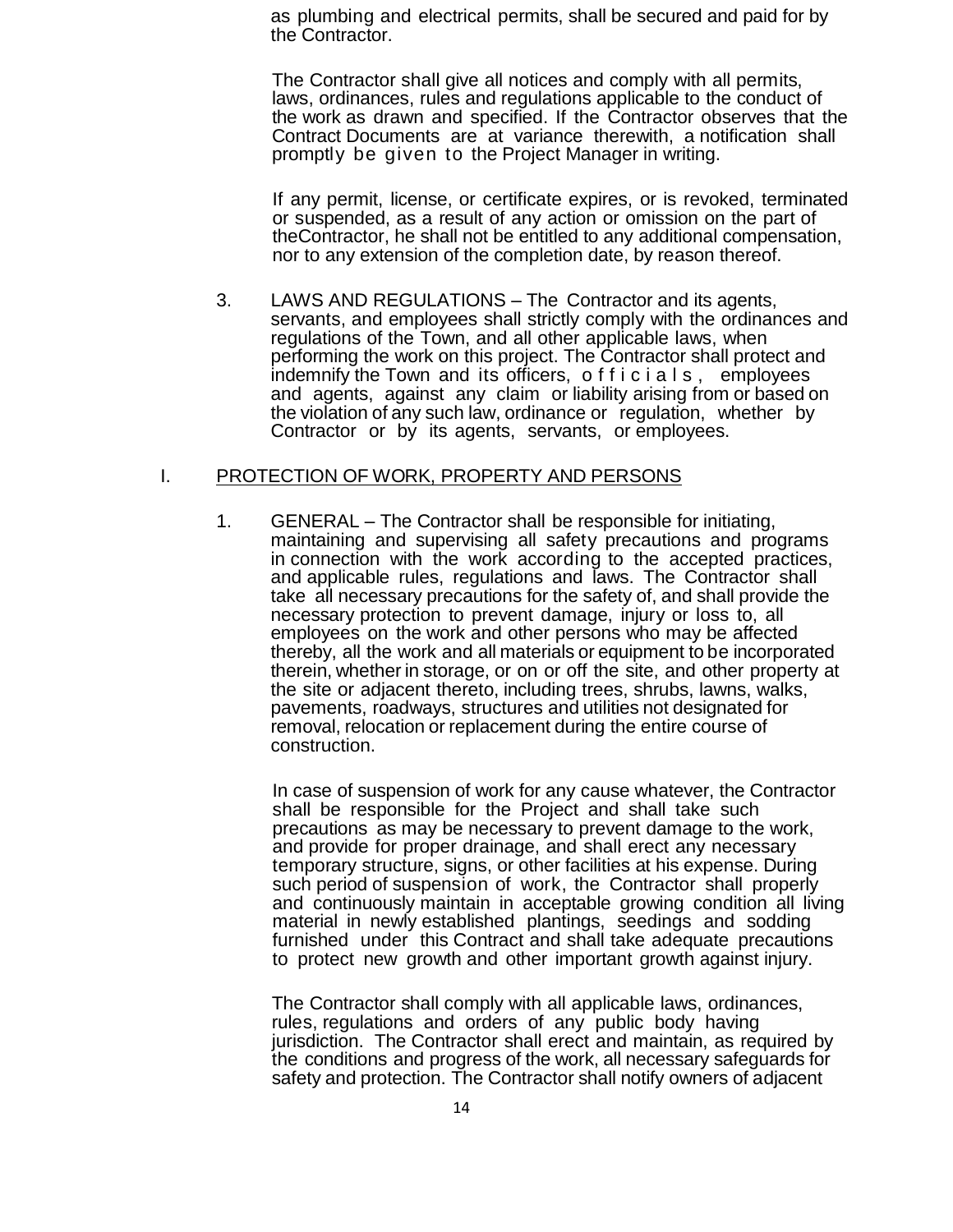utilities when prosecution of the work may affect them.

- 2. ACCIDENT PREVENTION Precaution shall be exercised at all times for the protection of persons and property. The safety provisions of applicable laws, building and construction codes shall be observed. Machinery and equipment and other hazards shall be guarded in accordance with the safety provisions of the most recent version of the Manual of Accident Prevention in Construction, as published by the Associated General Contractors of America, to the extent that such provisions are not inconsistent with applicable laws and regulations.
- 3. LIGHT, RAILINGS AND WATCHMEN The Contractor shall place sufficient lights to light the work and work area to protect workers and public, and shall erect suitable railings, fences or other protection around the work zone, and provide all watchmen during the work, at all times, if they become necessary for the public safety. The Contractor shall place proper guards and lights for the prevention of accidents during and after delivery of materials and supplies, and shall at all times take all necessary precautions to avoid accidents or injury to persons or property.

The Contractor shall, upon notice from the Project Manager of unsatisfactory compliance with the foregoing requirements, immediately take such measures and provide such means and labor to comply therewith as the Project Manager may direct. The Contractor shall not be relieved of obligations under the Contract by any such notice or directions given by the Project Manager, or by neglect, failure or refusal to give such notice or directions. In case the Contractor shall not comply with any order with respect to guarding the work, or public and private properties, the Project Manager may provide the required protection and the cost thereof will be deducted from any monies due or to become due the Contractor under the Contract Documents. The Contractor shall not be relieved of the obligations under the Contract Documents by any such action of the Project Manager.

- 4. CARE AND PROTECTION OF WORK From the commencement of the Contract until its completion, the Contractor shall be solely responsible for the care of the work and all injury or damage to same, from whatever cause, shall be made good by Contractor at its own expense, before the final estimate is made. The Contractor shall provide suitable means of protection for all materials intended to be used in the work and for work in progress, as well as for completed work.
- 5. PROTECTION OF STRUCTURES FROM MATERIALS It shall be the responsibility of the Contractor to adequately protect the adjacent structures during the course of the project. The Contractor may use any protection method that is a normal practice. If any of the structures are defaced, they shall be repaired at the Contractor's expense.
- 6. INJURY TO PROPERTY In case of any direct or indirect damage done to public or private property by or because of the work, or in consequence of any act or omission on the part of the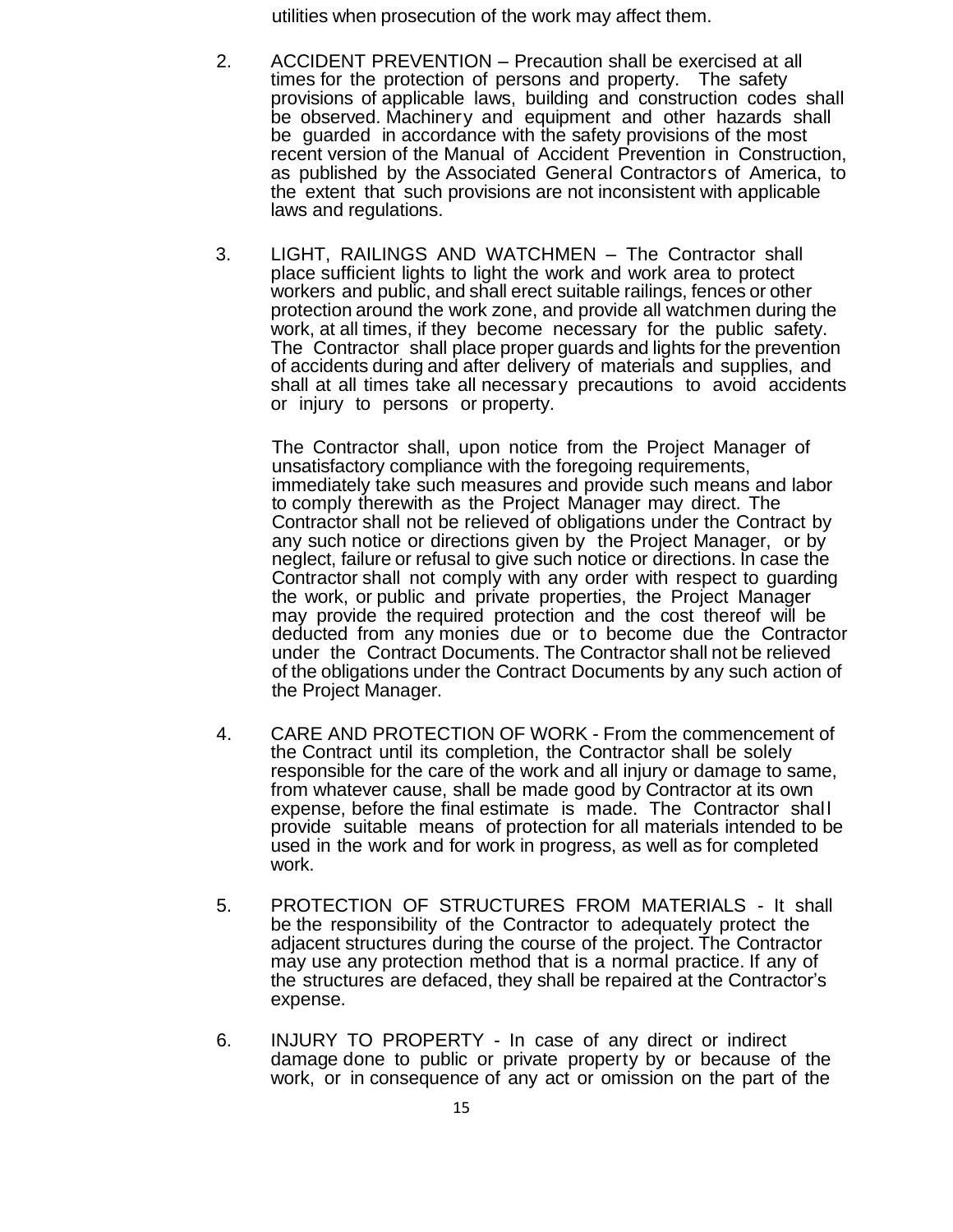Contractor, his agents, servants or employees, the Contractor shall, at his own cost and expense, restore such property to a condition similar or equal to that existing before such damage was done. In case of failure on the part of the Contractor to so restore such property or properties, the cost of such restorations shall be deducted from any monies due or to become due the Contractor under the contract, or the Town may deduct from any monies due the Contractor, a sum sufficient, in the judgment of the Project Manager, to reimburse the owners of the property so damaged. This remedy shall be in addition to, and not in place of, any other remedy allowed by law.

## J. CHANGES IN THE WORK

- 1. INCREASE OR DECREASE OF QUANTITIES The Town reserves the right to increase or decrease the quantity of materials to be furnished or of work to be done under this Contract whenever it is deemed advisable or necessary. Such increase or decrease shall in no way void this Contract and the total price of the contract shall be adjusted accordingly. The Town reserves the right to increase or decrease quantities based on a per unit price for the specific item, amount, or work requested without affecting the contract prices for any item or remaining work. Unit prices shall not be increased or decreased regardless of changes in quantity and shall be based solely on the unit price quotation.
- 2. ALTERATIONS The Town reserves the right to change the alignment, form, length, dimensions or materials of the work under the Contract whenever any conditions or obstructions are met that render such changes desirable or necessary. In the event such alterations make the work less expensive for the Contractor, a proper deduction shall be made from the Contract price and the Contractor shall have no claim on this account for damages or for anticipated profits on the work that may be dispensed with. In the event such alterations make the work more expensive for the Contractor, a proper addition shall be made to the Contract price as shall be determined by the Project Manager.
- 3. IMPLIED WORK All incidental work required by the Contract Documents for which no payment is specifically provided and any work or materials not therein specified which are required to complete the work, and which may fairly be implied as included in the Contract and which the Project Manager shall judge to be so included, shall be done or furnished by the Contractor without extra compensation.
- 4. EXTRA WORK/CHANGE ORDERS The Contractor shall do such extra work as may be approved by the Project Manager in writing as a change order. No claim for extra work shall be considered or allowed unless the said work has been so ordered. The extra work will be paid for on the basis of the unit prices agreed upon in the Contract Documents. In the event the extra work is not priced by unit in the Contract Documents, then the payment shall be as agreed upon by the Contractor and the Project Manager. The amount to be paid to the Contractor for extra work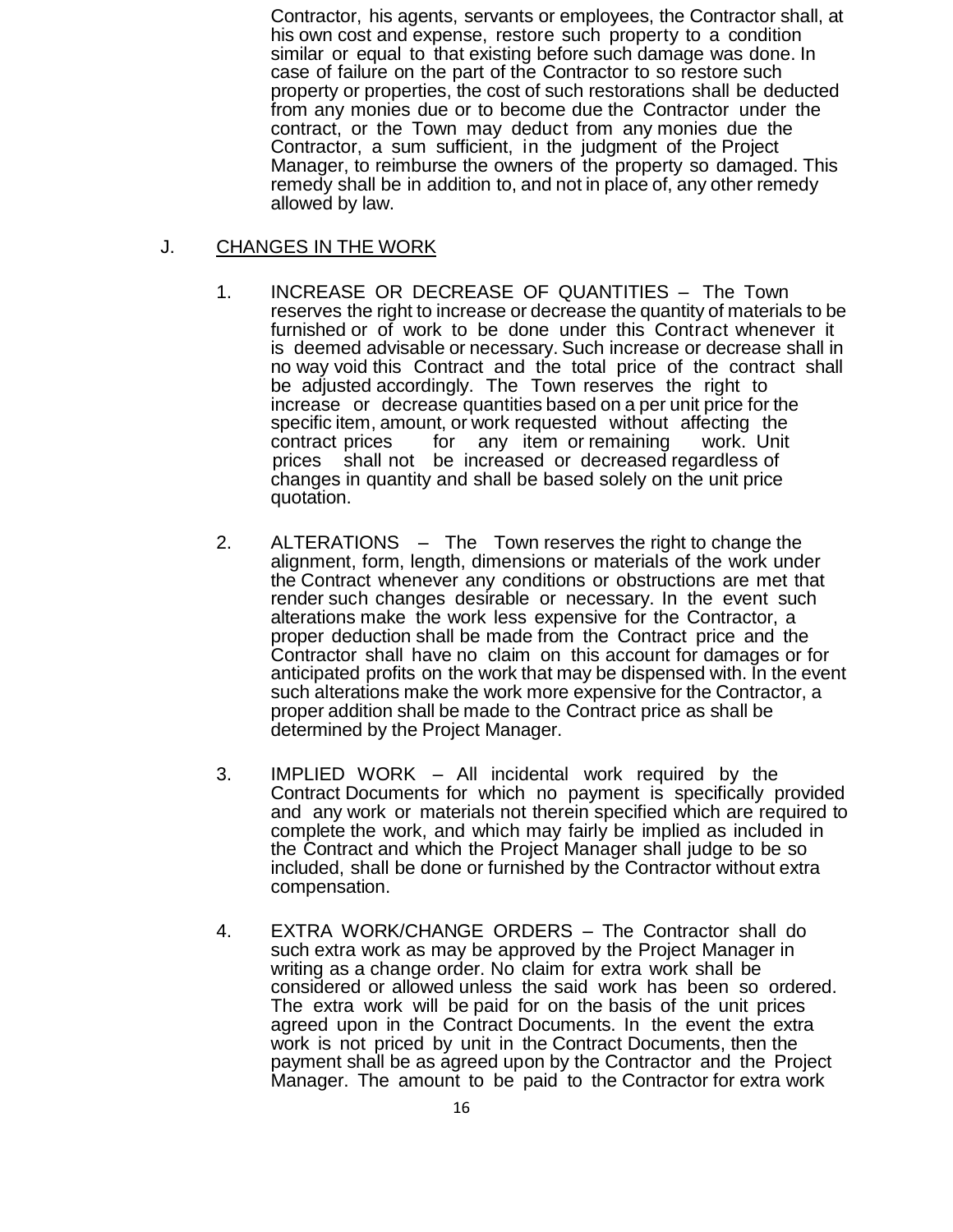shall be determined in the following manner:

a. Wages of necessary day laborers and foremen actually employed on extra work, for such time as they are so employed, plus 15 percent.

b. Actual purchase price, as paid by the Contractor for materials actually incorporated into the extra work, plus 0 percent.

c. Actual rental price for vehicles equipment or machinery, as paid by the Contractor for their use in connection with extra work, plus 0 percent.

Payment for extra work shall not include an allowance for general conditions or for the time of superintendents, timekeepers, water-boys, flagmen or of any workmen or foremen not employed upon the extra work in question for a definitely and easily ascertainable period, or for insurance of employees or the public, or the use, maintenance or repair of tools or for the maintenance, operation and repair of achinery, or office accounting, project management or administrative expense, or any rent, interest, depreciation or bonding costs, or any other overhead, collateral or estimated expense, or any profit, and the costs of all such items shall be deemed to be included in the said allowance of 15 percent on labor.

All extra work shall be done as economically and expeditiously as possible, and under sufficient but not disproportionate supervision. Labor shall be furnished at the current rates and materials shall be charged at the lowest market prices. The Town may, at its option, furnish any material required for extra work and the Contractor shall not be entitled to any allowance or percentage on materials so furnished. Likewise, the Town may supply any necessary machinery or equipment and the Contractor shall not be entitled to any allowance thereupon.

Separate itemized statements and itemized bills, covering the extra work done in each month on each change order for extra work shall be delivered to the Project Manager before the 5th day of the following month. All bills shall include vouchers showing the cost of materials supplied by the Contractor that have been actually incorporated into such extra work. The Contractor shall permit such examination of his books, bills, vouchers and accounts as the Project Manager may require in checking bills for extra work.

The decision of the Project Manager shall be final and binding upon all questions relating to extra work. If it is determined that any extra work bill is unreasonable or improperly performed, the Project Manager shall be empowered to require its revision and adjustment in accordance with such terms as they shall judge to be fair and reasonable.

The Project Manager will certify to the Town those bills for authorized extra work, submitted in approved form and by the prescribed date, for which she recommends payment. Payment for approved extra work completed under the Contract during any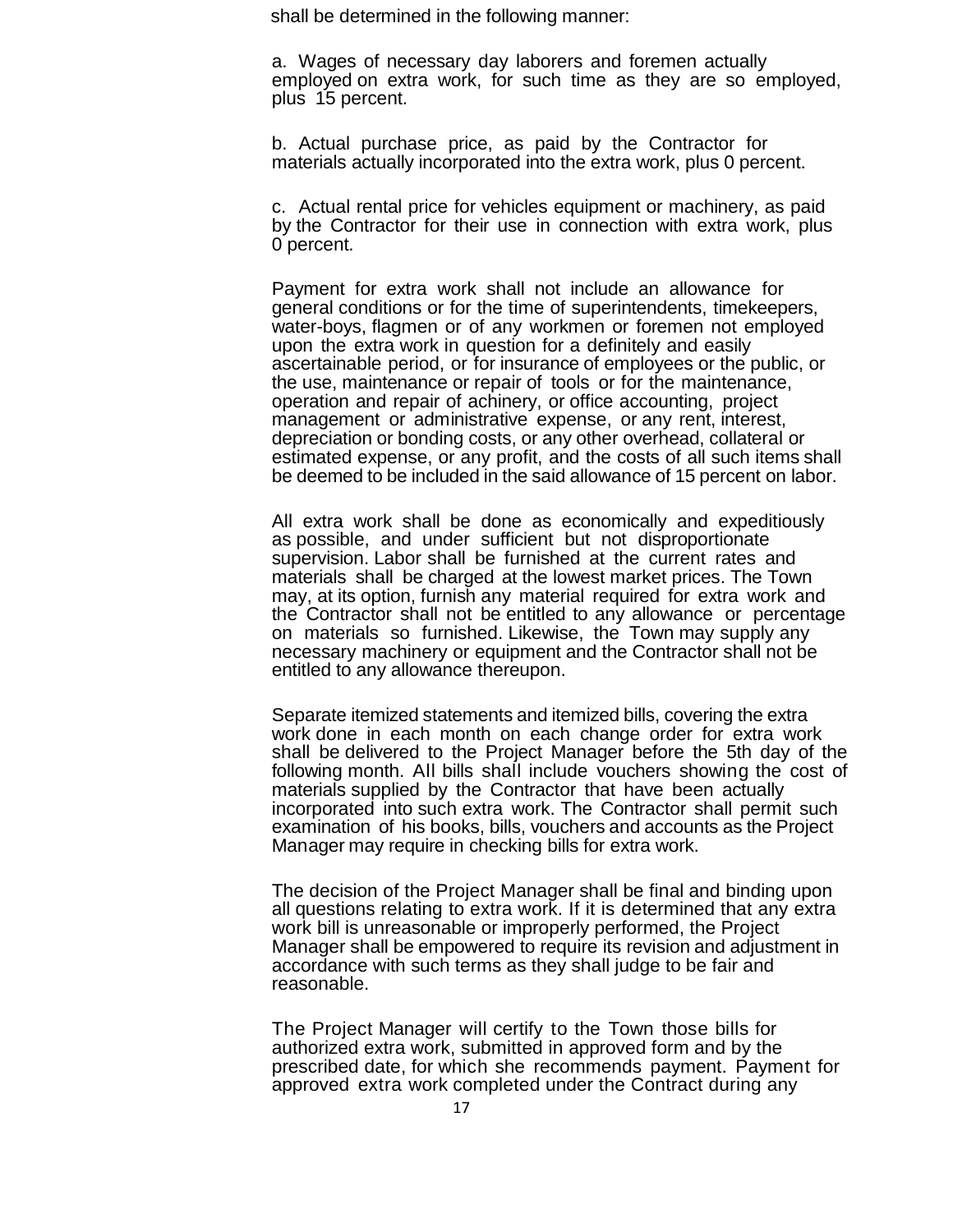month shall be subject to all the provisions of the Contract relating to the payment of current estimates. Should the work under any extra work order remain uncompleted during any month, the payment shall not be made until the correct estimate is determined for the month, or the entire work under said extra work order is completed. The Contractor shall not be entitled to any claim for interest on any bill for extra work on account of delay in its approval.

All approved extra work shall be considered a part of the Contract and shall be subject to all of the provisions thereof.

In case of neglect or refusal on the part of the Contractor to perform any required extra work, or to make satisfactory progress in its execution, the Town may invoke the provisions of "O. Waiver of Contract and Right of Recovery of this Section". The Contractor shall not interfere with the prosecution of such work by the Town.

During the progress of the extra work the Contractor shall carry forward all other parts of the work under the Contract, and may suspend any other part of the work only as approved by the Project Manager. No claim by the Contractor for extra compensation shall thereby be allowed. The Contractor, however, shall be entitled to an extension of time to the extent that the Project Manager shall certify that the work done under the Contract has been delayed by the performance of said extra work, provided that a claim for such extension shall be submitted in a timely manner.

### K. TIME FOR COMPLETION AND LIQUIDATED DAMAGES

1. EXTENSION OF TIME – If the amount of work done under the Contract is greater than indicated by the statement of quantities, or if the Contractor is materially obstructed or delayed in the procedure of the work by delay on the part of the Town, the Contractor shall be entitled to such extension of the Contract time for the completion of the work, or any phase of the work, as the Project Manager shall certify in writing to be just and proper. A claim for such extension shall be made by the Contractor by a written notice sent to the Project Manager within 10 days after the date when such alleged cause for extension of time occurred. The notice shall state specifically the amount of delay that the Contractor is claiming. If said statement, thus made out, is not received within the prescribed time, the claim for extension of time shall be forfeited and invalid.

No extension of time will be granted for ordinary delays, weather conditions or minor accidents.

2. DEFAULT IN COMPLETION – The Project Manager shall determine the number of working days that the Contractor is in default in completing the Contract, or any of its phases, within the specified period of time, and shall certify same to the Town in writing. For each day so certified, the Contractor shall pay to the Town the sum of \$500.00 per day, which sum is hereby agreed upon, not as a penalty, but as liquidated damages which the Town will suffer by reason of such default, as the actual damage is difficult to quantify.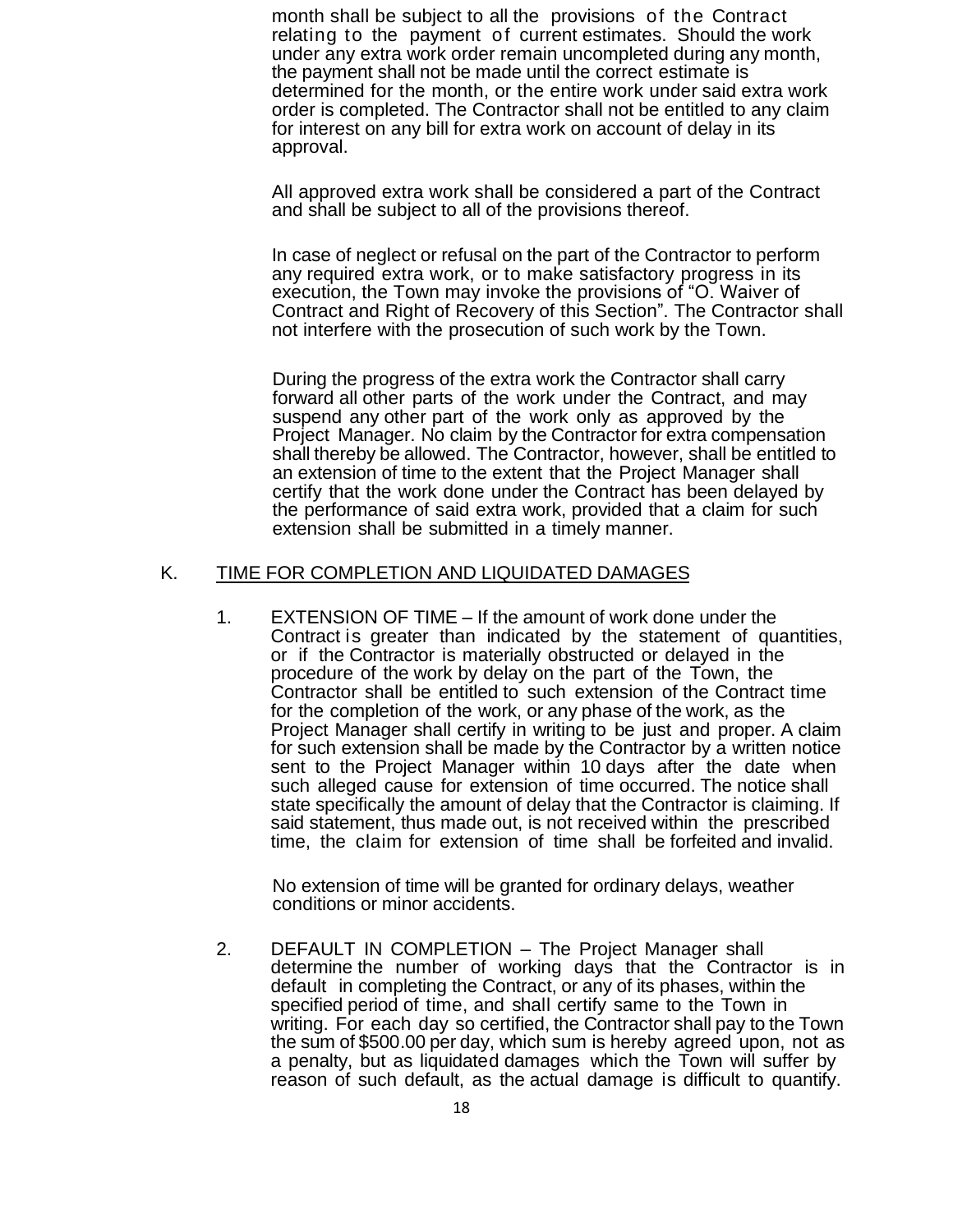The Town, in its discretion, may extend the time for completion of the work beyond the Contract Time. The Town shall be fully authorized and empowered to deduct and retain the amount of any such liquidated damages for each day that the Contractor shall be in default in completing the work after the time fixed in the Contract, or after any later date to which the time for completion may have been extended, from any monies due or to become due to the Contractor under the Contract at any time after such default has occurred. The permitting of the Contractor to finish the work or any part of it after the time fixed for its completion, or after the time to which completion may have been extended, shall in no way operate as a waiver on the part of the Town of any of its rights under the Contract.

### L. EXECUTION OF WORK

- 1. The execution of work shall begin on the date specified in the notice to proceed and be carried on continuously to completion, subject to such suspensions as are provided for herein. The progress of the work shall be at a rate sufficient to complete the Contract, and its phases, in an acceptable manner within the time specified. If it appears that the rate of progress is such that the Contract is not being executed in a satisfactory and workmanlike manner, the Project Manager may order the Contractor to take such steps as he considers necessary to complete the contract within the time provided, or to prosecute the work in a satisfactory matter. The Contractor shall prepare and submit a written construction schedule, indicating the manner and order in which the work is to be accomplished, prior to beginning construction. The schedule must be approved by the Project Manager.
- 2. SUPERVISION AND DIRECTION OF WORK The Contractor shall supervise the Work. The Contractor is solely responsible for the means, methods, techniques, sequences and procedures of construction. At all times when work is progressing within the Town, the Contractor shall provide one or more supervisors on site who are capable of communicating with all parties involved. The supervisor(s) shall be designated by the Contractor in writing, and shall have full authority to act on behalf of the Contractor, to bind the Contractor, and to stop work. Communications given to the designated supervisor(s) shall be as binding as if given to the Contractor. In the absence of a supervisor on site, no work on the project will proceed. A fine of \$200.00 shall be assessed against the Contractor for each occasion on which a designated supervisor is not present on site as required.

While it is intended that the Contractor shall be allowed, in general, to carry out the Contract in accordance with the approved schedule, the Project Manager shall have the discretion to direct the manner in which the work shall be prosecuted, and may exercise such general control over the conduct of the work at any time or place as shall be necessary to safeguard the interests of the Town. The Contractor shall have no claim for damages or extra compensation by reason of any such change in scheduling or conduct of the work. The Contractor shall immediately comply with any and all orders and instructions given by the Project Manager, provided however that nothing herein contained shall be considered such an assumption of control over the work by the Town or the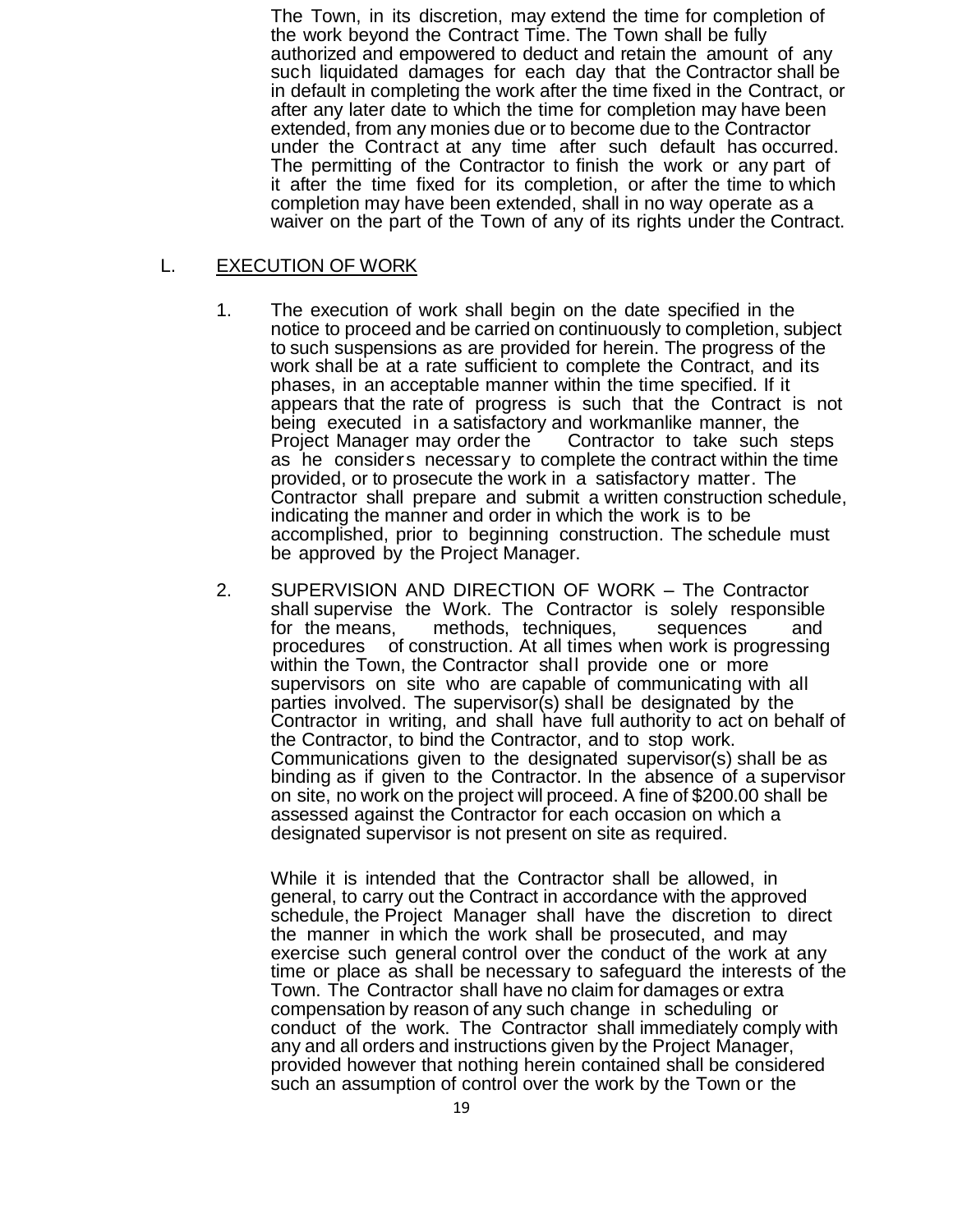Project Manager as to relieve the Contractor of any of its obligations or liabilities under this Contract.

3. LINES, GRADES AND ELEVATIONS – Unless otherwise specified the Contractor will furnish all necessary lines, grades and elevations and the Contractor shall conform his work thereto.

The Contractor shall preserve and maintain the position of all stakes, grade-boards and lines until authorized to remove same. If the Contractor fails to do so, any stakes or grade-boards that are moved shall be reset at the Contractor's expense. The Contractor shall furnish, when required, all necessary materials, labor and assistance, for the setting of all stakes, grade-boards, line forms, etc., which may be required for the proper construction of the work.

Any work done without utilizing lines, levels and instructions provided in the specifications and plans or without the supervision of any inspector will not be estimated or paid for except when such work is authorized by the Project Manager. Work so done without lines, levels, and instructions or without supervision of an inspector may be ordered removed and replaced at the Contractor's cost.

- 4. NOTIFICATION OF PROJECT MANAGER The Contractor must notify the Project Manager or her representative at least 24 hours prior to commencing work, if work has been suspended for any reason other than normal non-working days. Failure to so notify the Project Manager may result in material or work being declared unsatisfactory and being removed or redone at the Contractor's expense. The Contractor must obtain written approval from the Project Manager or her representative at least 24 hours prior to suspending work, except for normal non-working days. In the event that work that is scheduled for commencement or suspension of work is delayed by inclement weather, the Project Manager must be notified immediately. The sum of \$100.00 for each such failure to notify shall be assessed against the Contractor. The monies will be deducted from any monies due to the Contractor under the Contract.
- 5. SATURDAY, SUNDAY AND HOLIDAY WORK No material may be placed on Saturdays, Sundays, or holidays without the written consent of the Project Manager. A violation of this requirement may result in the removal of material at the Contractor's expense.
- 6. MAINTENANCE OF TRAFFIC The Contractor shall carry on the work in such a manner so as to cooperate with all pedestrian and vehicular traffic in the vicinity. Access to the site for contractor equipment shall be arranged with the Town prior to the beginning of work.
- 7. WATER SUPPLY The Contractor shall provide at his own expense such quantities of clean, potable water as may be required for any and all purposes under this Contract.
- 8. SANITARY ARRANGEMENTS Approved sanitary conveniences for the use of laborers and others employed on the work, properly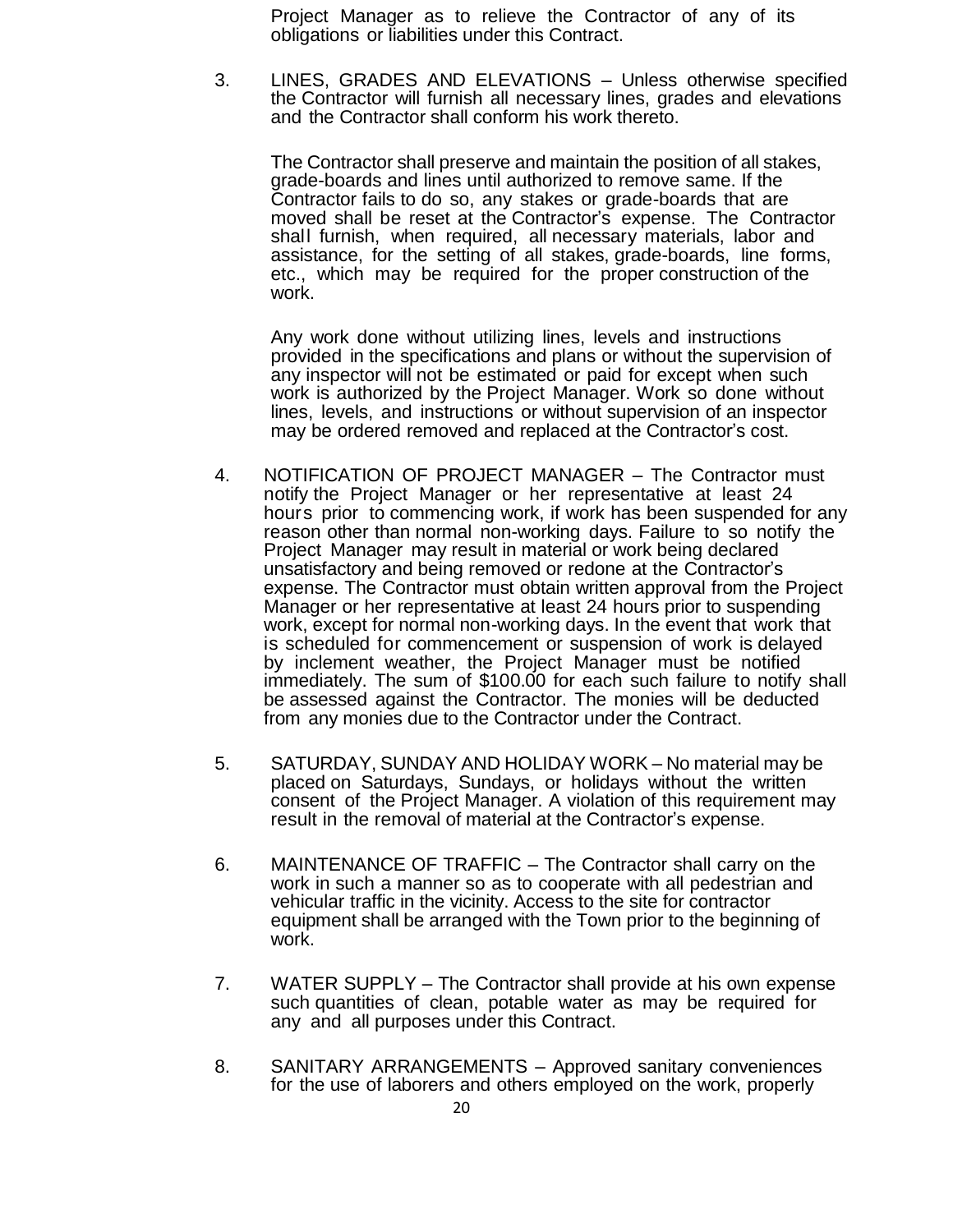screened from public observation, shall be furnished and maintained at the Contractor's expense. The collections in the same shall be disinfected or removed on a regular basis.

- 9. WORKMANSHIP All materials furnished and all work done shall be of the quality and character required by the drawings and/or Contract Documents. Where no standard is specified, such work or materials shall be of a kind acceptable to the Project Manager. Any unsatisfactory materials furnished or work done at whatever time they may be discovered, shall be immediately removed and satisfactorily replaced by the Contractor when notified to do so by the Project Manager. If the Contractor shall neglect or refuse to remove such unsatisfactory work or material within 48 hours after the receipt of the notice to do so, or if he does not make satisfactory progress, the Project Manager may cause said work or material to be removed and satisfactorily replaced by other means. The expense thereof shall be charged to the Contractor. Such expense shall be deducted from any monies due or to become due to the Contractor under the Contract. Upon completion of the Contract, the entire work shall be delivered to the Town in a satisfactory working condition.
- 10. ADJUSTMENT OF STRUCTURES It shall be the Contractor's responsibility well in advance of the beginning of work to notify all public utility corporations, governments with jurisdiction or owners to make all necessary adjustments to public utility fixtures and appurtenances within or adjacent to the limits of the construction. Unless otherwise specified, these adjustments will be made by the owners and in advance of construction.
- 11. EMPLOYMENT OF SKILLFUL WORKMEN The Contractor shall employ only competent, skillful workers to do or supervise the work. Whenever the Project Manager shall, in writing, notify the Contractor that any person employed on the work is, in his opinion, incompetent, disobedient, disorderly, discourteous or otherwise unsatisfactory, such person shall be removed and shall not again be employed on the work except with the consent of the Project Manager.
- 12. TIMBER AND BRUSH All brush and/or timber cut during the course of work shall be removed from the work site in a timely fashion unless otherwise directed.
- 13. CONSTRUCTION OUTSIDE TOWN PROPERTY Where construction may occur outside Town property, the Project Manager will obtain the permission from the owner to occupy the property during construction. The Contractor shall confine his operations strictly within the limits of the Town property, unless he has the written permission of the owner of the property to occupy additional ground. Trees within the limits of the Town property shall not be cut down without the written permission of the Project Manager.

The Contractor shall so conduct his work that there will be a minimum of disturbance of adjacent properties crossed. Fences shall be disturbed as little as possible and, if damaged or removed, shall be replaced to the satisfaction of the owner.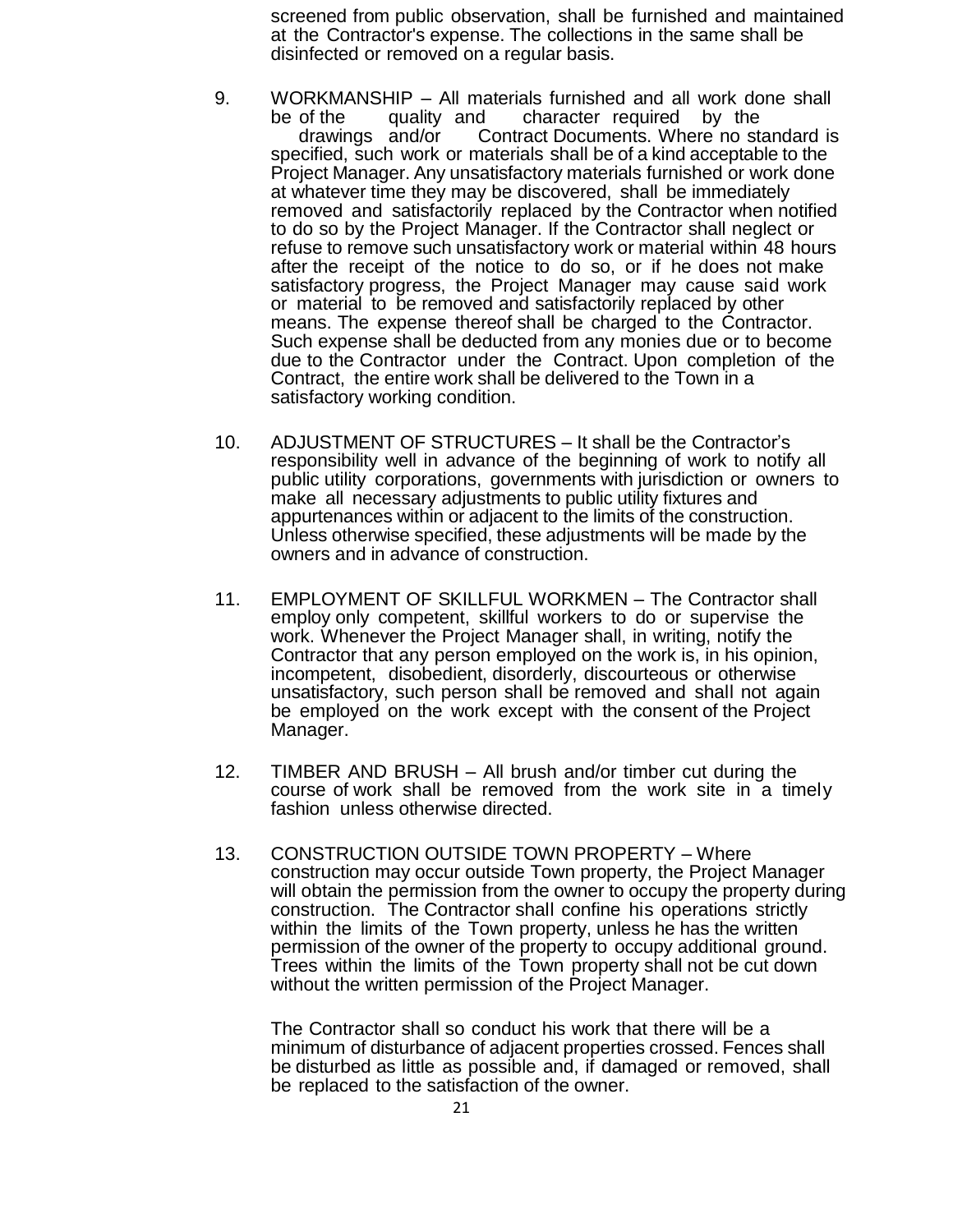- 14. CONSTRUCTION IN VICINITY OF TREES The Town has control over trees in public areas such as roads, streets and public rights of way. Permission for roadside trees that require removal, within the work area, must be obtained from the Town Arborist prior to removal. Any other trees may be cut down only with the written permission of the Project Manager or other owner of the property. The Contractor shall exercise due care not to unnecessarily injure any trees.
- 15. UTILITIES The Contractor shall be responsible for contacting all agencies relative to their installations and for locating them in the field. The Contractor shall be prepared to modify operations in order to accommodate utilities and shall bear the expense of all repairs to utilities damaged as a result of activities undertaken as part of the project.

## M. REMOVAL OF DEFECTIVE WORK AND CONDEMNED MATERIAL

1. DEFECTIVE WORK – Neither the inspection or supervision of the work, nor the presence or absence of any employee of the Town during the execution of any part of the work, shall relieve the Contractor of any of his obligations under the Contract or of conforming his work to the lines, grades and elevations given by the Project Manager. Defective work shall be made good and unsuitable material will be rejected, notwithstanding that such work and material may have been previously overlooked and accepted or estimated for payment. If the work or any part thereof shall be found defective or to have been damaged at any time before the final acceptance of the whole work, the Contractor shall make good such defective and damaged work at his own cost, even though said defect or injury may not have been due to any act, default or neglect on the Contractor's part. All materials shall be carefully examined by the Contractor for defects just before placing, and any material found defective shall not be placed in the work.

2. REMOVAL OF CONDEMNED MATERIAL – If any material brought upon the site or selected for use in the work shall be condemned by the Project Manager as unsuitable or not in conformity with the Contract Documents, the Contractor shall forthwith remove it from the Town. Condemned materials not removed within 48 hours after the receipt of notice by the Contractor, may be removed by the Town and the cost of said removal shall be deducted from any monies due or to become due to the Contractor under the Contract.

## N. SUSPENSION, ABANDONMENT OR DELAY IN THE WORK

1. SUSPENDING WORK – The Town may suspend the whole or any part of the work under this Contract, if in its judgment such action is necessary or advisable.

2. ABANDONMENT OR DELAY IN THE WORK **–** If the work under this Contract shall be abandoned by the Contractor, or if at any time the Project Manager shall determine that the performance of the Contractor is unnecessarily or unreasonably delayed, or that the Contractor is violating one or more provisions of the Contract, or is executing the same in bad faith, or if the work is not fully completed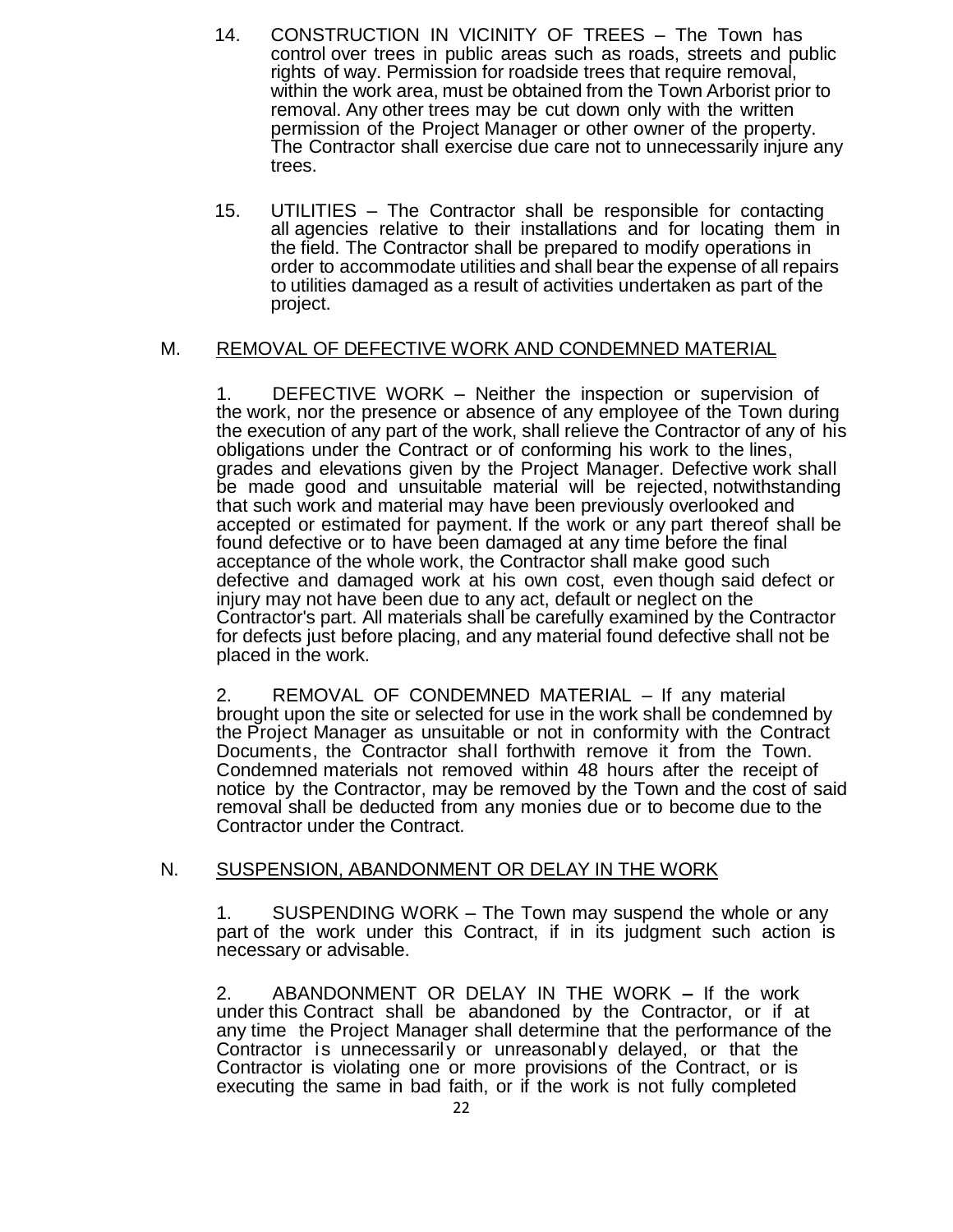within the time allowed for its completion, together with such extensions of time as may have been granted, the Town, by written notice, may order the Contractor to discontinue all work under the Contract, or any part thereof. Upon receipt of such notice, the Contractor shall discontinue the work, or such part thereof, and the Town shall have the right to complete said work and charge the Contractor for same. The Town may deduct the entire cost of said work from any monies due or to become due the Contractor under the Contract. For such completion of the work, the Town may take possession of and use any or all materials, tools, machinery and appliances found on the site of the work.

When any part of the Contract is carried out by the Town under this section, the Contractor shall continue the remainder of the work in conformity with the terms of the Contract and in such manner as not to interfere with the workmen employed by the Town.

## O. WAIVER OF CONTRACT AND RIGHT OF RECOVERY

1. WAIVER OF CONTRACT – Neither the acceptance of the whole or any part of the work by the Project Manager or the Town or any of its employees, or any order, measurement or certified by the Project Manager, or any order of the Town for the payment of money, or any payment by the Town for the whole or any part of the work, or any extension of time, or any possession taken by the Town or its employees, shall operate as a waiver of any portion of the Contract or of any power therein reserved to the Town, or any right to damages therein provided. Nor shall any waiver of any breach of the Contract be held to be a waiver of any other or subsequent breach.

2. RIGHT OF RECOVERY – The Town shall not be precluded or estopped by any certificate made or given by the Town or any of its agents, servants, or employees, under any provision of the Contract, from showing the true and correct amount and character of the work done and materials furnished by the Contractor or any other person under the Contract, at any time before or after the final completion and acceptance of the work and payment therefore, or from showing at any time that any such certificate is untrue and/or incorrect or improperly made in any particular, or that the work, or any part thereof, does not in fact conform to the Contract Documents. Notwithstanding any such certificate, or payment made by reason thereof, the Town shall not be precluded or be estopped from demanding and recovering from the Contractor such damages as it may sustain by reason of his failure to comply with the terms of the Contract.

## P. USE OF THE PREMISES

Not used.

## Q. PAYMENTS TO THE CONTRACTOR

1. SCHEDULE OF VALUES – Within fifteen (15) calendar days after the Notice to Proceed, the Contractor shall submit for review and approval by the Construction Manager, a Schedule of Values for receiving progress payment during the construction period. A Schedule of values is a statement furnished by the Contractor allocating portions of the Contractum to various portions of the Work and used as the basis for reviewing the Contractor's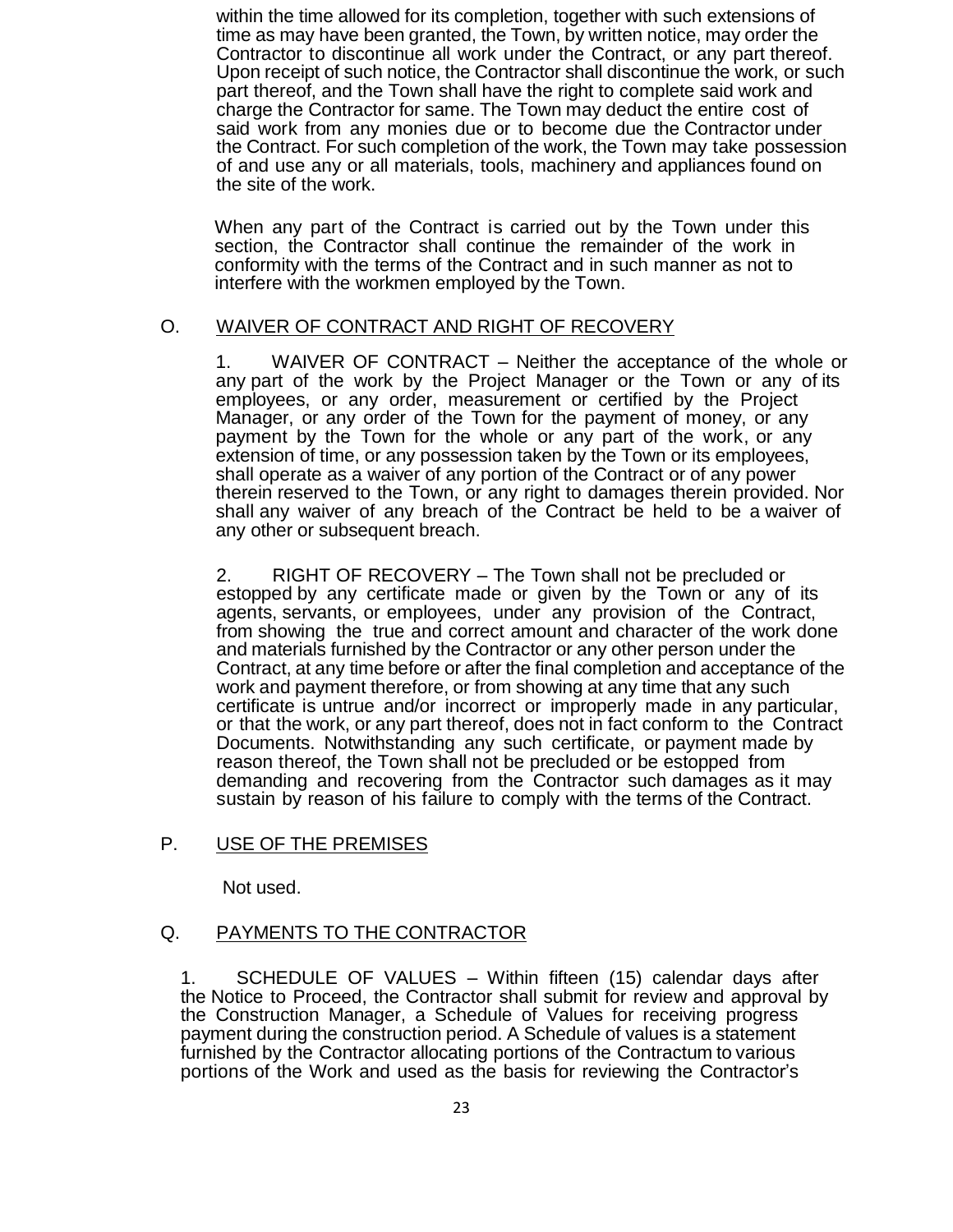Applications for Payment.

Each activity of the construction schedule shall be allocated a dollar value. Each activity's assigned cost shall consist of labor, equipment, material costs and a pro rata contribution to overhead and profit. The sum of the activities' costs shall be equal to the total contract price. General Conditions may not be used as a construction activity. In submitting cost data, the Contractor certifies that they are not unbalanced or front-end loaded and that the value assigned to each activity represents the Contractor's estimate of actual costs of performing that activity. The accepted schedule of values, in the best judgment of the Contractor and the Construction Manager shall represent a fair, reasonable and equitable dollar cost allocation for each activity of the Contractor's construction schedule.

If, in the opinion of the Project Manager, the cost data does not meet the requirements for a balanced cost Bid breakdown, the Contractor will present documentation to the Project Manager substantiating any cost allocation on the cost data. Cost allocations shall be considered unbalanced if any activity of the construction schedule has been assigned a disproportionate allocation of direct costs, overhead and profit.

2. CURRENT ESTIMATES - Upon approval by the Project Manager, the Town will pay to the Contractor up to 95% of the total amount of the estimate, which shall represent the estimate less 5% retainage, provided, however, that the Town may retain out of any such payments any or all sums it is authorized to retain by the terms of the Contract and/or any applicable law.

3. MEASUREMENT OF WORK AND MATERIAL – All quantities, work and material to be paid for will be measured and determined by the Project Manager in his sole discretion, according to the specifications, drawings, additional instructions in writing, and detail drawings that may be given to carry out the work required by the Contract Documents. No allowance will be made for any excess above the quantities required by the specifications, additional instructions in writing, and detail drawings on any part of the Work, except where such excess material has been supplied or work done by order of the Project Manager and in the absence of default or negligence on the part of the Contractor. Should the dimensions of any part of the work or of the materials be less than those required by the drawings or the directions of the Project Manager, only the actual quantities placed will be allowed in the calculations of the total price to the Town.

4. EVIDENCE OF PAYMENT – The Contractor shall certify to the Town as each payment draw is made and within 10 days after the final completion and acceptance of the whole work under the Contract, that all persons, partnerships and corporations who have done work or furnished materials under the Contract up to that point, or in or about the work contracted for, have been fully paid or secured. In the event such evidence is not furnished by the Contractor, such amount as may be deemed necessary by the Town to pay such claims may be retained by the Town out of any money due the Contractor under the Contract until such claims have been fully discharged.

5. FINAL ESTIMATE AND RETAINAGE – When the Project Manager shall determine that substantial completion of the Project has been achieved he shall make a written final estimate based upon actual measurements, of the whole amount of authorized work done by the Contractor and of the value thereof under the terms of the Contract, and final estimate. All current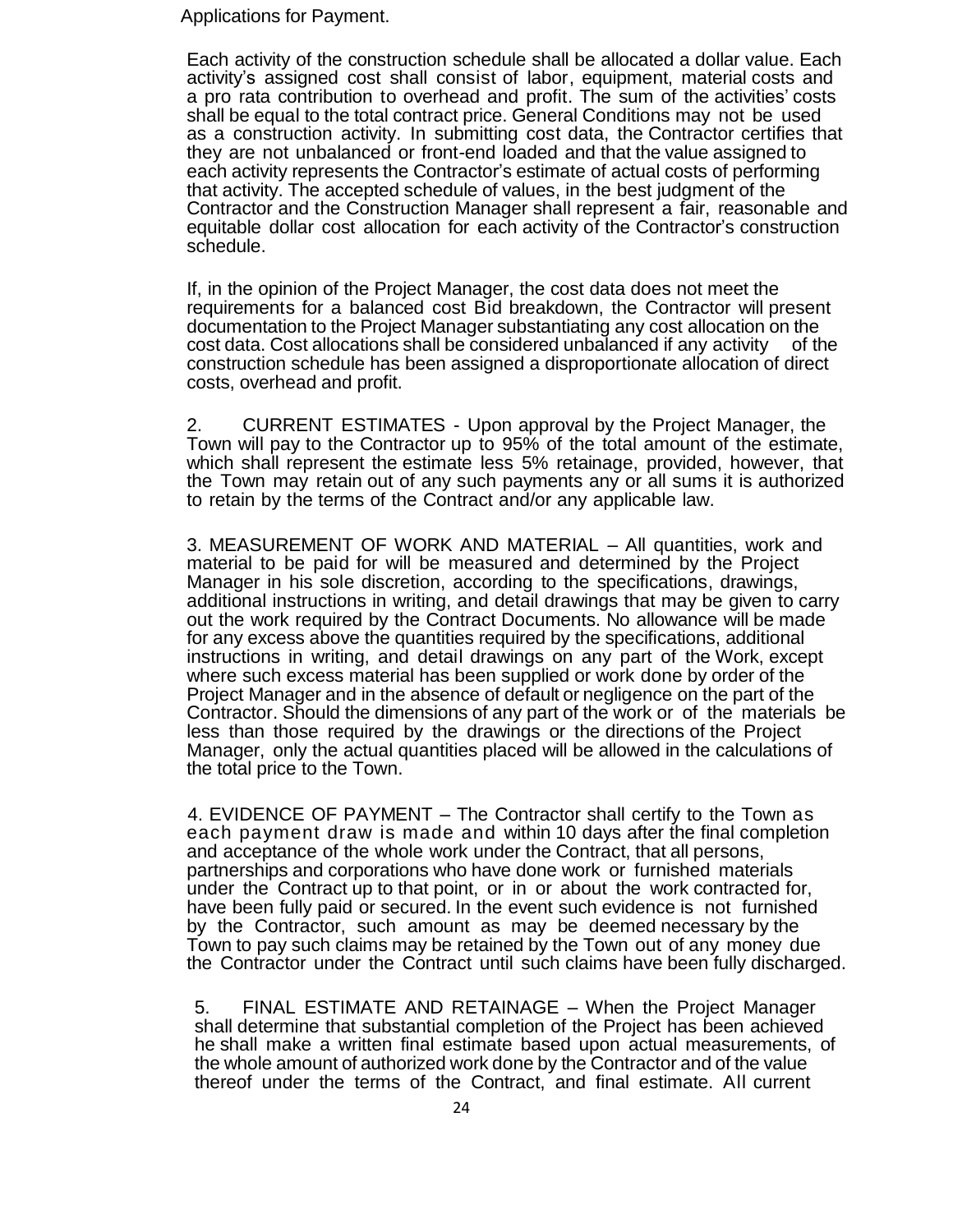estimates are subject to correction in the final estimate. The Project Manager shall determine the final estimate and work still to be completed (punch list). The Project Manager's measurements upon which the final estimate is based shall be deemed to be, and shall be, final and conclusive. Upon approval of the final estimate, the Town will notify the Contractor, in writing, of the acceptance of the work and transmit to him a copy of the final estimate. Out of the amount representing the total of the final estimate, the Town shall retain the 5% retainage, which shall be in addition to any and all other amounts which under the Contract it is entitled or required to retain, and shall hold said sum for a period of 6 months from substantial completion. Such part as may be necessary, or all of said retained sum, shall be applied to any expense which may be deemed to have been caused by failure of the Contractor to comply with the terms of the Contract, or to any breach of the Contract on the part of the Contractor. The Town shall be empowered to make any required repairs or renewals during said period without notice to the Contractor if it shall judge such action to be necessary, or if after notice, he Contractor shall refuse or neglect to do said required work or make satisfactory progress thereon within such period as the Project Manager shall consider necessary or reasonable. Further, the Town is entitled to retain 5% of said sum pending receipt from the Contractor of any certification required by the Project Manager from utilities. In addition, the Town shall retain those sums equal to any outstanding unpaid amounts claimed by any suppliers, sub- contractors, or others for labor or materials contributed to the work.

Within 15 days after the approval of the final estimate, the Town will pay to the Contractor those sums remaining after the deductions as set out herein.

7. FINAL PAYMENT – Upon the expiration of the aforesaid period of 6 months succeeding the payment of final estimate, the Town will pay to the Contractor all sums reserved or retained, less such amounts as it may be entitled under the provisions of the Contract to permanently retain.

### R. ACCEPTANCE OF FINAL PAYMENT AS RELEASE

The acceptance by the Contractor of the final payment shall release the Town and every officer, employee and agent thereof, from all claims by the Contractor made for work and/or materials provided under the Contract.

### S. INSURANCE

The Contractor shall provide proof of compliance with State law as to workers' compensation and unemployment insurance, and of adequa compensation and unemployment insurance, and of adequate comprehensive general liability insurance (bodily injury of \$2,000,000 for each occurrence / aggregate; property damage of \$500,000 for each occurrence / aggregate), automobile fleet coverage (\$1,000,000 for each occurrence / aggregate; property damage of \$500,000 for each occurrence / aggregate). The Contractor shall indemnify and save harmless the Town, it's officers, officials, agents, servants, and employees, from all suits, actions, and damages or costs of every kind and description arising directly or indirectly out of the performance of the Contract, including attorneys' fees, whether caused by actions or omissions on the part of the Contractor, its agents, servants and employees, or to other causes.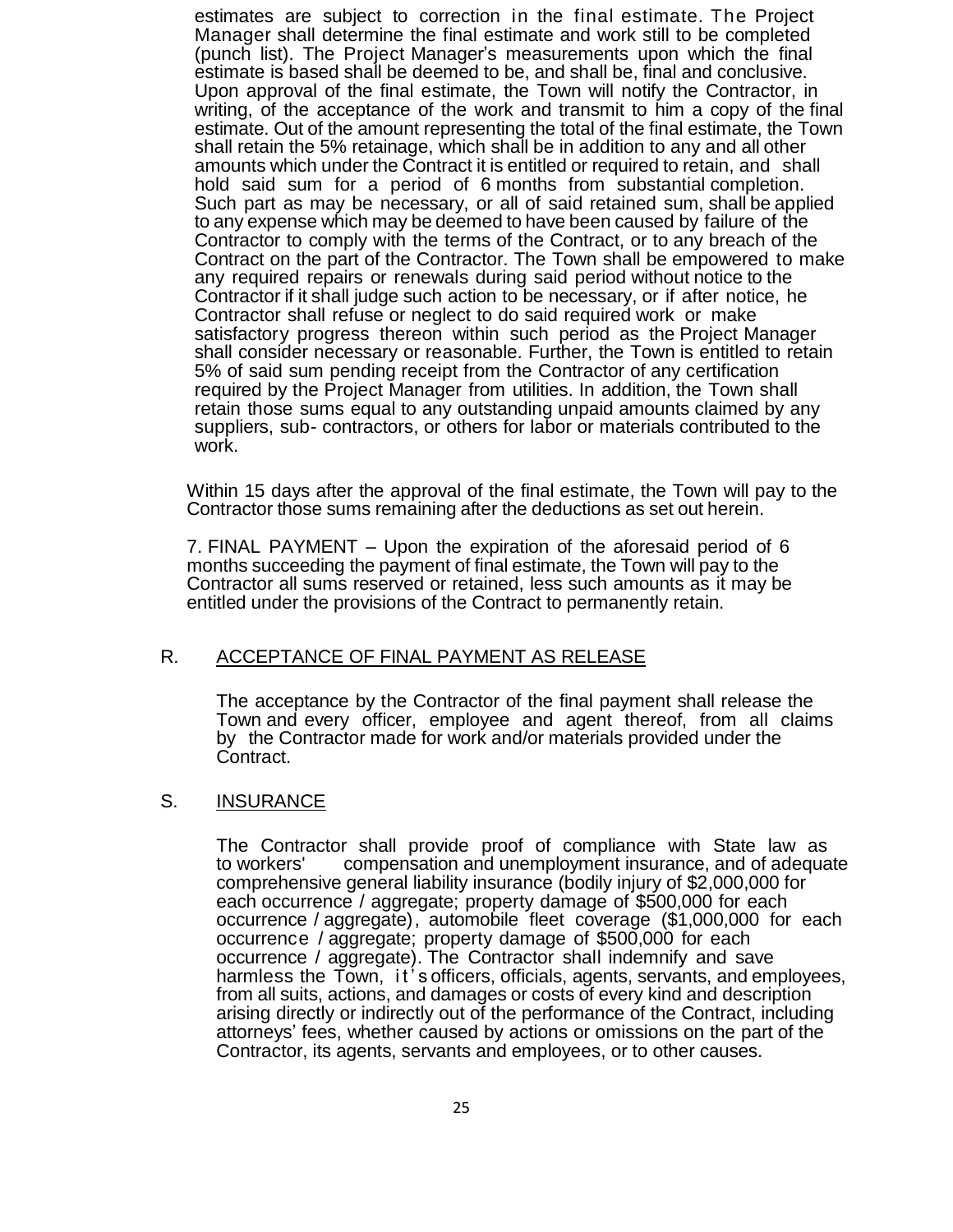Any special hazards, such as blasting, shall be covered by a rider or riders to the Public Liability and/or Property Damage Insurance policy or policies to cover any special hazards which may develop in the course of the work with such companies and in such amounts as may be approved by the Town.

The Town shall be named as additional insureds under an additional insured endorsement on the Comprehensive General Liability Insurance, the Automobile Insurance, and the Property Damage Insurance.

A Certificate of Insurance and additional insured endorsement shall be provided to the Town by the Contractor prior to beginning work under the contract. The Certificate shall demonstrate that the Contractor has complied with the requirements of this section and be in a form acceptable to the Town.

The Contractor shall carry, at its own expense, Builder's Risk Insurance for the full Contract amount, insuring without limitation against the perils of fire and lightning, and providing extended coverage for vandalism and malicious mischief, subject only to the minimum standard deductibles currently filed by the Insurance Service Office with the Maryland State Insurance Department.

The Town will provide no coverage during the construction period.

### T. WARRANTY

Contractor warrants that the equipment, material and design furnished by the Contractor or any subcontractor or supplier at any tier is free of any defect. The Contractor further warrants that the work performed by the Contractor or any subcontractor or supplier at any tier conforms to the contract requirements and general standards in the industry. The workmanship warranty shall continue for a period of one (1) year from the date of Final Completion and close out of the punch list.

In the event the Contractor neglects to make such repairs as required during the warranty period, the Project Manager may cause such damage to be repaired and made good at the cost and expense of the Contractor.

Upon the expiration of the warranty period, the Project Manager shall make a final inspection of the entire work and upon completion of all repairs which may appear at that time to be necessary in the judgment of the Project Manager, she shall certify to the Town in writing as to the final acceptance of the entire work.

### U. RESOLUTION OF CONTRACT QUESTIONS

The Project Manager shall decide any and all questions which may arise as to the quality and acceptability of materials furnished and work performed and as to the manner of performance and rate of progress of the work and shall decide all questions which may arise as to the interpretation of any or allplans relating tothe work and of the specifications and all questions as to the acceptable fulfillment of the Contract on the part of the Contractor;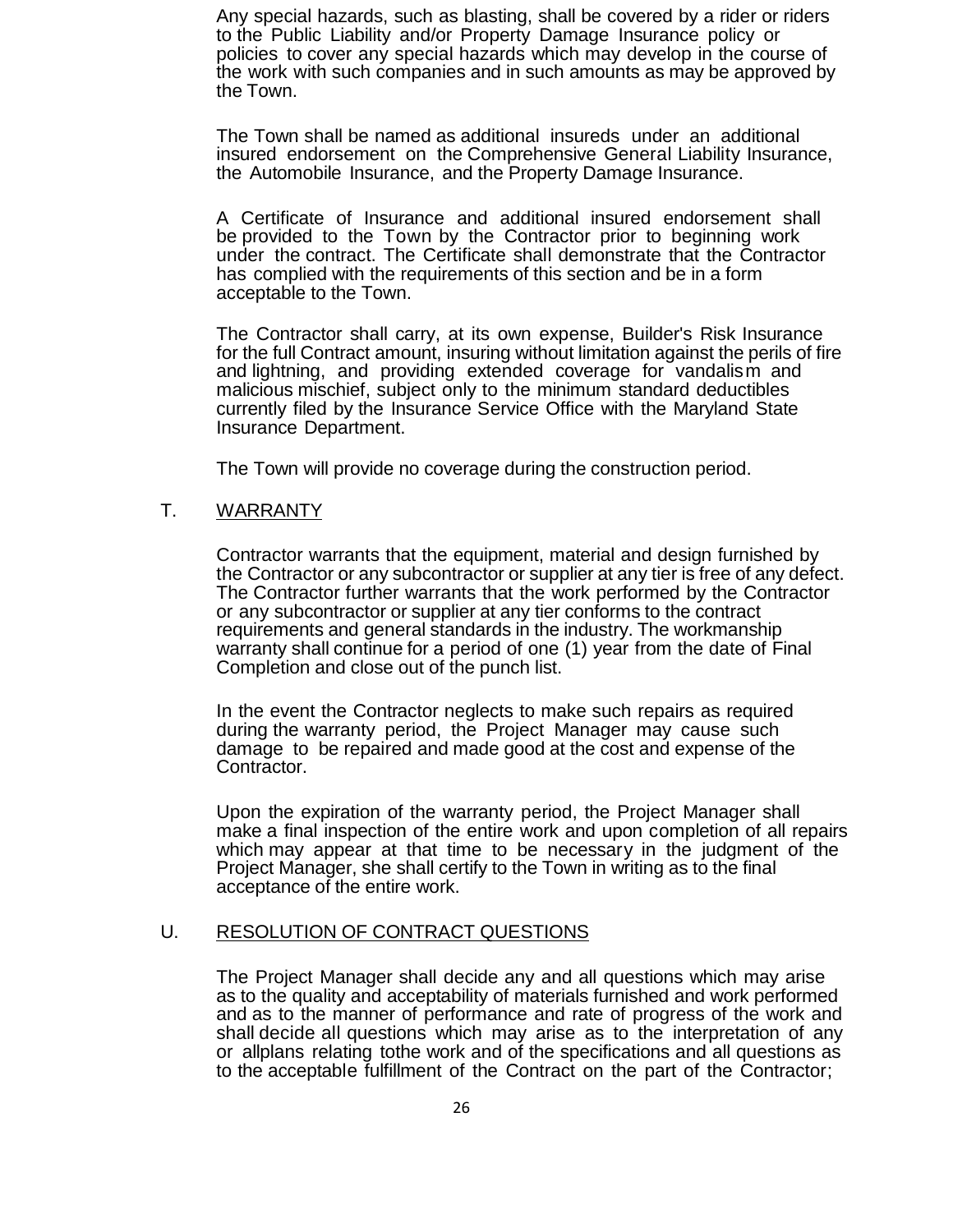and the Project Manager shall determine the amount and quantity of the several kinds of work performed and materials which are to be paid for under the Contract and such decision shall be final and conclusive, in case any question shall arise, shall be a condition precedent to the right of the Contractor to receive any money due under the Contract. Any doubt as to the meaning of the wording of the specifications, Contract, the intent of the plans and all directions and explanations requisite or necessary to complete the work, or make definite any of the provisions of the specifications, Contract or plans and to give them due effect, will be interpreted by the Project Manager. The decision of the Project Manager shall be final.

# V. ACCIDENT PREVENTION

Precautions shall be exercised at all times for the protection of persons and property. The safety provisions of all applicable laws, and building and construction codes shall be observed. Machinery and equipment and other hazards shall be guarded in accordance with the safety provisions of the latest editions of the Manual of Accident Prevention in Construction, published by the Associated General Contractors of America, and the American Standard Safety Code for Building Construction, to the extent that such provisions are not inconsistent with applicable law or regulation.

W. APPROVAL BY THE TOWN OF KENSINGTON It is expressly understood and agreed that the selection of the Contractor, and any sub-contractor, and acceptance of the Agreement for construction of the Project, is subject to the prior approval of the Mayor and Council of the Town of Kensington. The Town may for any reason deemed to be in its best interest decide not to award the bid and/or to enter into an Agreement for construction of the Project.

# X. MEETINGS

The Contractor, or designated Supervisor, shall be available to meet with the Project Manager, third party inspector, and any State, County or Town representative on an as-necessary basis.

# Y. GUARANTEE OF UNIT PRICE

The unit prices in the Contract shall be guaranteed by the Contractor for up to and until the completion of the project.

# Z. CONSTRUCTION SCHEDULE

A final Construction Schedule shall be agreed upon by the Town and Contractor and shall be reviewed periodically and adjusted as necessary. Construction work is authorized between 7:00 a.m. and 5:00 p.m., Monday – Friday. Work on weekends by permission of Project Manager only.

# AA. WAIVER OF LIENS

The Contractor shall provide a signed, notarized waiver of liens to the Project Manager upon completion of the work, and various phases of the work, which shall state that all liens have been fully paid.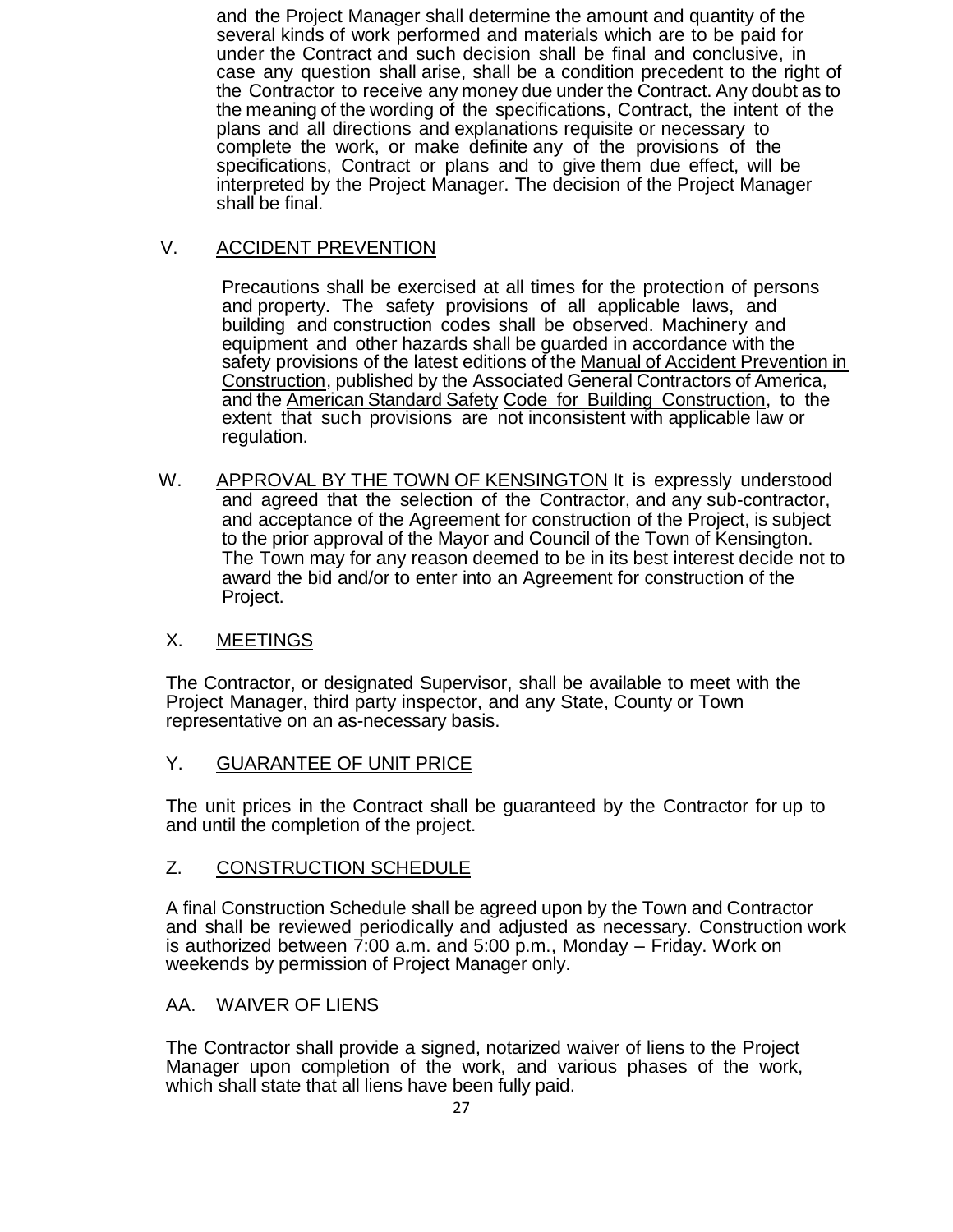## BB. INTERIM AND FINAL INSPECTIONS

Upon completion of the work, or various phases of the work, as appropriate, the Project Manager, in conjunction with any required governmental inspector, as necessary, will inspect the completed project or part thereof, and if deficiencies are present, shall so inform the Contractor, who shall have all said deficiencies corrected. The Contractor is responsible for ensuring that all necessary inspections are scheduled and performed by the appropriate individual and/or agency. The Project Manager shall be notified immediately of any adverse or unexpected conditions located in the field in order to allow for inspection before further action is taken or work performed in that area.

# CC. UTILITIES

The Contractor is responsible for locating all utilities in the field, and for appropriate and timely notice of intent to perform work to all utilities involved. The Contractor shall coordinate the work, including all adjustments, with all utilities in the area. All adjustments of utilities shall be performed at the Contractor's expense. The Contractor shall ensure that all work involving any utility shall be inspected, approved, and accepted by that utility. Damage caused to existing facilities by the Contractor's operations shall be repaired or replaced at Contractor's expense to the utility's acceptance.

## DD. WORK RECORDS

The Contractor is responsible for maintaining all records necessary to demonstrate the cost, in terms of labor and materials, and for providing a final accounting of costs, of all phases of this Contract, as required by the Town. The Contractor agrees to make all of its applicable records available to the Town upon request.

# EE. CONSTRUCTION STAKEOUT

The Contractor shall furnish all necessary lines, grades, and construction stakeout as required to complete the Project as per the approved Contract Documents.

# **V. SPECIAL PROVISIONS**

- A. Contractor to maintain a clean and safe site on a daily basis and provide a final cleaning of the pavilion upon completion of work.
- D. At project completion, Contractor to provide all warranty documents.
- E. Contractor shall provide copies of all tickets to the Project Manager.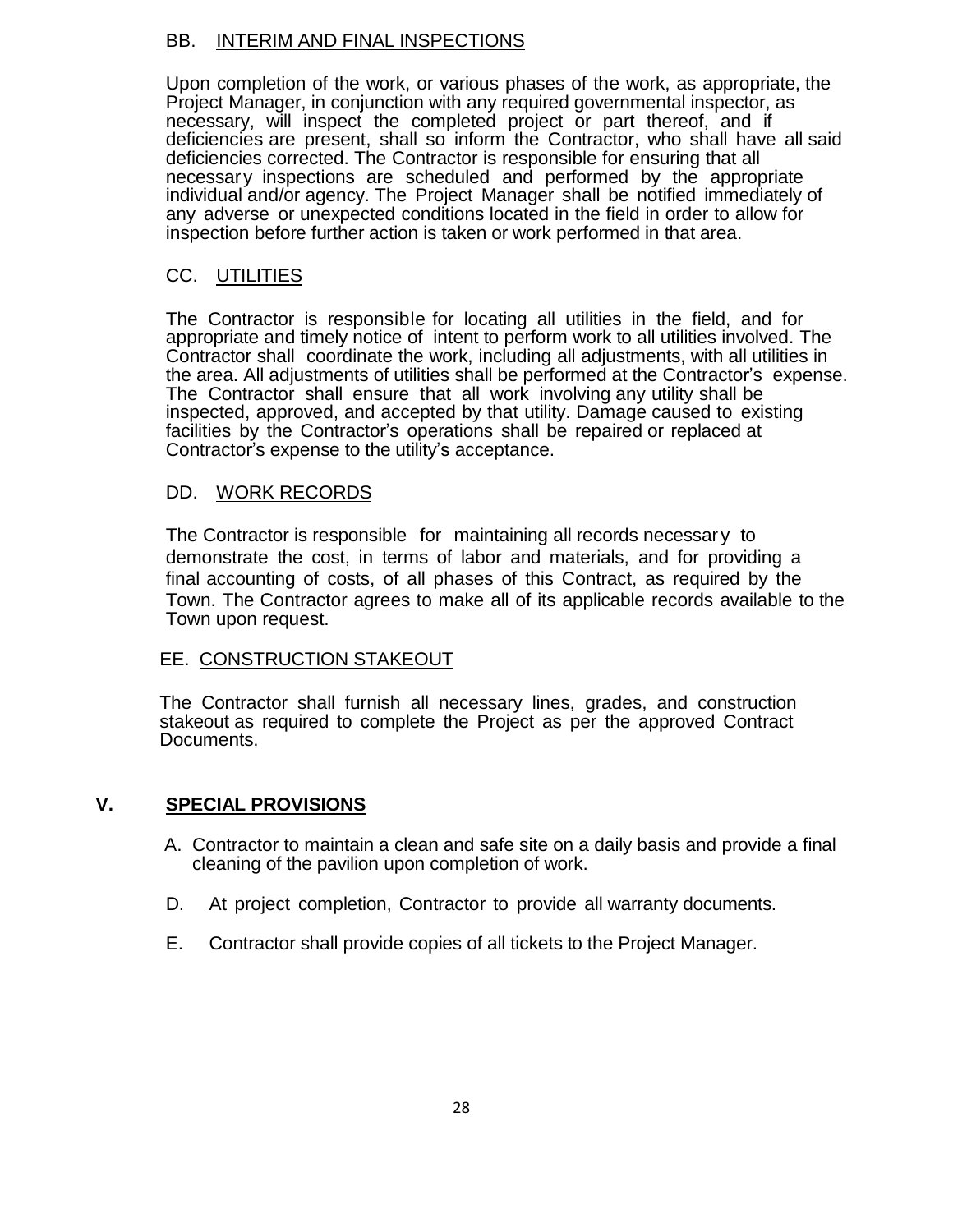# **VI. BID RESPONSE PACKAGE**

## **TOWN OF KENSINGTON, MARYLAND REPAIR AND MAINTENANCE OF THREE BRIDGES BID PROPOSAL FORM**

TOWN OF KENSINGTON BID DUE DATE: 1/19/22 Matthew Hoffman Town Manager **Time:** 2:00 p.m. MJHoffman@tok.md.gov

(Business Name)

Hereby submits the following proposal for the construction of. Having carefully examined the Request for Bid Proposals, Instructions to Bidders, the General Provisions, the Plans and Specifications, the proposed Contract and Addenda numbered **\_\_\_\_\_\_\_\_\_\_**\_(complete if any addenda or enter "None"), and having received clarification on all items of conflict or upon which any doubt arose, and understanding that all unit- priced bids will remain in effect throughout the term of the contract, whether completed at one time or in interrupted phases, the undersigned proposes to furnish all labor, equipment, materials, required permits, etc. required by the documents for the entire work, all in strict accordance with the Contract Documents, for the stipulated lump sum of:

# **TOTAL ALL INCLUSIVE, LUMP SUM COST FOR BID SHEET I-IV:**

**Dollars**

(Written)

**(\$ )**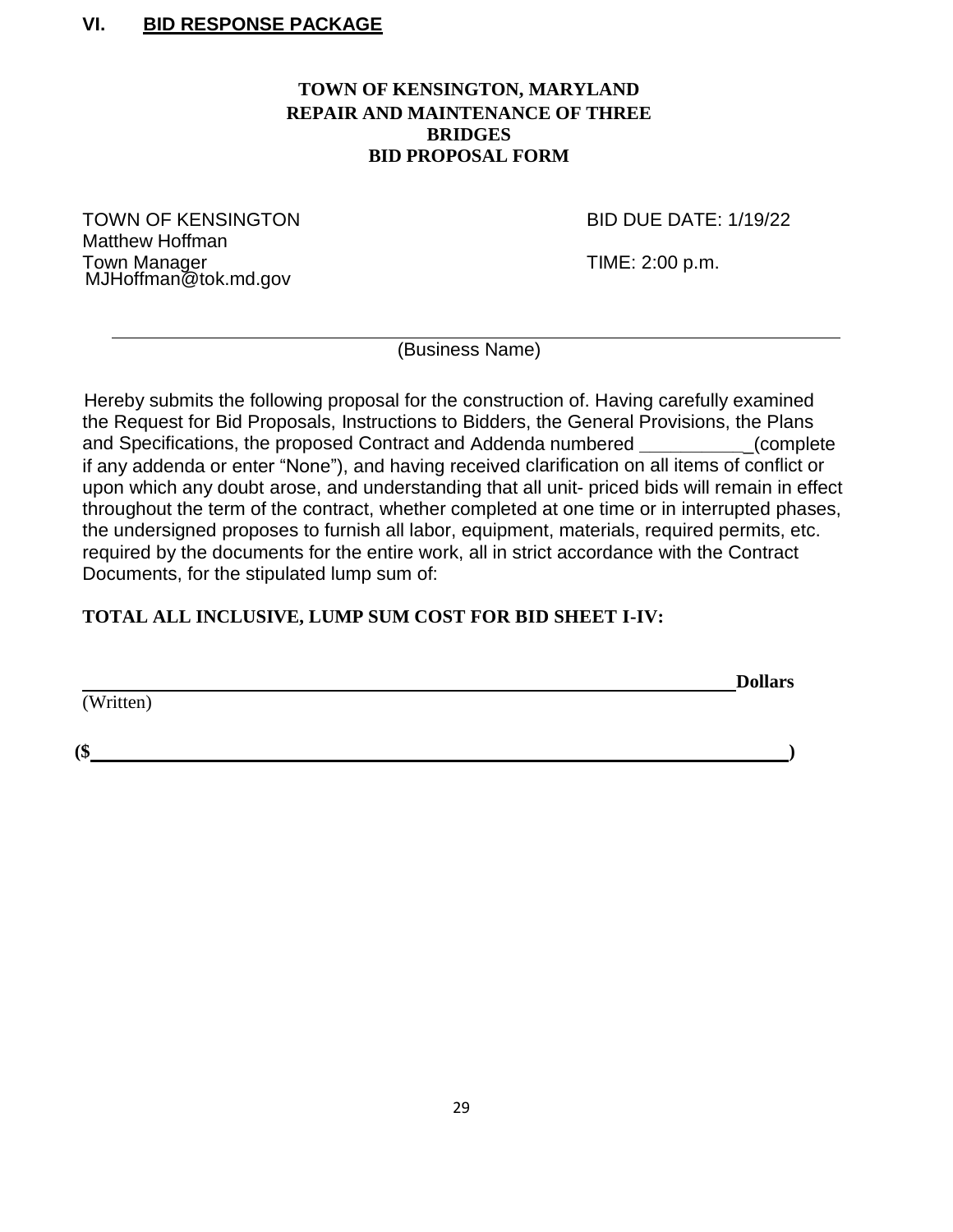# **I. BID SHEET – KENT STREET M-K-04**

# **Crossing SILVER CREEK Bridge Type Single Span Structural Plate Arch**

|    | <b>DESCRIPTION</b>                                                                                                                                                     | <b>PRIORIT</b><br>Y | <b>QUANTITY</b> | <b>UNIT</b><br><b>COST</b> | <b>TOTAL</b><br><b>COST</b> |
|----|------------------------------------------------------------------------------------------------------------------------------------------------------------------------|---------------------|-----------------|----------------------------|-----------------------------|
|    | 1) Repair the spalls in the South Spandrel<br>Wall that undermine the bridge rail post<br>base plates.                                                                 | $\overline{c}$      | 2SF             |                            |                             |
| 2) | Install traffic barrier transitions at all<br>corners of the structure.                                                                                                | $\overline{c}$      | 4EA             |                            |                             |
|    | 3) Install MD-SHA Type-G End Treatmentson<br>the Northwest, Southwest and Southeast<br>Approaches. Install a MD-SHA Type-K<br>End Treatment on the Northeast Approach. | $\overline{2}$      | 4EA             |                            |                             |
| 4) | Install object markers at all corners of the<br>structure.                                                                                                             | $\overline{2}$      | 4 EA            |                            |                             |
|    | 5) Replace the hand railings on the<br>structure with a crash tested bridge<br>railing.                                                                                | $\overline{2}$      | 48 LF           |                            |                             |
| 6) | Repair drainage pipe behind the<br>Southeast Wingwall.                                                                                                                 | 3                   | LS.             |                            |                             |
|    |                                                                                                                                                                        |                     |                 | Sub-<br><b>Total:</b>      |                             |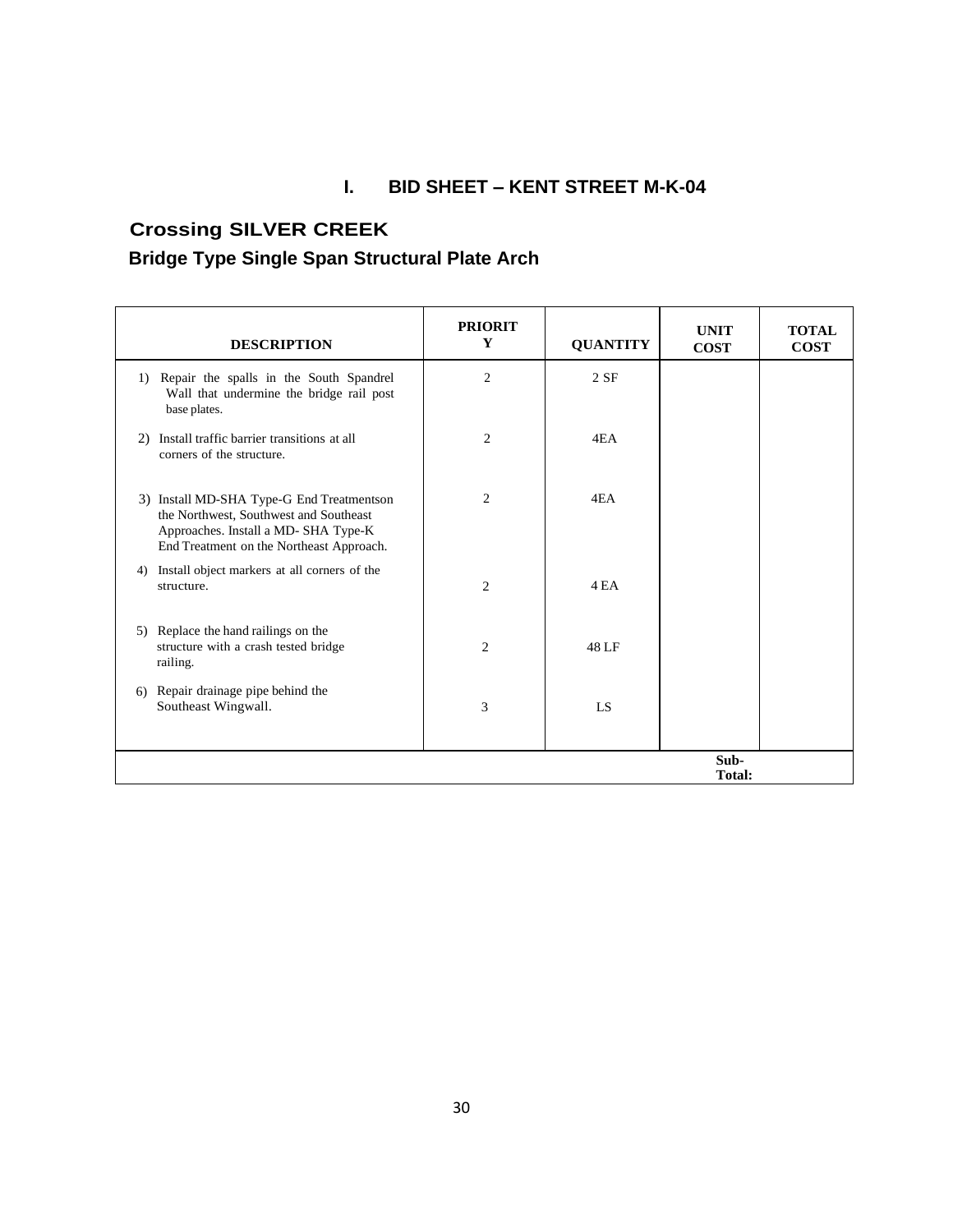### **BID SHEET II KENSINGTON PARKWAY M-K-03001**

### **Crossing** SILVER CREEK

### **Bridge Type** SINGLE-SPAN STRUCTURAL PLATE ARCH

| <b>DESCRIPTION</b>                                                                                                                                           | <b>PRIORITY</b>             | <b>QUANTITY</b> | <b>UNIT</b><br><b>COST</b> | <b>TOTAL</b><br><b>COST</b> |
|--------------------------------------------------------------------------------------------------------------------------------------------------------------|-----------------------------|-----------------|----------------------------|-----------------------------|
| Stabilize the Southwest ApproachEmbankment.                                                                                                                  | 2                           | 1 LS            |                            |                             |
| 8) Remove debris from beneath the bridge.                                                                                                                    | $\mathbf{2}$                | 50              |                            |                             |
| 9) Install object markers at all four corners.                                                                                                               | 3                           | 4 Ea.           |                            |                             |
| 10)<br>Install scour countermeasures under<br>structure.                                                                                                     | 3                           | 1 LS            |                            |                             |
| 11) Replace bridge railing in accordance withMD SHA<br>standards.                                                                                            | 3                           | 40 L.F.         |                            |                             |
| 12) Repaint stone wingwalls and spandrelwalls.                                                                                                               | 3                           | 75 L.F.         |                            |                             |
| 13) Install W-beam traffic barrier along the<br>approaches in accordance with MD SHA<br>standards.                                                           | 3                           | 100 L.F.        |                            |                             |
| 14) Install W-beam end treatment at all fourcorners in<br>accordance with MD SHA standards.<br>15) Grout the gap between the arch and West<br>Spandrel Wall. | 3                           | 4 Ea.           |                            |                             |
| Replace missing stones at both spandrelwalls and<br>16)<br>wingwalls.                                                                                        | 3                           | 1 <sub>LS</sub> |                            |                             |
| Clean and apply a protective coating tothe<br>17)<br>corroded areas of the pipe arch.                                                                        | 3                           | 1 <sub>LS</sub> |                            |                             |
| 18) Grout the full-circumference of the utilitypipe<br>where it penetrates the arch.                                                                         | 3                           | 1LS             |                            |                             |
| 19) Monitor movement/alignment of the spandrel<br>walls.                                                                                                     | $\ensuremath{\mathfrak{Z}}$ | $1\,$ LS $\,$   |                            |                             |
|                                                                                                                                                              | 4                           | 3               | $\boldsymbol{0}$           | $\boldsymbol{0}$            |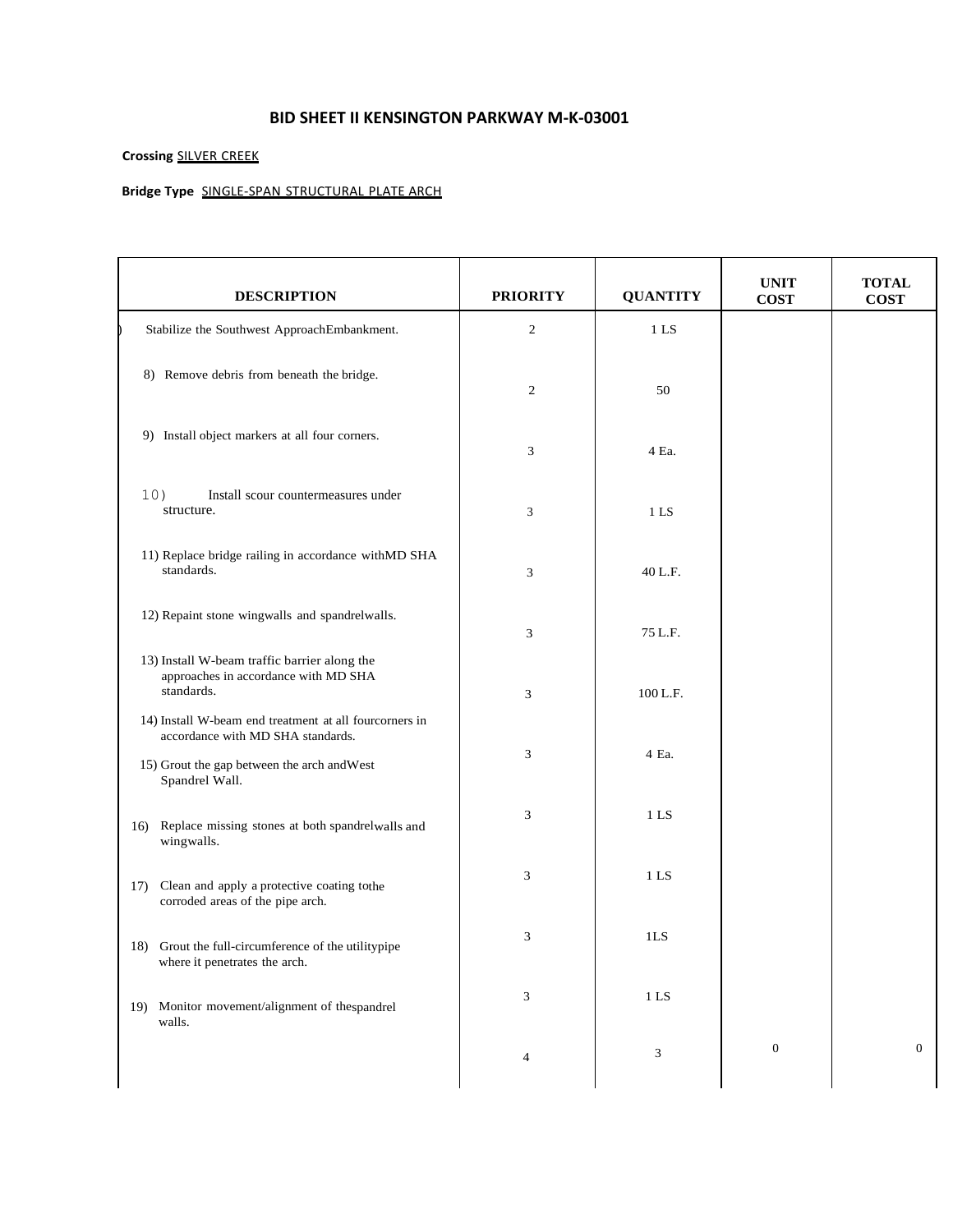| <b>20.</b> Remove tree adjacent to pilaster at the southeast<br>corner of the structure.                                                               |                             | LS  |             |  |
|--------------------------------------------------------------------------------------------------------------------------------------------------------|-----------------------------|-----|-------------|--|
| 21 . Repair south footing, which is intermittently<br>undermined over a length of 35'-0", up to 5" high<br>with up to 1'-7" of horizontal penetration. | $\mathfrak{D}$              | LS. |             |  |
| 22. At 18'-0" from the east end, repair the south<br>footing full-height x 1/4" wide vertical crack                                                    | $\mathcal{D}_{\mathcal{L}}$ | LS. |             |  |
|                                                                                                                                                        |                             |     |             |  |
|                                                                                                                                                        |                             |     | Subtotal \$ |  |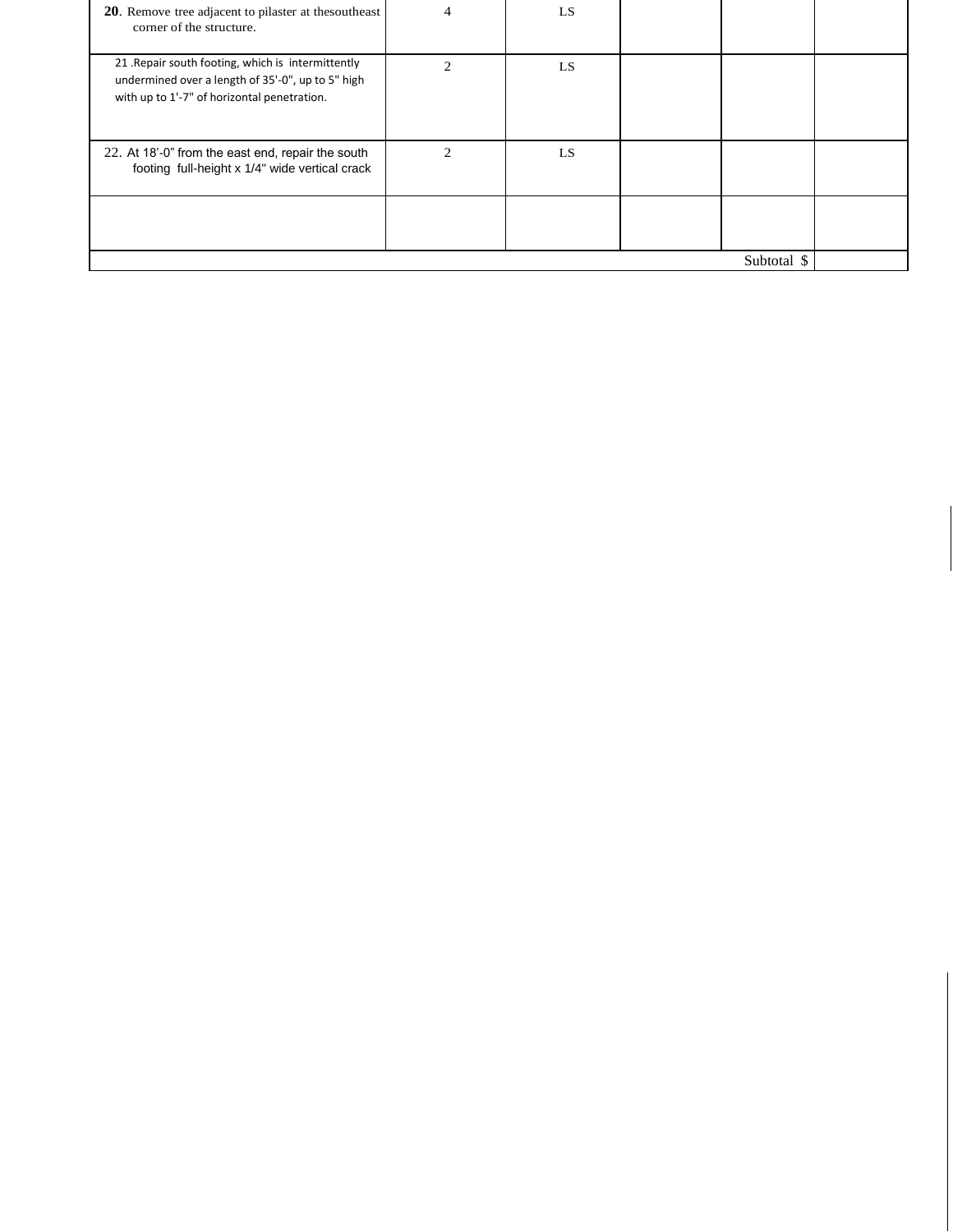#### **BID SHEET III FREDERICK AVENUE M-K-02X01**

#### **Bridge Type** Concrete Slab

#### **Crossing** SILVER CREEK

| <b>DESCRIPTION</b>                                                                                | <b>PRIORITY</b> | <b>QUANTITY</b> | <b>UNIT</b><br><b>COST</b> | <b>TOTAL</b><br><b>COST</b> |
|---------------------------------------------------------------------------------------------------|-----------------|-----------------|----------------------------|-----------------------------|
| <b>1.</b> Install W-beam traffic barrier transitions at<br>all four corners of the bridge.        | $\mathbf{1}$    | 4 Ea.           |                            |                             |
| 2. Install W-beam traffic barrier end<br>treatments at the four corners of the<br>bridge.         | $\mathbf{1}$    | 4 Ea.           |                            |                             |
| 3. Install W-beam traffic barriers at all four<br>corners of the bridge.                          | $\mathbf{1}$    | 100 L.F.        |                            |                             |
| 4. Install object markers at the four cornersof<br>the bridge.                                    | $\overline{c}$  | 4 Ea.           |                            |                             |
| 5. Install advance posting sign at the East<br>Approach at the intersection with Wake<br>Drive.   | $\overline{2}$  | 1 Ea.           |                            |                             |
| 6. Repair gabion baskets in the<br>downstream channel.                                            | 3               | 100 S.F.        |                            |                             |
| 7. Repair the edge spalling in the wearing<br>surface along the top of the abutment<br>backwalls. | 3               | 10 S.F.         |                            |                             |
| 8. Replace the West Abutment joint seal.                                                          | $\overline{c}$  | 27 L.F.         |                            |                             |
| 9. Repair the delaminated areas in both<br>abutments.                                             | 3               | 64 S.F.         |                            |                             |
| 10. Repair the spalls and delaminated areasin the<br>Southeast and Southwest Wingwalls.           | 3               | 14S.F.          |                            |                             |
|                                                                                                   |                 |                 |                            | Sub-Total: \$               |

# BID SHEET IV- THIRD PARTY INSPECTION SERVICES

Required Third-Party Inspection for three bridges LS Sub-Total \$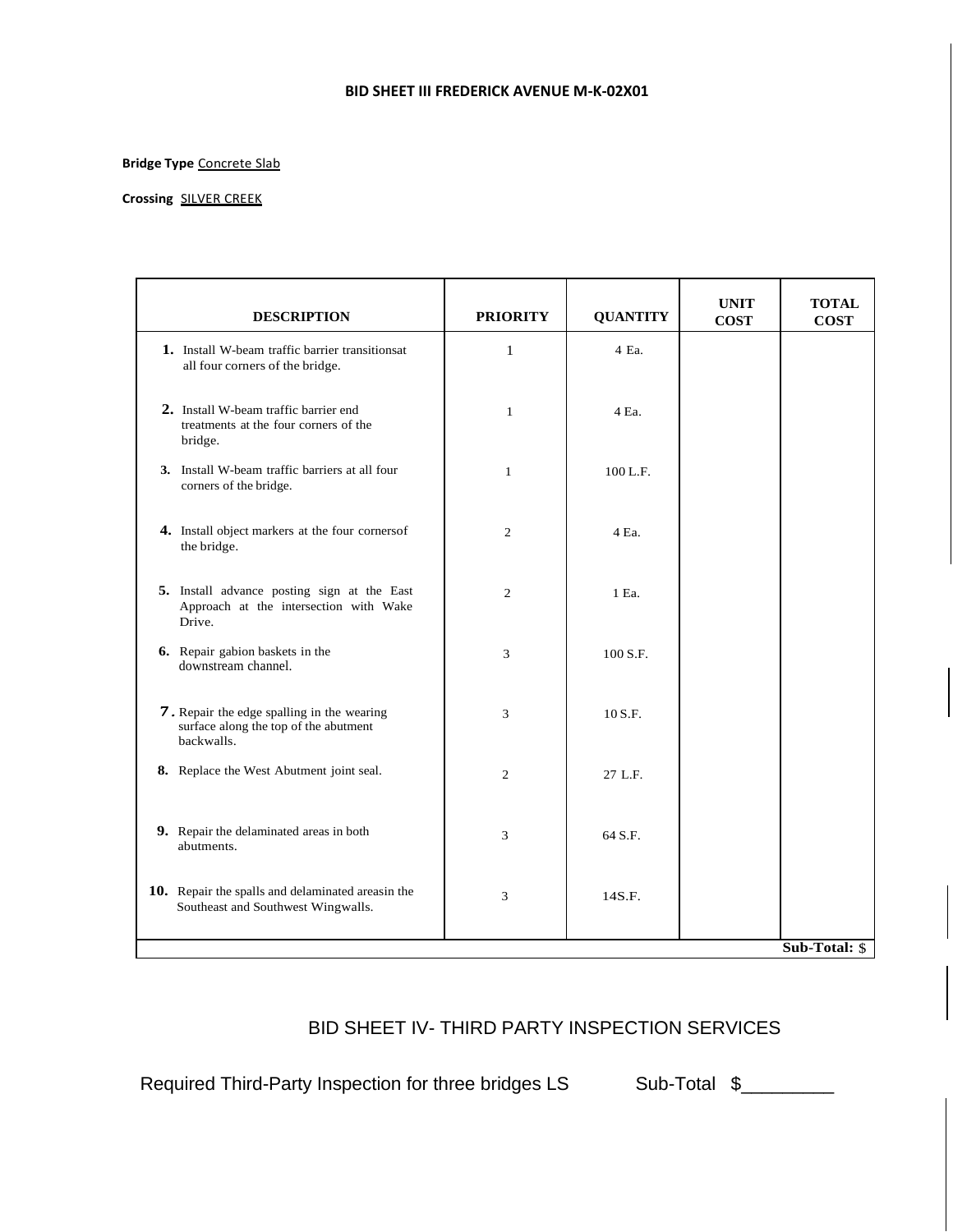# SPECIAL TERMS AND CONDITIONS:

|  | A. Failure to properly and completely fill in all blanks may be cause for<br>rejection of this proposal.                                                                                                                                                                                                        |              |
|--|-----------------------------------------------------------------------------------------------------------------------------------------------------------------------------------------------------------------------------------------------------------------------------------------------------------------|--------------|
|  | B. It is understood that the proposal price will be firm for a time period of 120<br>calendar days from the proposal opening date and that, if the undersigned<br>is notified of acceptance of this proposal within this time period, the Bidder<br>shall execute a contract for the above stated compensation. |              |
|  | C. Work under the Agreement shall not commence until a Notice to Proceed<br>is issued.                                                                                                                                                                                                                          |              |
|  | F. The price shall be stated in both words and figures.                                                                                                                                                                                                                                                         |              |
|  | Registered MD Contractor No. __________________________Date lssued ____________                                                                                                                                                                                                                                 |              |
|  |                                                                                                                                                                                                                                                                                                                 |              |
|  |                                                                                                                                                                                                                                                                                                                 |              |
|  |                                                                                                                                                                                                                                                                                                                 | Date _______ |

Printed Name and Title of Individual Authorized to Bind Bidder **\_\_\_\_\_\_\_\_\_\_\_\_\_\_\_\_\_**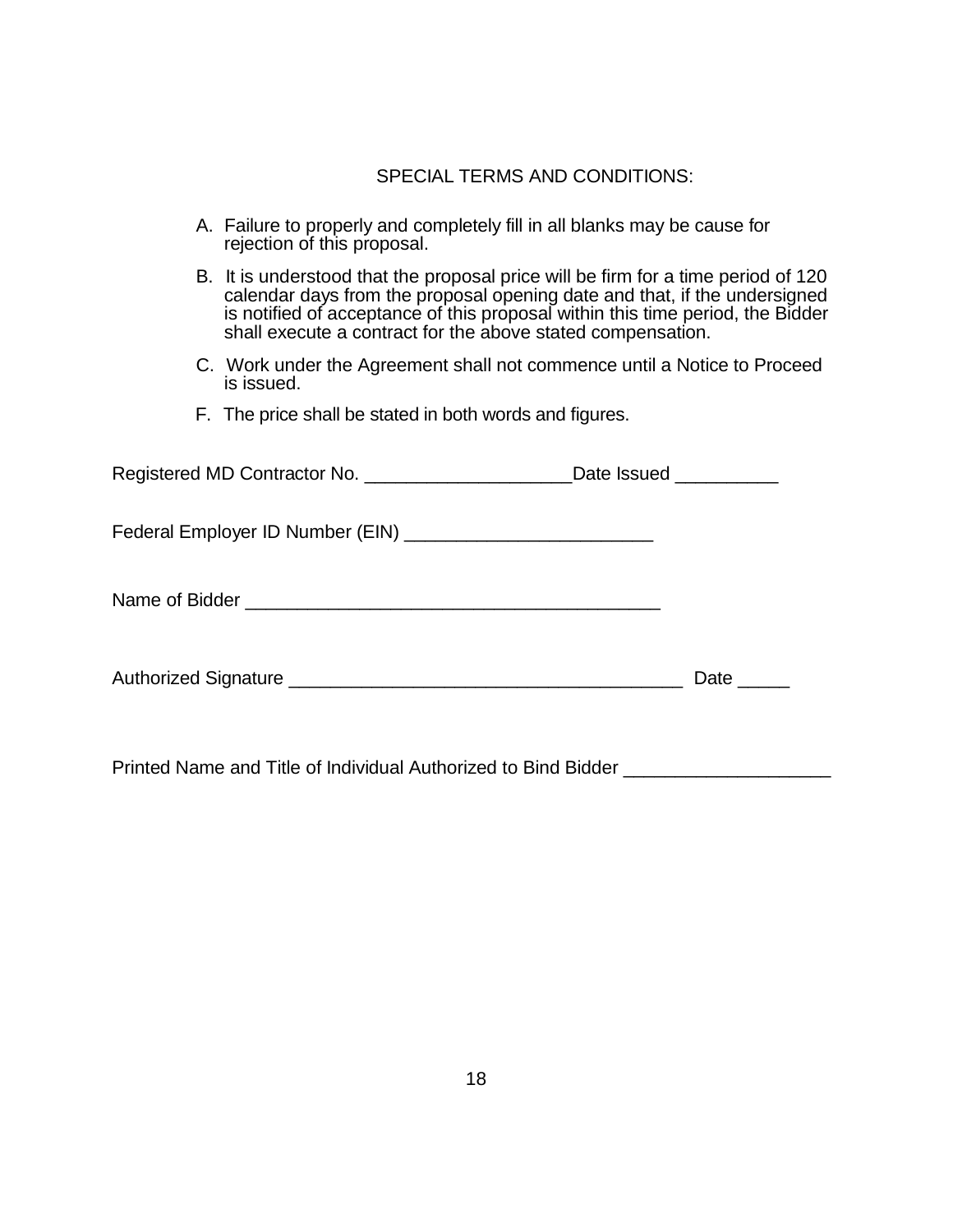## TO BE SUBMITTED WITH BID

# **CERTIFICATE OF REGISTRATION**

- A. Bidders are required to show evidence of a Certificate of Registration before the bid may be received and considered on a general contract or subcontract of \$20,000 or more. The Bidder shall complete on his Bid Proposal Form the following information: "Registered Maryland Contractor No. \_\_\_\_ " as well as providing this information on this form.
- B. An opinion by the Attorney General has granted an exemption to all properly qualified non-resident corporations as well as to resident General Contractors and Subcontractors. These firms need merely apply for an Exemption Certificate in order to meet the requirements of the law. Individuals, firms, partnerships and associations are required to qualify by application and submission of a financial statement. Bids on Federal projects are exempt under the law.
- C. The Bidder shall provide its Federal Employer Identification Number.

Federal EIN Number: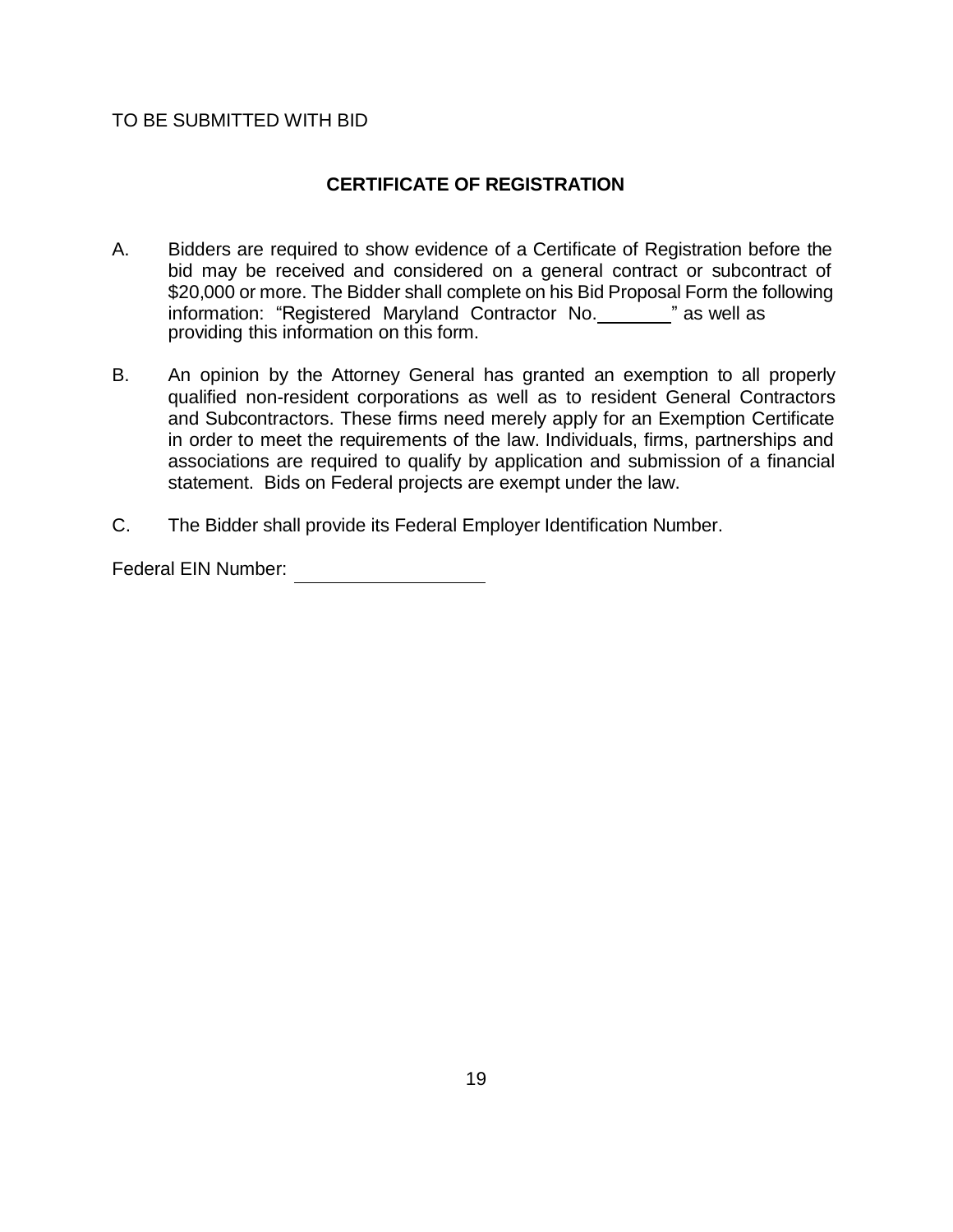## **TO BE SUBMITTED WITH BID**

## INFORMATION REGARDING THE BIDDER

| 1. Name of Bidder                                    |                                                                                                                   |                                 |                                                                                                                                                                                                |
|------------------------------------------------------|-------------------------------------------------------------------------------------------------------------------|---------------------------------|------------------------------------------------------------------------------------------------------------------------------------------------------------------------------------------------|
|                                                      | (Individual /Firm/Corporation)                                                                                    |                                 |                                                                                                                                                                                                |
|                                                      |                                                                                                                   |                                 |                                                                                                                                                                                                |
| Telephone Number (                                   | $\begin{tabular}{ c c c c } \hline \quad \quad & \quad \quad & \quad \quad & \quad \quad \\ \hline \end{tabular}$ |                                 |                                                                                                                                                                                                |
|                                                      |                                                                                                                   |                                 |                                                                                                                                                                                                |
| units or agencies.                                   |                                                                                                                   |                                 | 2. Please provide the following information concerning work that you have done within the last<br>five (5) years which is similar to the Project, including work for any Maryland governmental |
| <b>FOR WHOM</b><br><b>PERFORMED</b><br><b>NUMBER</b> | <b>CONTRACT</b><br><b>AMOUNT</b>                                                                                  | <b>DATE</b><br><b>COMPLETED</b> | <b>CONTACT'S NAME/</b><br><b>TELEPHONE</b>                                                                                                                                                     |
|                                                      |                                                                                                                   |                                 |                                                                                                                                                                                                |
|                                                      |                                                                                                                   |                                 |                                                                                                                                                                                                |
|                                                      |                                                                                                                   |                                 |                                                                                                                                                                                                |
|                                                      |                                                                                                                   |                                 |                                                                                                                                                                                                |
|                                                      |                                                                                                                   |                                 |                                                                                                                                                                                                |
|                                                      |                                                                                                                   |                                 |                                                                                                                                                                                                |
|                                                      |                                                                                                                   |                                 |                                                                                                                                                                                                |
|                                                      |                                                                                                                   |                                 |                                                                                                                                                                                                |

3. Bidders will answer the following questions: (The word "you" refers any individual,

partnership, partner and/or corporation and it's officers.)

a. Have you ever failed to complete any work awarded to you? $\frac{1}{2}$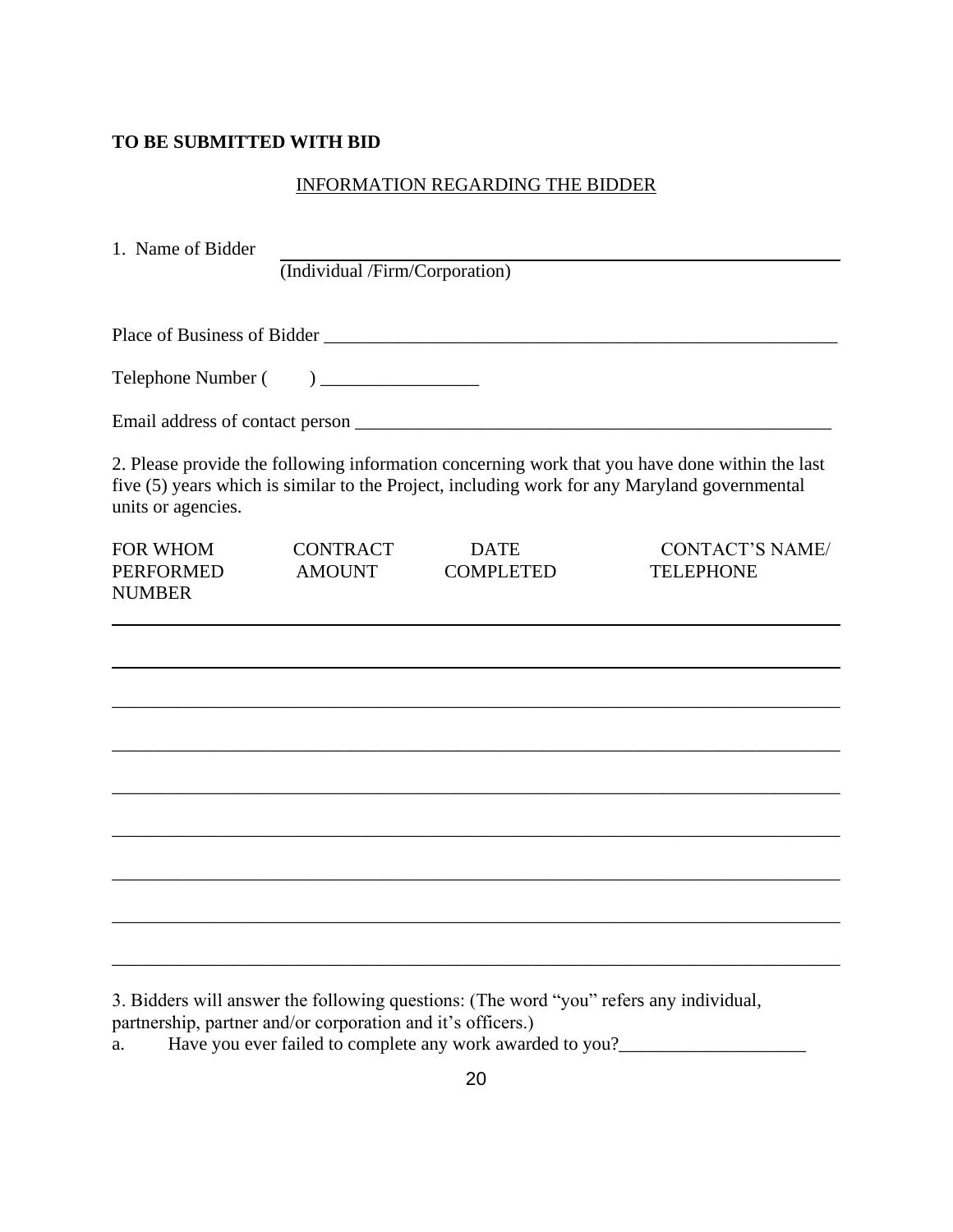If yes, state where and why\_\_\_\_\_\_\_\_\_\_\_\_\_\_\_\_\_\_\_\_\_\_\_\_\_\_\_\_\_\_\_\_\_\_\_\_\_\_\_\_\_\_\_\_\_\_\_

b. Have you ever been affiliated with some other organization that failed to complete a contract? If yes, state name of individual and reason therefore.\_\_\_\_\_\_\_\_\_\_\_\_\_\_\_\_\_\_\_\_\_\_\_\_\_\_\_\_\_

c. With what other businesses are you affiliated?

- d. Please list all persons who will supervise the work under the Contract? \_\_\_\_\_\_\_\_\_\_
- e. Identify all personnel who will be employed to prosecute the work described in the Contract Documents and list their hourly rate.

\_\_\_\_\_\_\_\_\_\_\_\_\_\_\_\_\_\_\_\_\_\_\_\_\_\_\_\_\_\_\_\_\_\_\_\_\_\_\_\_\_\_\_\_\_\_\_\_\_\_\_\_\_\_\_\_\_\_\_\_\_\_\_\_\_\_\_\_\_\_\_\_

\_\_\_\_\_\_\_\_\_\_\_\_\_\_\_\_\_\_\_\_\_\_\_\_\_\_\_\_\_\_\_\_\_\_\_\_\_\_\_\_\_\_\_\_\_\_\_\_\_\_\_\_\_\_\_\_\_\_\_\_\_\_\_\_\_\_\_\_\_\_\_\_

\_\_\_\_\_\_\_\_\_\_\_\_\_\_\_\_\_\_\_\_\_\_\_\_\_\_\_\_\_\_\_\_\_\_\_\_\_\_\_\_\_\_\_\_\_\_\_\_\_\_\_\_\_\_\_\_\_\_\_\_\_\_\_\_\_\_\_\_\_\_\_\_ \_\_\_\_\_\_\_\_\_\_\_\_\_\_\_\_\_\_\_\_\_\_\_\_\_\_\_\_\_\_\_\_\_\_\_\_\_\_\_\_\_\_\_\_\_\_\_\_\_\_\_\_\_\_\_\_\_\_\_\_\_\_\_\_\_\_\_\_\_\_\_\_

\_\_\_\_\_\_\_\_\_\_\_\_\_\_\_\_\_\_\_\_\_\_\_\_\_\_\_\_\_\_\_\_\_\_\_\_\_\_\_\_\_\_\_\_\_\_\_\_\_\_\_\_\_\_\_\_\_\_\_\_\_\_\_\_\_\_\_\_\_\_\_ \_\_\_\_\_\_\_\_\_\_\_\_\_\_\_\_\_\_\_\_\_\_\_\_\_\_\_\_\_\_\_\_\_\_\_\_\_\_\_\_\_\_\_\_\_\_\_\_\_\_\_\_\_\_\_\_\_\_\_\_\_\_\_\_\_\_\_\_\_\_\_  $\mathcal{L}_\text{max}$  and  $\mathcal{L}_\text{max}$  and  $\mathcal{L}_\text{max}$  and  $\mathcal{L}_\text{max}$  and  $\mathcal{L}_\text{max}$  and  $\mathcal{L}_\text{max}$ \_\_\_\_\_\_\_\_\_\_\_\_\_\_\_\_\_\_\_\_\_\_\_\_\_\_\_\_\_\_\_\_\_\_\_\_\_\_\_\_\_\_\_\_\_\_\_\_\_\_\_\_\_\_\_\_\_\_\_\_\_\_\_\_\_\_\_\_\_\_\_

 $\mathcal{L}_\mathcal{L} = \{ \mathcal{L}_\mathcal{L} = \{ \mathcal{L}_\mathcal{L} = \{ \mathcal{L}_\mathcal{L} = \{ \mathcal{L}_\mathcal{L} = \{ \mathcal{L}_\mathcal{L} = \{ \mathcal{L}_\mathcal{L} = \{ \mathcal{L}_\mathcal{L} = \{ \mathcal{L}_\mathcal{L} = \{ \mathcal{L}_\mathcal{L} = \{ \mathcal{L}_\mathcal{L} = \{ \mathcal{L}_\mathcal{L} = \{ \mathcal{L}_\mathcal{L} = \{ \mathcal{L}_\mathcal{L} = \{ \mathcal{L}_\mathcal{$ 

- f. Provide telephone number(s) for 24 hour a day emergency contact.
- g. Identify all subcontractors, materialmen, and suppliers that you intend to use in performing the work under the Contract, and specify the work each is expected to perform.

Dated this \_\_\_\_\_\_\_\_\_\_\_\_\_\_\_\_day of\_\_\_\_\_\_\_\_\_\_\_\_\_\_\_\_\_\_\_\_\_\_, 2022.

Name of Bidder

 $\mathbf{By:}$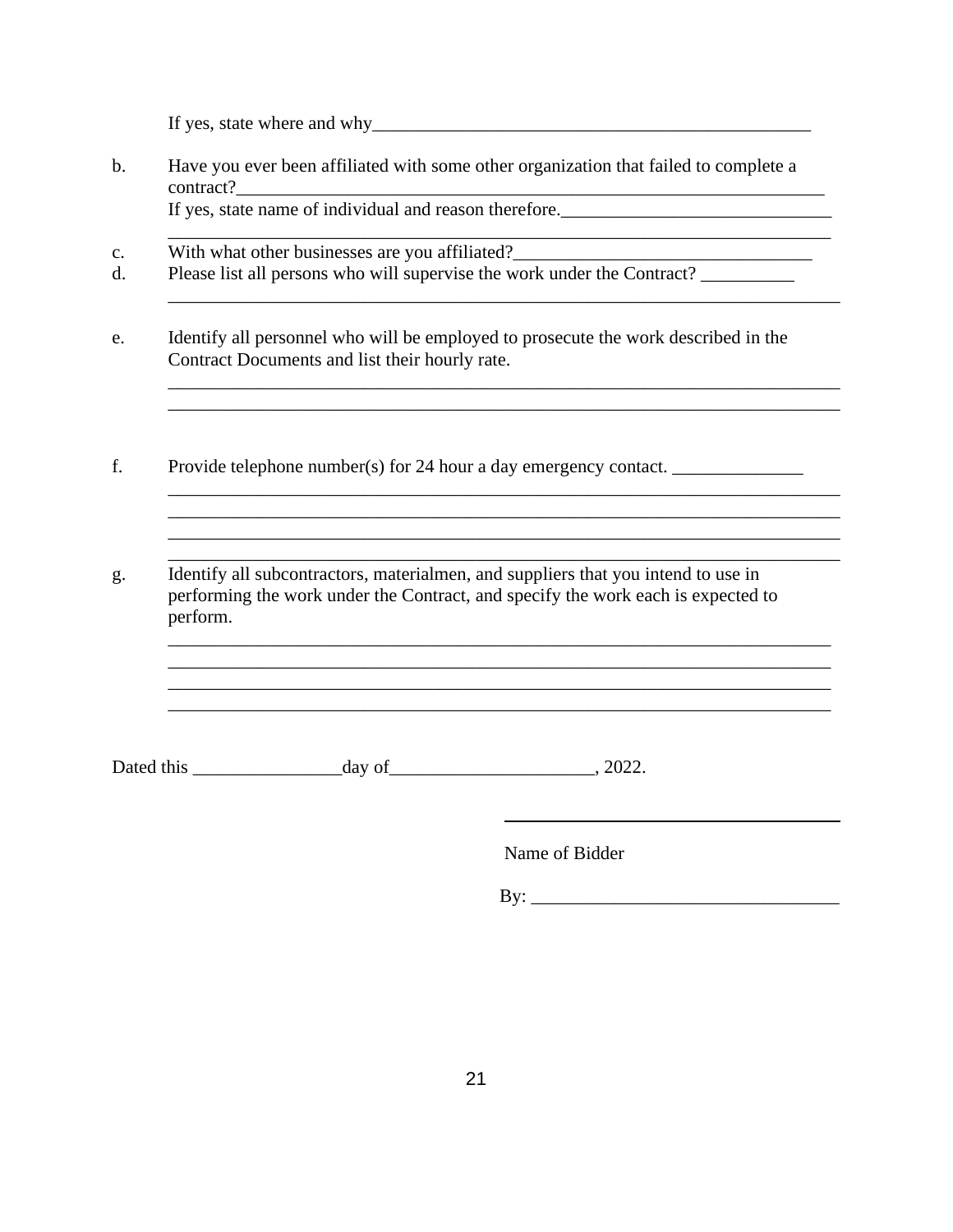# **TO BE SUBMITTED WITH BID**

# **Non-Collusion Affidavit**

\_\_\_\_\_\_\_\_\_\_\_\_\_\_\_\_\_\_\_\_\_\_\_\_\_\_\_\_\_\_\_\_\_\_\_, being duly sworn on oath, deposes and says:

That he/she is the

\_\_\_\_\_\_\_\_\_\_\_\_\_\_\_\_\_\_\_\_\_\_\_\_\_\_\_\_\_\_\_\_\_\_\_\_\_\_\_\_\_\_\_\_\_\_\_\_\_\_\_\_\_\_\_\_\_\_\_\_\_\_\_\_\_\_\_\_\_\_ (Owner, Partner, Title if on behalf of a Corporation)

 $of$   $\overline{\phantom{a}}$ 

(Name of Business, Corporation or Partnership)

the party submitting the Proposal; that no officer of the said Corporation has nor has any person, firm or corporation acting on its behalf; agreed, conspired, connived or colluded to produce a deceptive show of competition in the compilation of the Proposal being submitted herewith; and that the said Corporation has not in any manner, directly or indirectly, entered into any agreement, participated in any collusion to fix the Proposal Price of the Proposer herein or any competitor, or otherwise taken any action in restraint of free competitive bidding in connection with the contract for which the Proposal is submitted; that in making this Affidavit, the affiant represents that she has personal knowledge of the matters and facts herein stated. The Affiant hereby declares and affirms under the penalties of perjury that the foregoing is true to the best of her knowledge and information.

To be signed by a duly authorized Officer.

| Name  | (SEAL) |
|-------|--------|
| Title |        |
| Date: |        |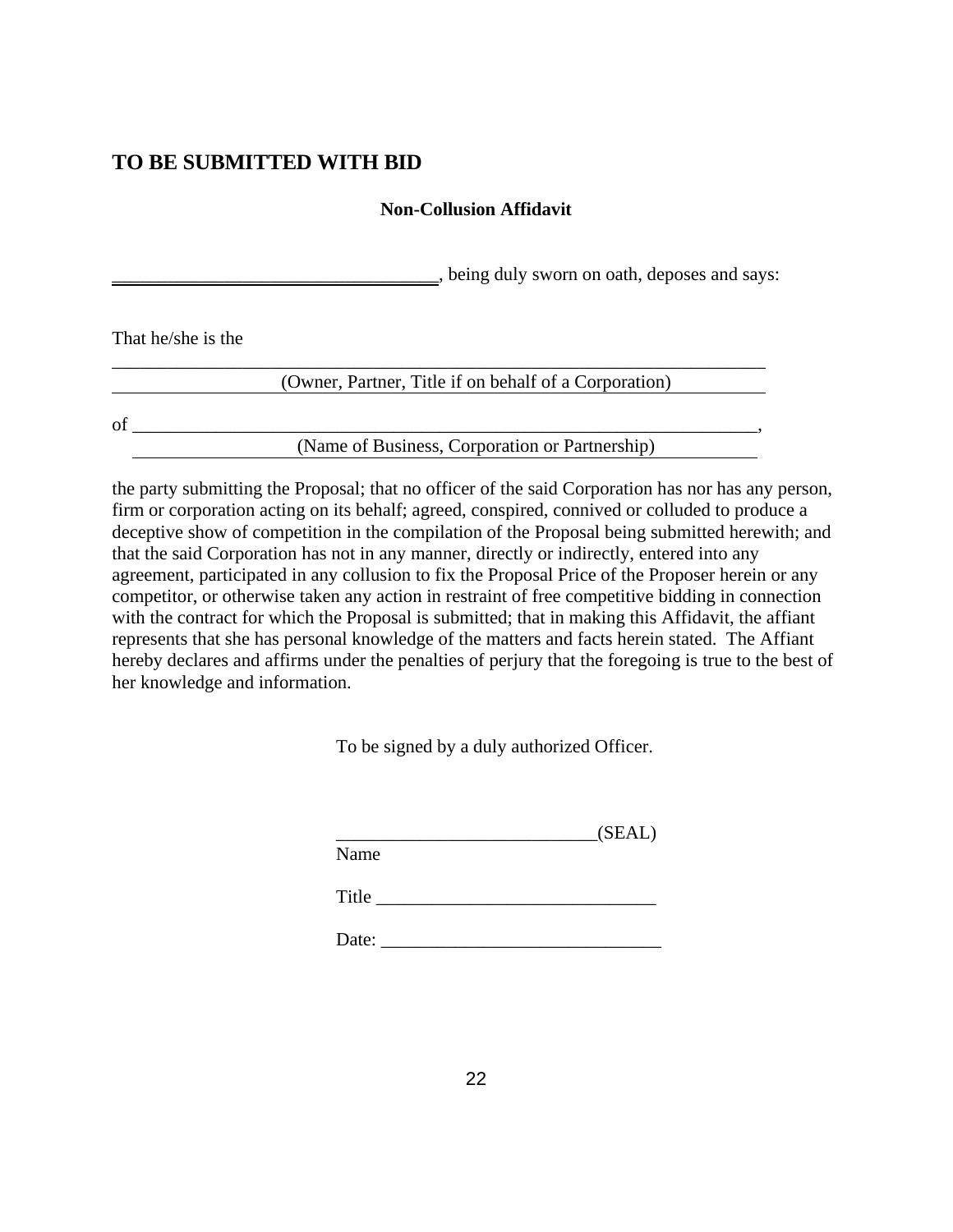## TO BE SUBMITTED WITH BID

## **AFFIDAVIT WITH RESPECT TO NON-CONVICTION, NON-SUSPENSION AND FALSE PRETENSES**

I hereby affirm that:

1.I am the \_\_\_\_\_\_\_\_\_\_\_\_\_\_\_\_\_\_\_\_\_\_\_\_\_\_\_ (Title) and duly authorized representative of

(Name of Business Entity) whose address is

\_\_\_\_\_\_\_\_\_\_\_\_\_\_\_\_\_\_\_\_\_\_\_\_\_\_\_\_\_\_\_\_ and that I possess the legal authority to make this affidavit on behalf of myself and the firm for which I am acting.

2.Except as described in Paragraph 7 below, neither I nor the Business Entity nor, to the best of my knowledge, any of its officers, directors, or partners or any of its employees directly involved in obtaining contracts with the State, or any county, bi-county or multi-county agency or subdivision of the State have been convicted, or in an official investigation or other proceeding admitted in writing or under oath, acts or omissions which constitute bribery, attempted bribery or conspiracy to bribe under the provisions of Criminal Law Article of the Annotated Code of Maryland or under the laws of any state or the federal government (conduct prior to July 1, 1977 is not required to be reported); and

- 3. Except as described in Paragraph 7 below, neither I nor the Business Entity nor, to the best of my knowledge, any of its officers, directors, or partners or any of its employees directly involved in obtaining contracts with the State, or any county, bi-county or multi-county agency or subdivision of the State have been convicted under a State of federal law or statute of any offense enumerated in §16-203 of the State Finance and Procurement Article; and
- 4. Except as described in Paragraph 7 below, neither I nor the Business Entity nor, to the best of my knowledge, any of its officers, directors, or partners or any of its employees directly involved in obtaining contracts with the State, or any county, bi-county or multi-county agency or subdivision of the State have been found civilly liable under a State or federal antitrust statute as provided in §16-203 of the State Finance and Procurement Article.
- 5. Except as described in Paragraph 7 below, neither I nor the Business Entity nor, to the best of my knowledge, any of its officers, directors, or partners or any of its employees who will provide, directly or indirectly, supplies, services, architectural services, construction related services, leases of real property, or construction have been debarred or suspended under this subtitle.
- 6. Except as described in Paragraph 7 below, neither I nor the Business Entity nor, to the best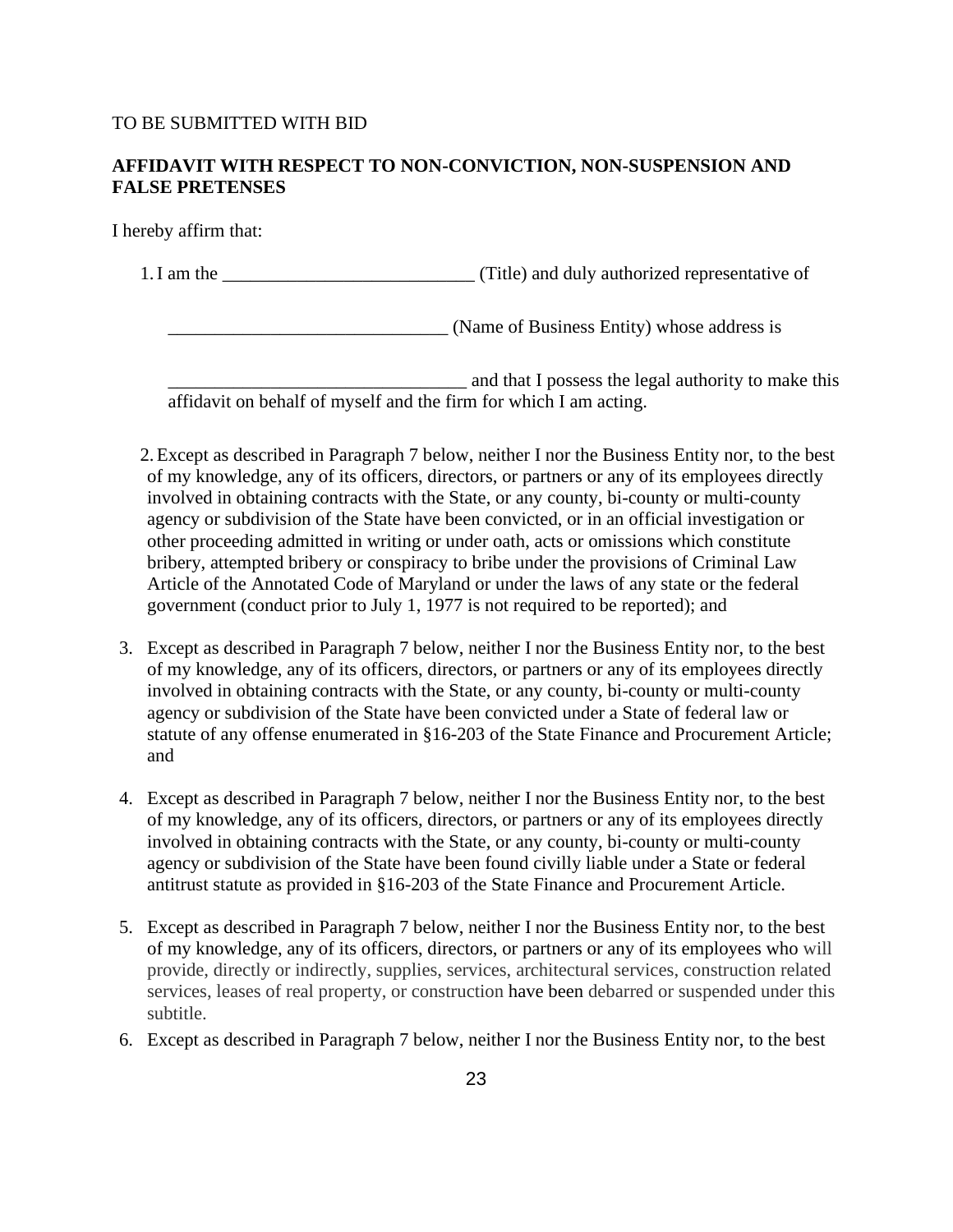of my knowledge, information and belief, any officer, director, partner, member or associate thereof; nor any of its employees directly involved in obtaining contracts with the City, has been convicted of false pretenses, attempted false pretenses or conspiracy to commit false pretenses under the laws of any state or federal government, based upon acts committed after July 1, 1981.

7. State "none" below or, as appropriate, list any suspension, debarment, conviction, plea or admission described in Paragraph 2 - 6 above, with the circumstances, date, court, official or administrative body, the individuals involved and their position with the firm, and the sentence or disposition, if any.

\_\_\_\_\_\_\_\_\_\_\_\_\_\_\_\_\_\_\_\_\_\_\_\_\_\_\_\_\_\_\_\_\_\_\_\_\_\_\_\_\_\_\_\_\_\_\_\_\_\_\_\_\_\_\_\_\_\_\_\_\_\_\_\_\_\_\_\_\_\_\_

\_\_\_\_\_\_\_\_\_\_\_\_\_\_\_\_\_\_\_\_\_\_\_\_\_\_\_\_\_\_\_\_\_\_\_\_\_\_\_\_\_\_\_\_\_\_\_\_\_\_\_\_\_\_\_\_\_\_\_\_\_\_\_\_\_\_\_\_\_\_\_\_

\_\_\_\_\_\_\_\_\_\_\_\_\_\_\_\_\_\_\_\_\_\_\_\_\_\_\_\_\_\_\_\_\_\_\_\_\_\_\_\_\_\_\_\_\_\_\_\_\_\_\_\_\_\_\_\_\_\_\_\_\_\_\_\_\_\_\_\_\_\_\_\_

I acknowledge that this affidavit is to be furnished, where appropriate, to the City of College Park under Section 16-311 of the State of Maryland Finance and Procurement Article of the Annotated Code of Maryland. I acknowledge that, if the representations set forth in this affidavit are not true and correct, the City of College Park may terminate any contract awarded and take any other appropriate actions. I further acknowledge that I am executing this affidavit in compliance with Section 16-309 of the State Finance and Procurement Article of the Annotated Code of Maryland, which ordains that any person convicted of bribery (upon acts committed after July 1, 1977) in furtherance of obtaining a contract from the State or any subdivision of the State of Maryland shall be disqualified from entering into a contract with the City.

I further affirm that the business entity is properly registered to do business in the State of Maryland, or is not required to be registered.

\_\_\_\_\_\_\_\_\_\_\_\_\_\_\_\_\_\_\_\_\_\_\_\_\_\_\_\_\_\_\_\_\_\_\_\_\_\_\_\_\_\_\_\_\_\_\_\_\_\_\_\_\_\_\_\_

\_\_\_\_\_\_\_\_\_\_\_\_\_\_\_\_\_\_\_\_\_\_\_\_\_\_\_\_\_\_\_\_\_\_\_\_\_\_\_\_\_\_

I do solemnly declare and affirm under the penalties of perjury that the contents of the affidavit are true and correct.

Date

Signature

Printed Name

\_\_\_\_\_\_\_\_\_\_\_\_\_\_\_\_\_\_\_\_\_\_\_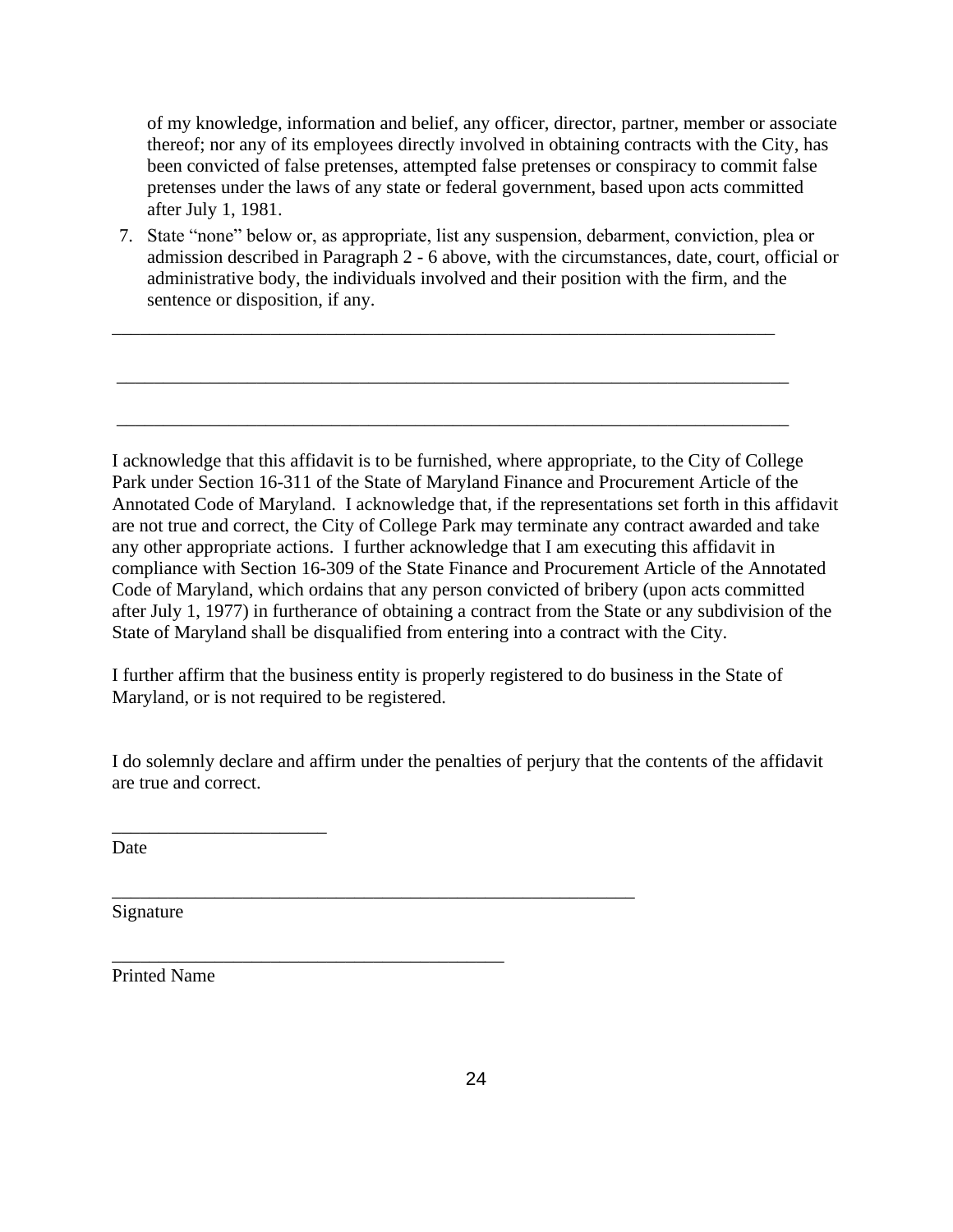### TO BE SUBMITTED WITH BID

## **TENTATIVE CONSTRUCTION SCHEDULE**

Please attach a tentative construction schedule (Gantt chart preferred) with the bid proposal outlining project details such as, but not limited to, utility disconnections, ordering of materials, anticipated delivery of materials, construction start date and resulting plan with an estimated date of completion. Circumstances beyond the control of either party to the Contract that significantly alter the tentative construction schedule will be taken into account, and some allowance considered for adjustment of the construction schedule.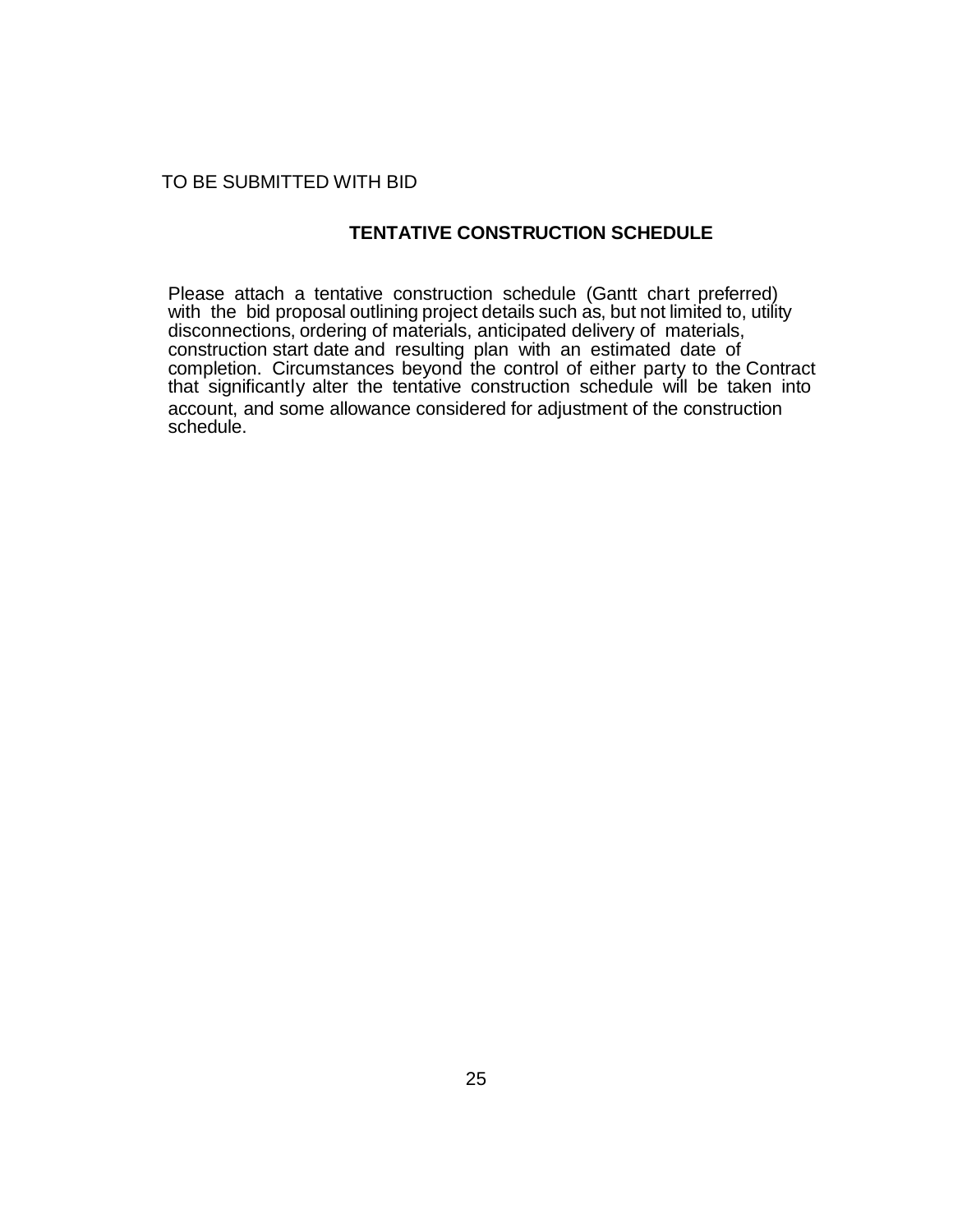## **VI. SAMPLE CONTRACTOR AGREEMENT**

### **TOWN OF KENSINGTON MAINTENANCE AND REPAIR OF THREE BRIDGES**

THIS CONTRACTOR AGREEMENT ("Agreement") is made this day of \_\_\_\_\_\_\_\_\_\_\_\_\_\_\_\_, 2022, by and between TOWN OF

KENSINGTON (hereinafter referred to as the "Town"), a municipal corporation of the State of Maryland, whose address is 3710 Mitchell Street, Kensington, MD 20895, and \_\_\_\_\_\_\_\_\_\_\_\_\_\_\_\_\_\_\_\_\_\_\_\_\_\_\_\_\_\_\_\_\_\_ referred to as "Contractor"), whose address is

 WHEREAS, the Town wishes to demolish, remove and replace the concrete entrance veranda and brick masonry parapet wall at the Town Hall; and

WHEREAS, the Contractor wishes to provide said services.

NOW, THEREFORE, in consideration of the premises and mutual promises herein contained and other good and valuable consideration, the receipt and sufficiency of which are hereby acknowledged, the parties hereto agree as follows:

### I. SCOPE OF WORK

The project involves the maintenance and repair of three bridges located in the Town ("Project"). The scope of work includes the following:

### **A. Bridge No. M-K-04 Kent Street**

1) Repair the spalls in the South Spandrel Wall that undermine the bridge rail post base plates.

2) Install traffic barrier transitions at all corners of the structure.

3) Install MD-SHA Type-G End Treatments on the Northwest, Southwest and Southeast Approaches. Install a MD- SHA Type-K End Treatment on the Northeast Approach.

4) Install object markers at all corners of thestructure.

5) Replace the hand railings on the structure with a crash tested bridgerailing.

6) Repair drainage pipe behind theSoutheast Wingwall.

### **B. Bridge M-K-001 Kensington Parkway**

1)Stabilize the Southwest ApproachEmbankment.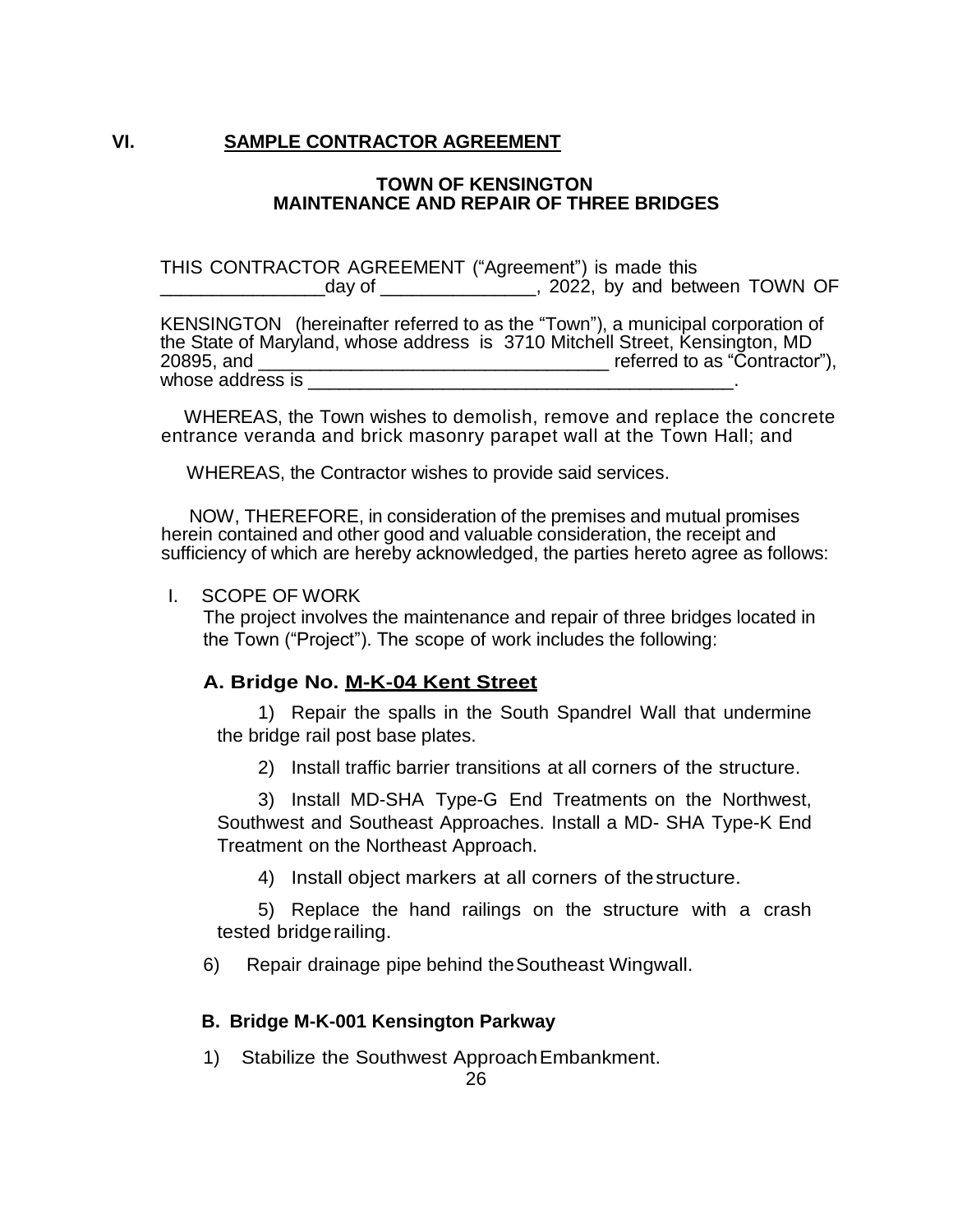2) Remove debris from beneath the bridge.

3) Install object markers at all four corners.

4) Install scour countermeasures understructure.

5) Replace bridge railing in accordance with MD SHA standards.

6) Repaint stone wingwalls and spandrelwalls.

7) Install W-beam traffic barrier along the approaches in accordance with MD SHAstandards.

8) Install W-beam end treatment at all fourcorners in accordance with MD SHA standards.

9) Grout the gap between the arch andWest Spandrel Wall.

10) Replace missing stones at both spandrelwalls and wingwalls.

11) Clean and apply a protective coating tothe corroded areas of the pipe arch.

12) Grout the full-circumference of the utilitypipe where it penetrates the arch.

13) Remove tree adjacent to pilaster at thesoutheast corner of the structure.

14) Repair south footing, which is is intermittently undermined over a length of 35'-0", up to 5" high with up to 1'-7" of horizontal penetration.

15) At 18'-0" from the east end, repair the south footing full-height x 1/4" wide vertical crack.

16) At 7'-0" from the east end, repair the north footing full-height x 1/8" wide vertical crack

# **c. Frederick Avenue MK-02X01**

- 1) Install W-beam traffic barrier transitionsat all four corners of the bridge.
- 2) Install W-beam traffic barrier end treatments at the four corners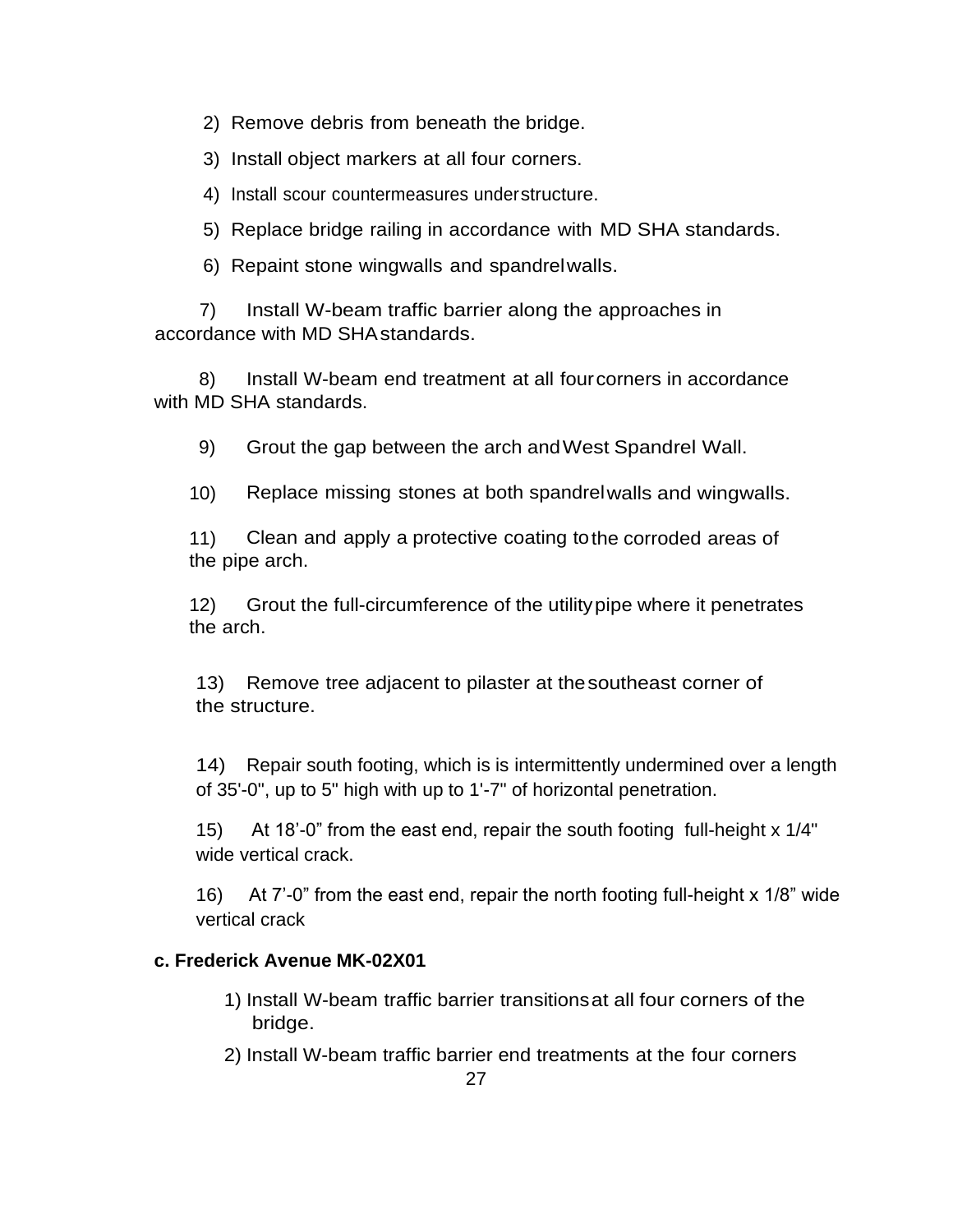of thebridge.

- 3) Install W-beam traffic barriers at all fourcorners of the bridge.
- 4) Install object markers at the four cornersof the bridge.
- 5) Install advance posting sign at the East Approach at the intersection with Wake Drive.
- 6) Repair gabion baskets in the downstream channel.
- 7) Repair the edge spalling in the wearingsurface along the top of the abutment backwalls.
- 8) Replace the West Abutment joint seal.
- 9) Repair the delaminated areas in bothabutments.
- 10) Repair the spalls and delaminated areasin the Southeast and Southwest Wingwalls.

The required maintenance and repair of the bridges is more specifically described in the attached Montgomery County Department of Transportation 2019 Bridge Inspection reports for each bridge, which are incorporated herein by reference.

All required licenses and permits will be the responsibility of the Contractor, including without limitation, building permits and site certifications.

The Contractor shall be responsible for the cost and provision of any Third Party inspection requirements. The Contractor will be required to pay all necessary fees and post any necessary bonds to any regulatory agencies having jurisdiction for inspection or for the privilege or right to execute the Work as called for in the Contract Documents, and the Contractor shall include the cost of said fees in its bid. The Contractor shall be responsible for any "construction fees" to implement the construction of the project.

Work can be performed between 7:00 a.m. and 5:00 p.m., Monday - Friday. Work may be scheduled on Saturdays through the Project Manager. Request to work at any other time will be evaluated based on operations at the facility.

The Contractor will be responsible for all work listed above, shown on the plans and approved permits and written on the project specifications constituting the Contract Documents, and all work that is incidental thereto.

Contractor parking, dumpster storage and staging in Town rights-of-way shall be coordinated with the Project Manager.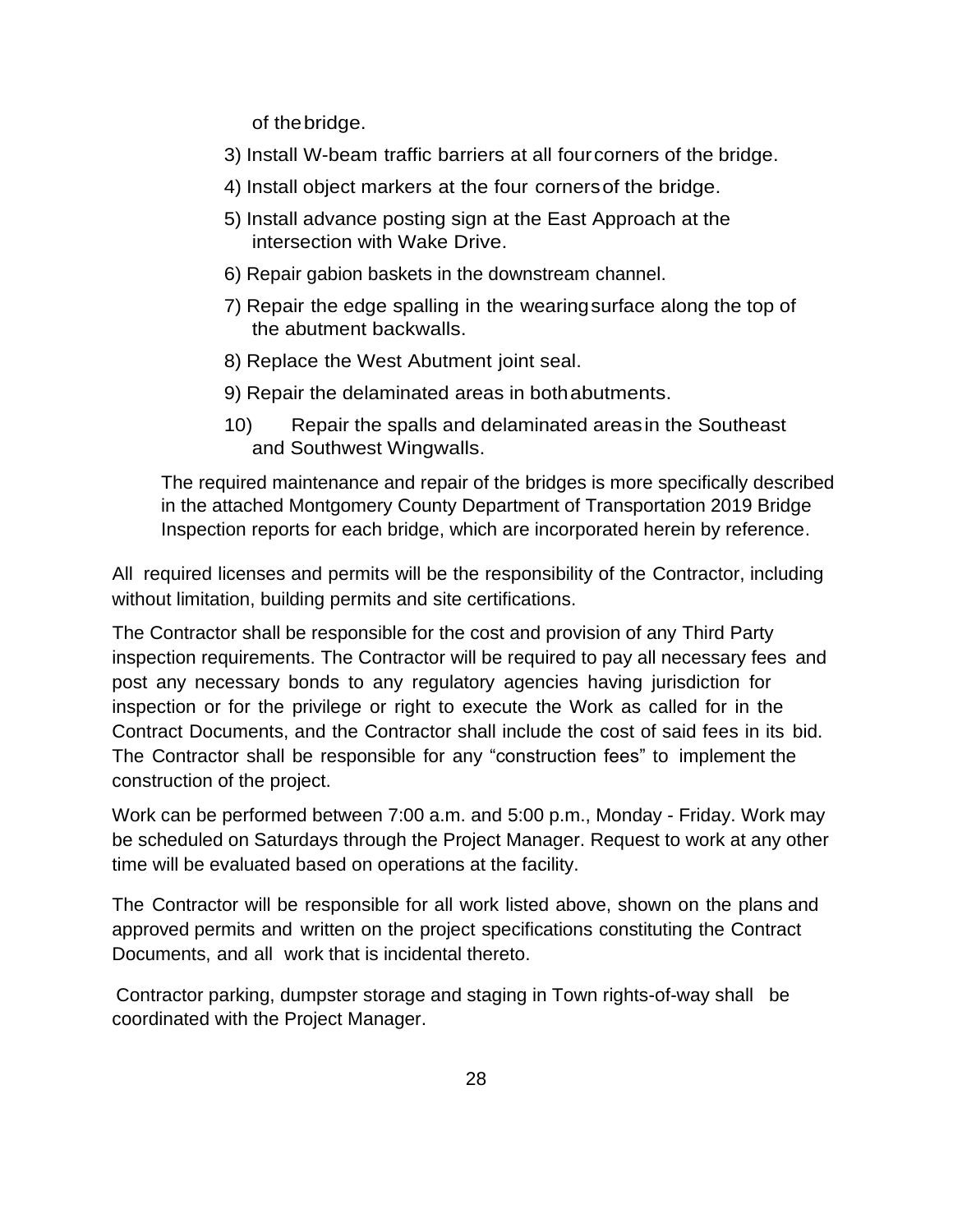The Contractor will be responsible for all work listed above, shown on the plans and written on the project specifications constituting the Contract Documents, and all work that is incidental thereto.

The Contractor shall furnish all of the material and perform all of the work as described in these Contract Documents.

The work required of the Contractor will be performed in coordination with the Town's Project Manager and/or designee.

A state of emergency exists in Maryland due to the COVID-19 pandemic and the Project may be impacted. In the event of delays to the critical path of the agreed Project Schedule resulting solely from the effects of the COVID-19 pandemic, the actual number of days of delay will be added to the Project Schedule as an equitable adjustment. Expected costs that may be incurred due to the need for social distancing, personal protective equipment, additional office facilities and cleaning have been included in the Contract Price.

# II. DATES OF WORK

Work under the Contract shall commence on or before ten (10) days from notice to proceed. All work shall be performed pursuant to the approved Project schedule submitted by the Contractor. Permitting will be completed on or before 50 days from notice to proceed. It is understood by the parties hereto that time is of the essence in the completion of the services under this Agreement. Provision for liquidated damages for failure to comply with the Contract Time are set forth in the General Provisions.

# III. CONTRACT PRICE

The Town agrees to pay to the Contractor, as consideration for the Contractor's satisfactory performance of all obligations under this Agreement, the sum of \_\_\_\_\_\_\_\_\_\_\_\_\_\_\_\_\_\_\_\_\_\_\_\_\_\_\_\_\_\_\_\_\_ Dollars (\$\_\_\_\_\_\_\_\_\_\_\_\_\_\_\_\_\_ ). Said Contract Price shall include all incidental costs, including, but not limited to, travel, printing, copying, drawings, diagrams and photographs. Invoices for payment under this Contract may be submitted on a monthly basis and must be accompanied by a statement of work completed and percent completed by phase and/or any other documentation required by the Town. All pricing shall be consistent with Montgomery County RFP# 1106662 Construction Services for On-Call Bridge, Culvert and Retaining Wall Repair.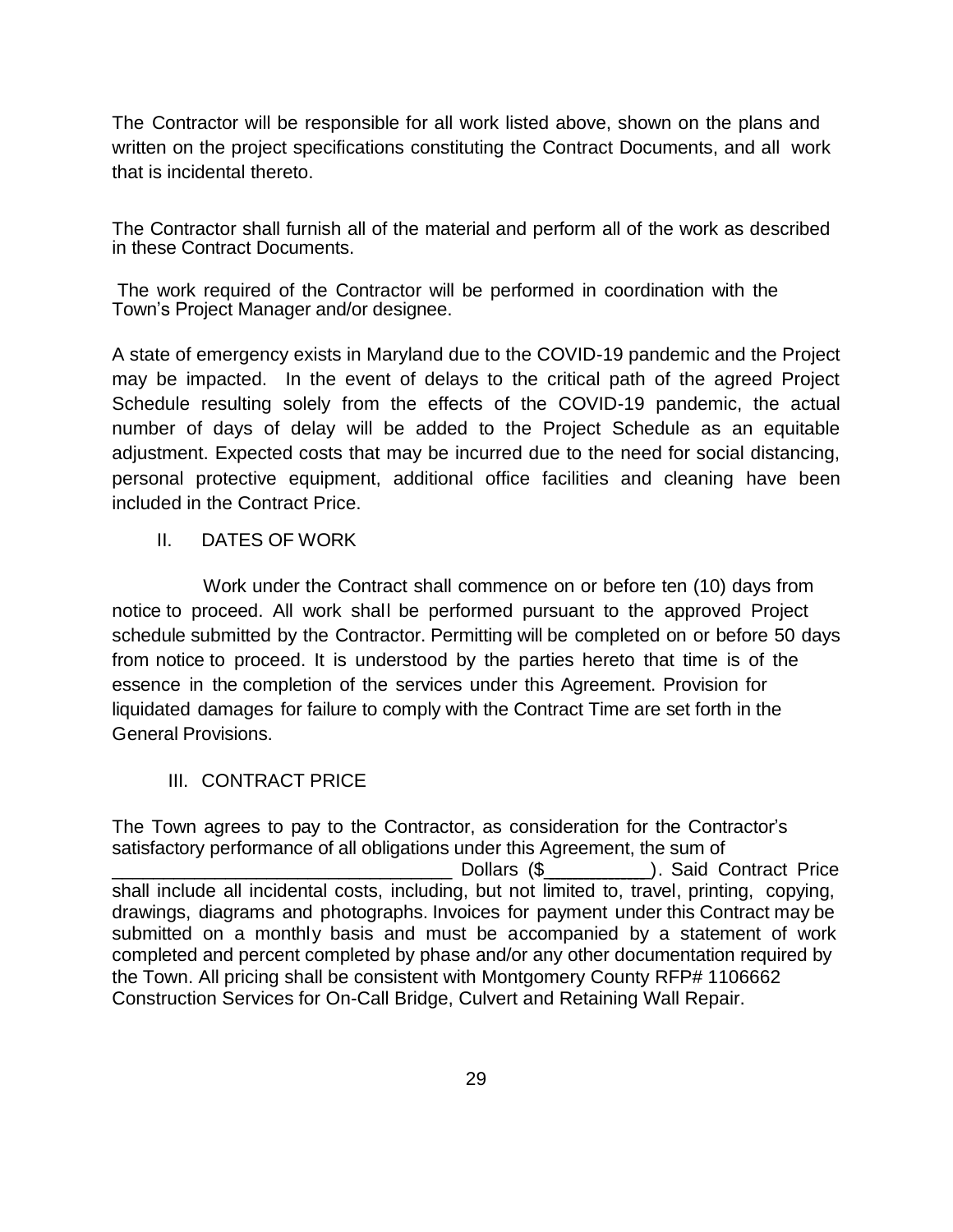# IV. CONTRACT DOCUMENTS

This Agreement and the following enumerated documents form the Contract and they are fully a part of the Contract as if attached hereto:

> Request for Bid Proposals Bid Proposal Forms and Affidavits Three Bridge Inspection reports from Montgomery County Department of **Transportation Specifications** General Provisions Special Provisions Addenda Permits Performance Bond Labor and Materials Bond Other Documents Contained within the Bid Specifications Certifications and Affirmations Required by the Town Certificate(s) of Insurance and Endorsements Construction Schedule

In the event any term of the foregoing documents conflicts with the terms of this Agreement, this Agreement shall prevail over the Plans and Technical Specifications and which shall prevail over the remaining Contract Documents.

## V. CAPACITY TO PERFORM

The Contractor represents that all equipment and personnel necessary for providing the described services and items will be available as needed.

# VI. STATUS OF CONTRACTOR

The Contractor shall perform the services described herein as an independent contractor and not as an employee of the Town.

## VII. INSURANCE AND INDEMNIFICATION

The Contractor will purchase from insurance companies, government self- insurance pools or government self-retention funds authorized to do business in Maryland, and maintain during the entire term of the contract, comprehensive general liability insurance, automobile liability insurance, and workers' compensation insurance with limits of not less than those set forth below. On each policy, Contractor will name the Town as an additional insured, with the exception of the workers compensation, and will provide an additional insured endorsement.

i. Comprehensive General Liability Insurance:

Combined single limit liability insurance with a limit of \$2,000,000 each occurrence/aggregate.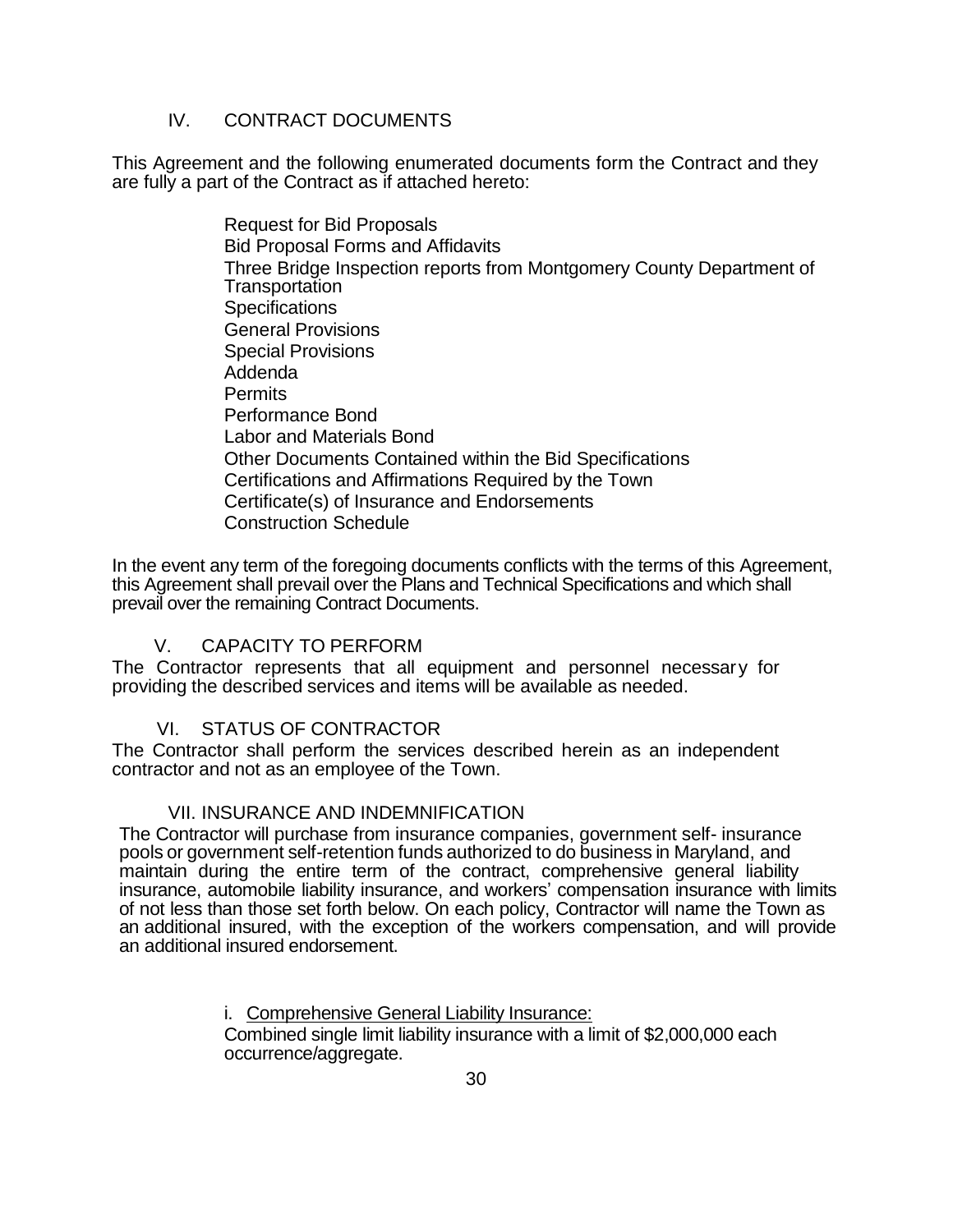All insurance shall include completed operations and contractual liability coverage. Contractor shall obtain builder's risk insurance in an amount appropriate to cover potential losses with a minimum of 100% of construction costs. The Town will not be liable for any damages during construction.

### ii. Automobile Liability Coverage: Automobile insurance with a combined limit of \$1,000,000 for each occurrence/ aggregate.

iii. Workers' Compensation Insurance: Contractor shall comply with the requirements and benefits established by the State of Maryland for the provision of Workers' Compensation insurance. Contractor shall provide workers' compensation insurance meeting the statutory limits for Maryland and Employers' Liability limits of \$500,000. All corporations are required to provide Workers' Compensation Certificates of Insurance.

The Contractor will covenant to maintain insurance, in these amounts, which will insure all activities undertaken by Contractor on behalf of the Town under this Agreement. Copies of the certificates of insurance and additional insured endorsements for all required coverage shall be furnished to the Town within ten (10) days following the execution of this contract and prior to commencement of any work. The Town shall receive 30 days prior notice of any reduction or elimination of the insurance coverage required herein.

Provision of any required insurance does not relieve Contractor of any of the responsibilities or obligations assumed by the Contractor in the contract awarded, or for which the Contractor may be liable by law or otherwise. Provision of such insurance is not intended in any way to waive the Town's immunities or any damage limits applicable to municipal government as provided by law.

The Contractor shall also furnish to the Town a Certificate of Insurance and additional insured endorsement in like amounts for any approved sub-contractor prior to commencement of work in the Town.

The required insurance may be in policy or policies of insurance, primary and excess, including the so-called umbrella or catastrophe form and must be placed with insurers rated "A-" or better by A.M. Best Company, Inc., provided any excess policy follows form for coverage. Coverage will be primary and noncontributory with any other insurance and self-insurance.

The Contractor shall indemnify and save harmless the Town, its officers, agents, servants, and employees, from all suits, actions, and damages or costs of every kind and description arising directly or indirectly out of the performance of the Contract, including attorneys' fees, whether caused by negligent or intentional actions or omissions on the part of the Contractor, its agents, servants and employees, or to other causes.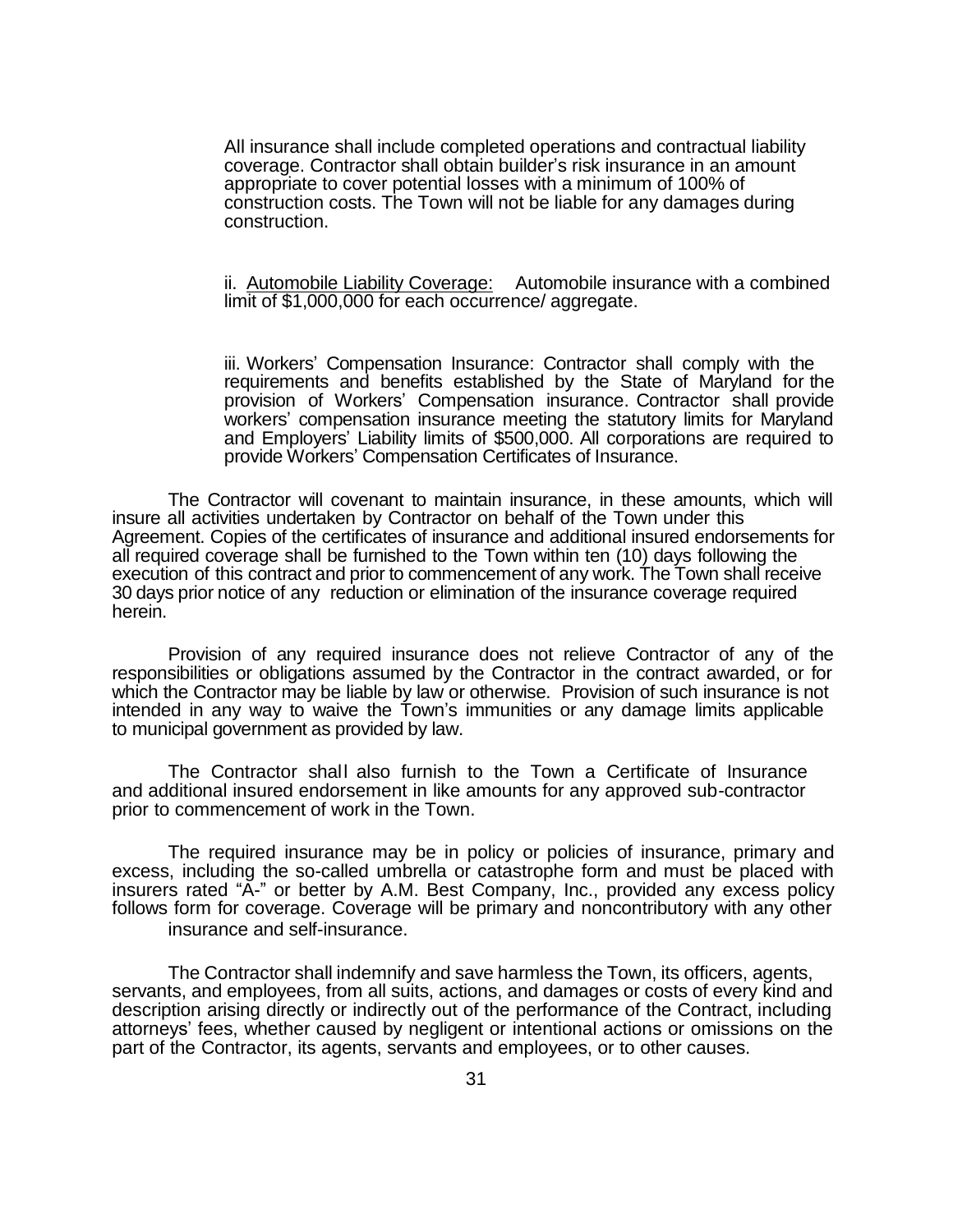A rider or riders to the Public Liability and/or Property Damage Insurance policy or policies to cover any special hazards which may develop in the course of the work with such companies and in such amounts as may be approved by the Town.

The Contractor shall carry, at its own expense, Builder's Risk Insurance for the full Contract amount, insuring against the perils of fire and lightning, and providing extended coverage for vandalism and malicious mischief, subject only to the minimum standard deductibles allowed by law. The Town will provide no coverage during the construction period.

Provision of any insurance required herein does not relieve Contractor of any of the responsibilities or obligations assumed by the Contractor in the contract awarded, or for which the Contractor may be liable by law or otherwise. Provision of such insurance is not intended in any way to waive the Town's immunities or any damage limits applicable to municipal government as provided by law.

### VIII. LICENSES, PERMITS, APPLICABLE LAWS

The Contractor will be responsible for obtaining any and all licenses and permits pertaining to performance of work under the Contract except as otherwise provided in the Contract Documents. All services and materials provided by the Contractor shall conform to all applicable laws and regulations.

### IX. MATERIALS AND STANDARD OF WORK

All work performed, and material provided, pursuant to this Agreement shall be in conformance with standards adopted by the State of Maryland and Montgomery County and will be appropriate for existing conditions. All work shall be performed in a neat and workmanlike manner by trained and experienced personnel. Defective or unsuitable materials or workmanship shall be rejected and shall be made good by the Contractor at Contractor's expense, notwithstanding that such deficiencies have been previously accepted or were due to no fault of the Contractor. The Contractor will guarantee that materials conform to specifications herein, that the items will be free from defects, and that the items are fit for the purpose for which intended. Further, the Contractor shall, in a manner acceptable to the Town, return to original condition any property disturbed or damaged during the work.

### X. ACCURATE INFORMATION

The Contractor certifies that all information provided in response to the Request for Proposals or in response to other requests for information is true and correct. Any false or misleading information is grounds for the Town to reject the bid and to terminate this Agreement.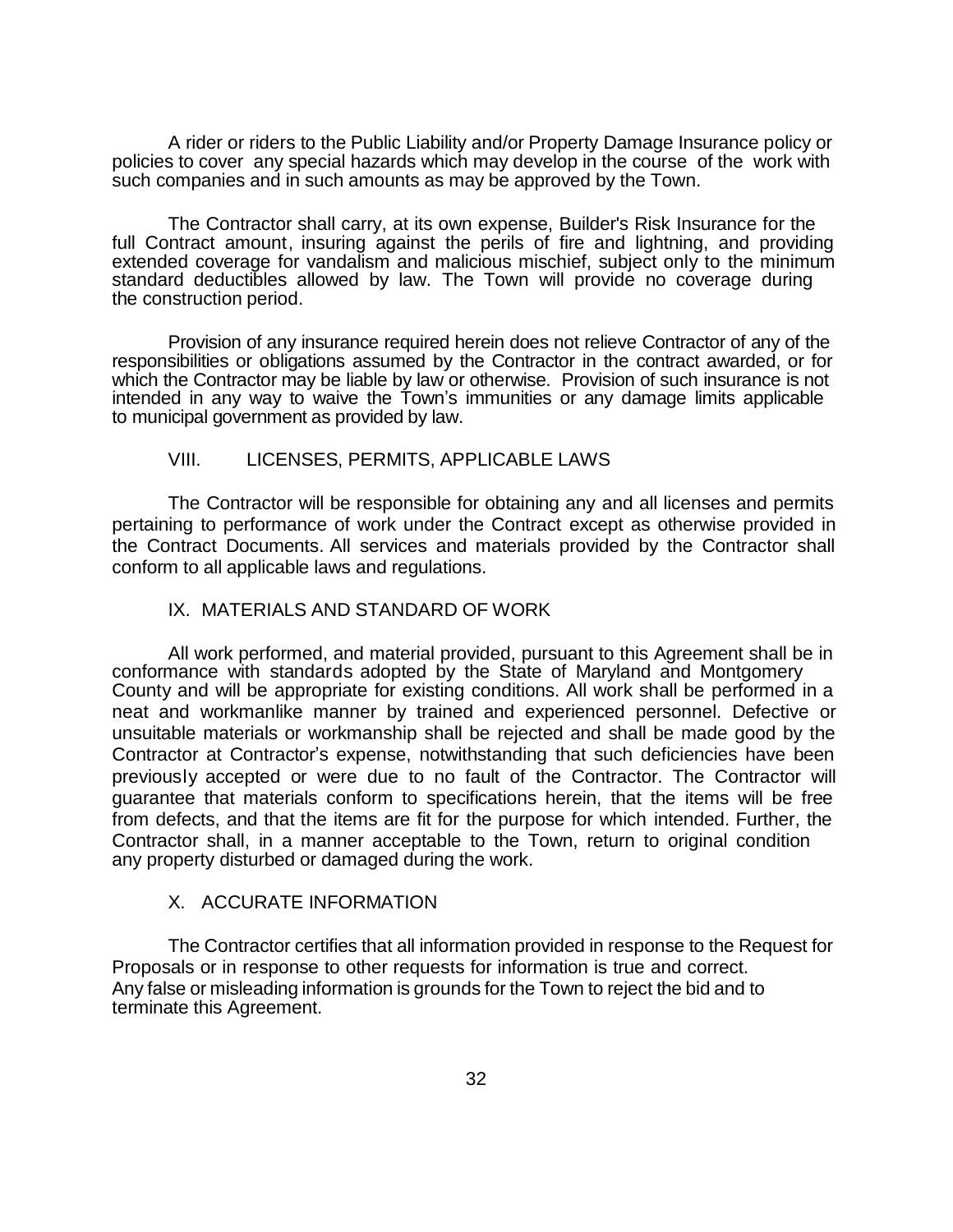### XI. PERIODIC AND FINAL INSPECTION

The Town will make periodic inspections of the work through the Project Manager or other Town representative. A final inspection of the work shall be made by a representative of the Town and the Contractor at the end of the work and cure period to ensure that all requirements have been met.

#### XII. RETAINAGE

The Town will pay the Contract Price, less five percent (5%) retainage, to the Contractor upon completion of the contract work, and correction of any deficiencies discovered as a result of final inspection. The five percent (5%) retainage shall be paid to the Contractor within six (6) months following substantial completion and correction of any deficiencies. The said retainage is held as security for performance and not as liquidated damages and the forfeiture of the retainage shall not release the Contractor from any liability in excess of the retainage.

### XIII. PERFORMANCE, LABOR and MATERIALS BOND

The Contractor shall give a Performance and Labor and Materials Bond within ten (10) business days after the date of the award of the Contract. The Performance and Labor and Material Bond shall be in the amount of 100% of the Contract Price.

### XIV. RESTORATION OF PROPERTY

The Contractor, at its own expense, will restore or replace any property displaced or damaged as a result of work performed under this Agreement, to the satisfaction of the Town.

## XV. TERMINATION FOR DEFAULT

Failure of the Contractor to deliver work, supplies, materials, or services in a timely manner, to correct defective work or materials, to act in good faith, or to carry out the work in accordance with Contract Documents shall constitute a breach of contract. In such event, the Town may give notice to the contractor to cease work until the cause for such order has been eliminated. Should the Contractor fail to correct such default within 24 hours after receipt of notification, the Town may terminate any such contract. This provision shall not limit the Town in exercising any other rights or remedies it may have.

### XVI. TERMINATION FOR CONVENIENCE

The performance of work or delivery of services may be terminated in whole or in part at any time upon written notice when the Town determines that such termination is in its best interest. The Town will be liable only for labor, materials, goods and services furnished prior to the effective date of such termination.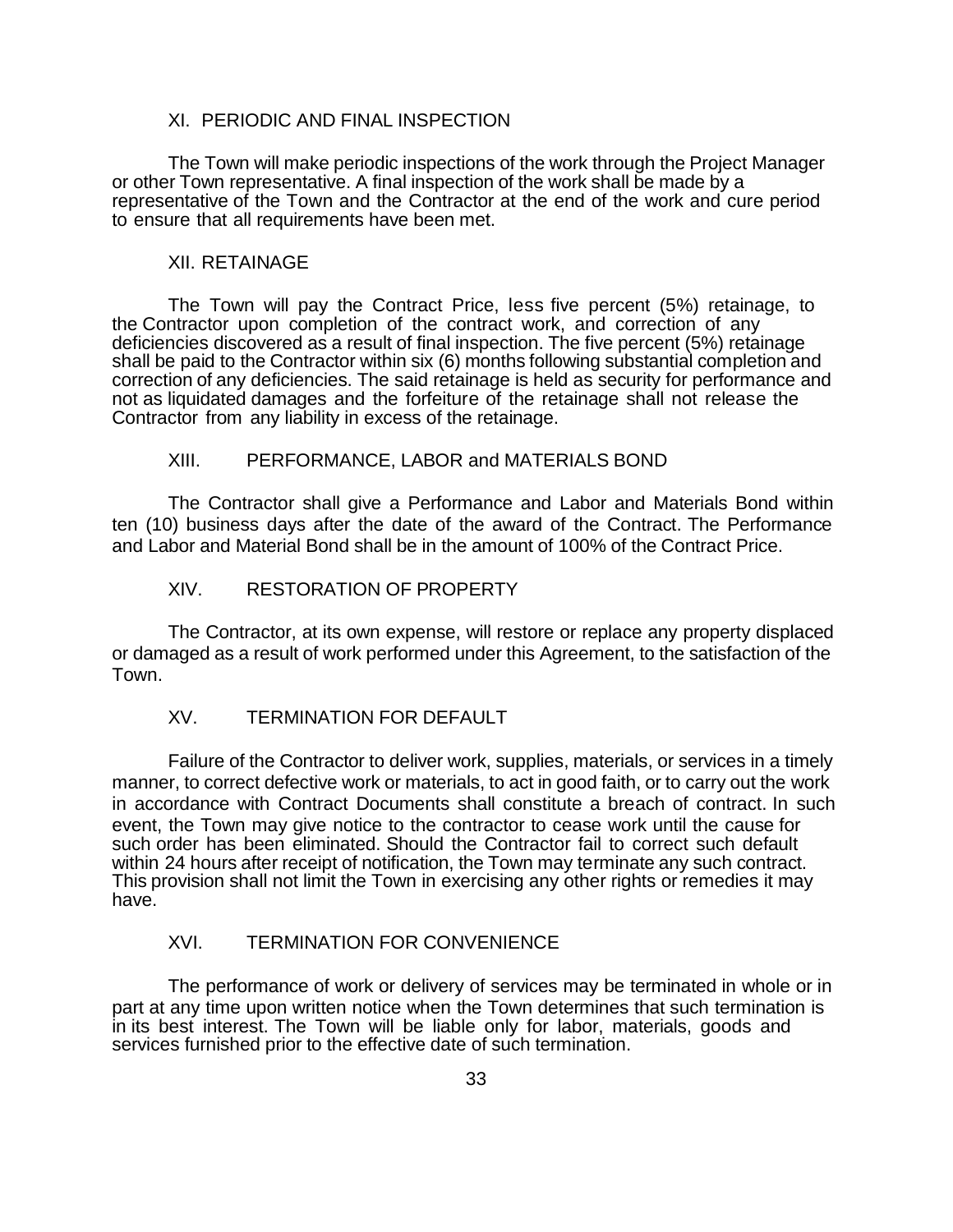XVII. NOTICES

All notices to the parties may be delivered by electronic transmission, personal delivery, or by certified mail via the United States Postal Service to the following addresses:

> For the Town: Town Manager Town of Kensington 3710 Mitchell Street Kensington, MD 20895

For the Contractor:

XVIII. COSTS

The prevailing party as determined by a court of competent jurisdiction shall be entitled to attorney's fees and costs incurred in any actions or claims brought to enforce this Contract, or for damages hereunder.

XIX. ERRORS IN SPECIFICATIONS

The Contractor shall take no advantage of any error or omission in the specifications. The Town shall make such corrections and interpretations as may be deemed necessary and that decision shall be final.

XX. GOVERNING LAW

This Agreement is executed in the State of Maryland and shall be governed by Maryland law, excluding its conflict of law rules. The Contractor, by executing this Contract, consents to the jurisdiction of the Maryland state courts with respect to any dispute arising out of this Contract.

XXI. SEVERABILITY

If any term or provision of this Agreement shall be held invalid or unenforceable to any extent, the remainder of this Agreement shall not be affected thereby, and each term and provision of this Agreement shall be enforced to the fullest extent permitted by law.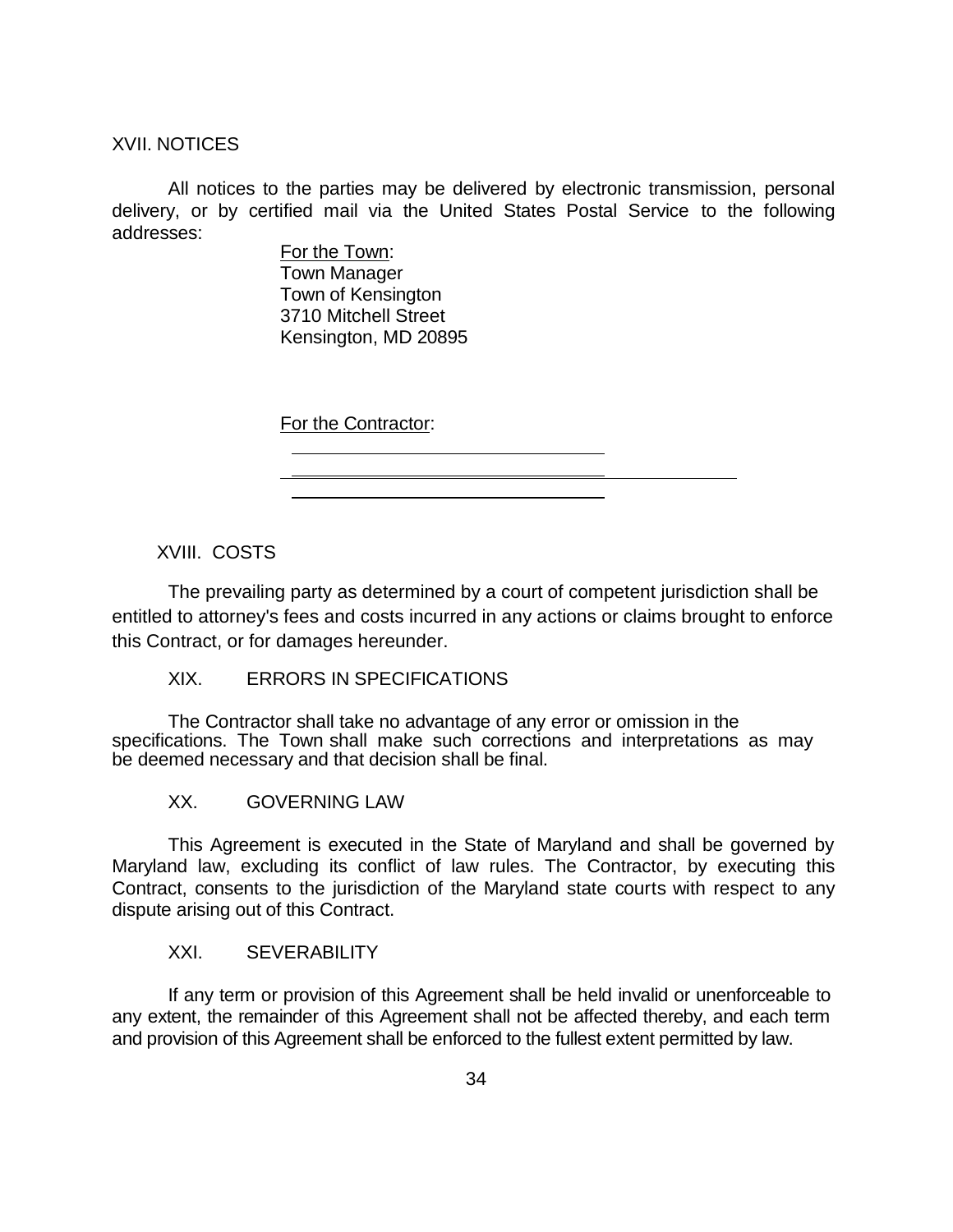### XXII. INTERPRETATION

Any questions concerning conditions and specifications shall be directed in writing to the Project Manager. No interpretation shall be considered binding unless provided in writing by the Project Manager. By execution of this contract, the Contractor certifies that it understands the terms and specifications.

### XXIII. ATTORNEYS' FEES AND COSTS

The prevailing party shall be entitled to attorney's fees and costs incurred in any actions or claims brought to enforce this Agreement, or for damages thereunder.

### XXIV. SUCCESSORS AND ASSIGNS

This Agreement shall inure to the benefit of and be binding upon the successors and assigns of the parties hereto. In any event, the Contractor shall not assign any right or obligation under this Agreement without the Town's express written consent, which may be withheld in the Town's sole discretion.

#### XXV. ENTIRE AGREEMENT

This Agreement, including all Contract Documents, constitutes the entire agreement between the Town and the Contractor. No modification or addition to this Agreement shall have any effect unless made in writing and signed by both parties hereto.

### XXVI. COUNTERPARTS

The parties may execute this Contract in counterparts, with electronic signatures, which each such document shall, in the aggregate and when signed by both parties, constitute one and the same instrument; and, thereafter, each counterpart shall be deemed an original instrument as against any party who has signed it. This Contract shall not be valid or enforceable unless and until duly executed by a duly authorized officer of each party.

### XXVII. OTHER PAYMENTS; EXPENSES; TAXES

The Town will not be responsible for any cost or expenses of operation of any kind associated with Contractor's provision of services pursuant to this Agreement, except as set out herein. Contractor shall be entitled to no fees, bonuses, contingent payments, or any other amount in connection with the services to be rendered hereunder except as set out herein. The parties hereto further agree that the Town shall have no obligation to reimburse, pay directly or otherwise satisfy any expenses of the Contractor in connection with the performance of its obligations under this Agreement.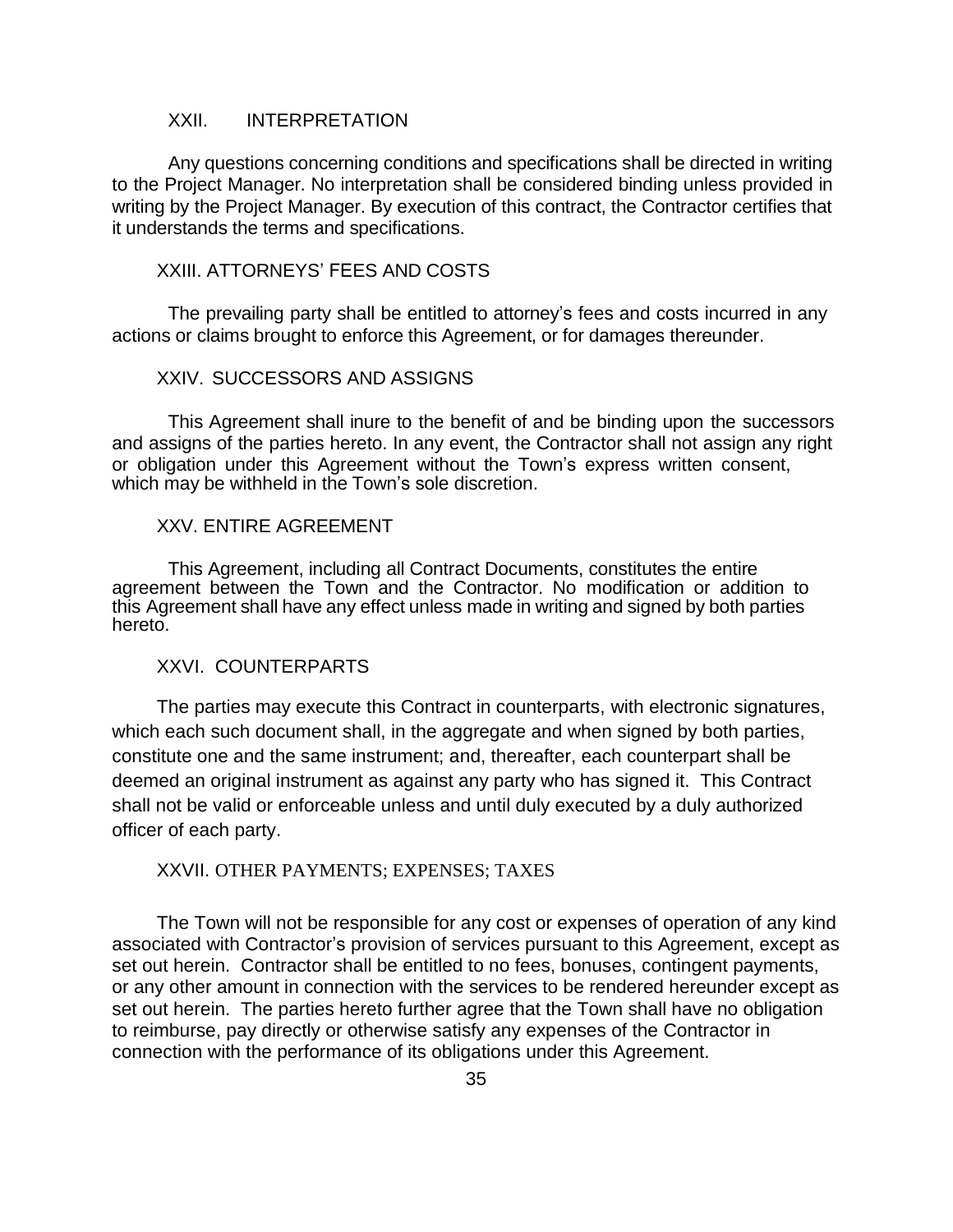It is expressly understood and acknowledged by the parties hereto that the fees payable hereunder shall be paid in the gross amount, without reduction for any Federal or State withholding or other payroll taxes, or any other governmental taxes or charges. The parties hereto further recognize that Contractor, as an independent contractor of the Town, is responsible for directly assuming and remitting any applicable Federal or State withholding taxes, estimated tax payments, Social Security payments, unemployment compensation payments, and any other fees, taxes, and expenses whatsoever. In the event that Contractor is deemed not to be an independent contractor by any local, state or federal governmental agency, Contractor agrees to indemnify and hold harmless the Town for any and all fees, costs and expenses, including, but not limited to, attorneys fees incurred thereby.

IN WITNESS WHEREOF, the parties hereto have executed this Agreement under seal the day and year first above written.

ATTEST: TOWN OF KENSINGTON

| ALLESE                   | TOWN OF KENSINGTON                                                                                                   |
|--------------------------|----------------------------------------------------------------------------------------------------------------------|
| Susan Engels, Town Clerk | By:<br>Matthew J. Hoffman, Town Manager                                                                              |
| <b>WITNESS:</b>          | <u> 1989 - Johann Stein, marwolaethau a bhann an t-Amhair an t-Amhair an t-Amhair an t-Amhair an t-Amhair an t-A</u> |
|                          |                                                                                                                      |
|                          | APPROVED AS TO LEGAL SUFFICIENCY:                                                                                    |

| Suellen M. Ferguson |  |
|---------------------|--|
| Town Attorney       |  |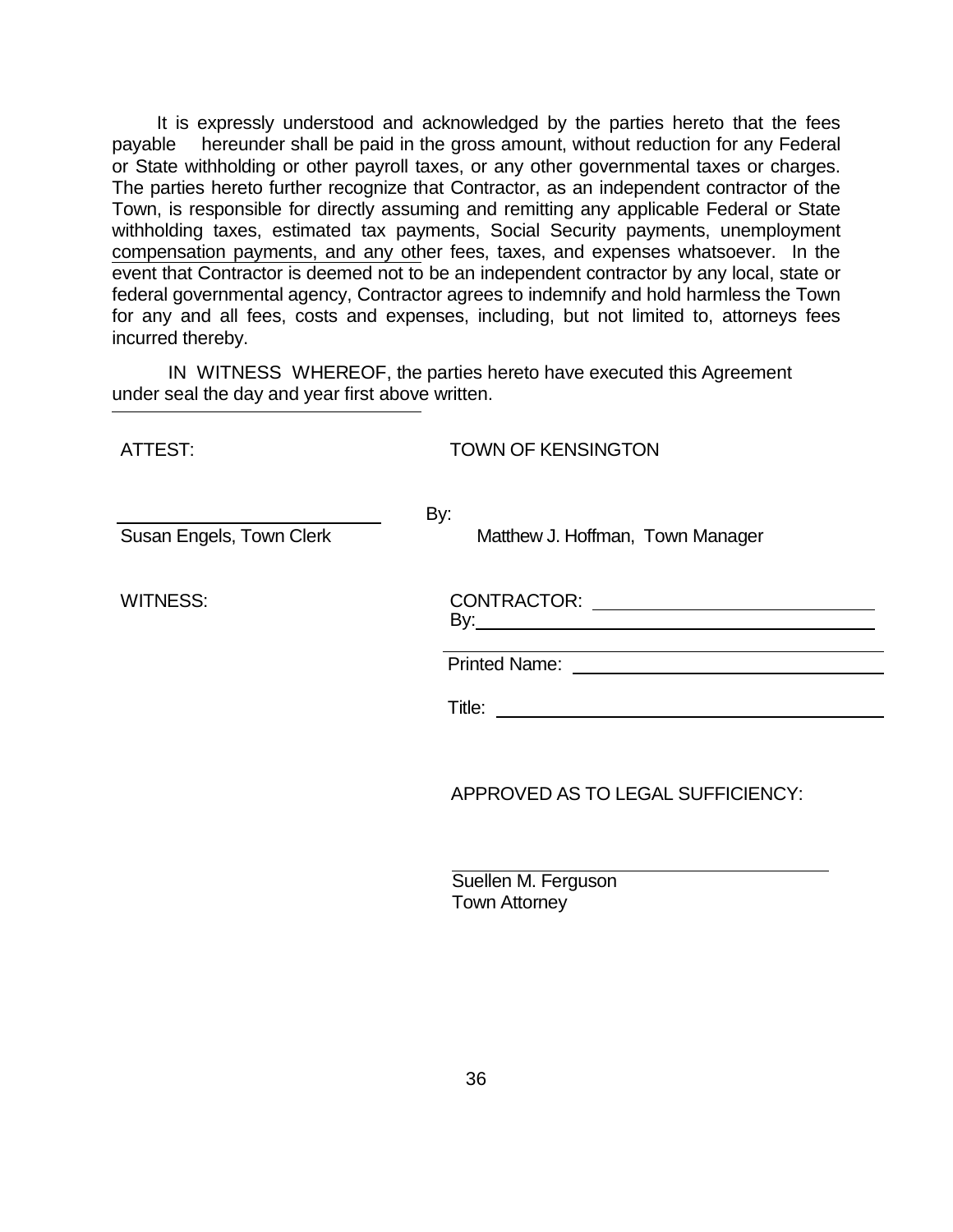# **PERFORMANCE BOND**

KNOW ALL MEN BY THESE PRESENTS, that we, hereinafter known as the "Contractor," as Principal, and \_\_\_\_\_\_\_\_\_\_, as Surety, are held and firmly bound unto Town of Kensington as obligee, hereinafter known as the "Owner," in the penal sum of

Lawful money of the United States of America, to be paid to the Owner, for the use and benefit of the said obligee, and all persons, doing work or furnishing skill, tools, machinery, or materials under or for the purpose of the Contract hereinafter named, for which payment, well and truly to be made, we bind ourselves, our successors and our several respective heirs, assigns, executors, and administrators, jointly and severally, firmly by present.

AFFIXED WITH OUR SEALS THIS day of  $\qquad \qquad , 20$ 

WHEREAS, the Contractor <u>same</u> by an instrument in writing, bearing even date, with these presents, has contracted with the Owner to furnish all equipment, tools, materials, skill and labor for the completion of the work according to this Contract.

All work to be performed in strict accordance with the attached Agreement or Contract, plans and specifications, which Contract is by this reference made a part hereof.

NOW, THE CONDITION OF THIS OBLIGATION IS SUCH, that is the said Contractor shall complete the work provided for in said Contract according to the terms, and shall save the obligee hereunder free from all costs and charges that may accrue on account of the doing of the work specified in the Contract, and shall comply with the laws appertaining to said Contract, then this obligation shall be null and void; otherwise, it shall remain in full force and effect.

### AND THE FURTHER CONDITION OF THIS OBLIGATION IS SUCH,

THAT IF as Contractor, shall fully and faithfully perform work in accordance with the terms of the annexed Contract during the original term thereof and any extensions thereof which may be granted by the Owner, with or without notice to the Surety, and the plans and specifications therein referred to, and provide the materials therein called for, and replace defective work or material for a period of one year after the completion of this Contract, and if the Principal shall satisfy all claims and demands incurred under such contract, and shall fully indemnify and save harmless the Owner from all costs and damages which it may suffer by reason of failure to do so, and shall reimburse and repay the Owner all outlay and expense which the Owner may incur in making good any default, then this obligation shall be null and void, otherwise they , as Contractor, and , as Surety, jointly and severally agree to pay the Owner the difference between the sum of which the said \_\_, as Contractor, would be entitled in the completion of the Contract, and that which the Owner, may be obliged to pay for the completion of the work by Contract or otherwise, and agree to pay any damage, direct or indirect or consequential, which said Owner may sustain on account of such work or on account of the failure of said Contractor, properly and in all things to keep and execute the provisions of the Contract.

And the said and the said of the same state of the same state of the same state of the same state of the same state of the same state of the same state of the same state of the same state of the same state of the same stat as Surety, hereby further bind themselves, their successor, assigns, heirs, executors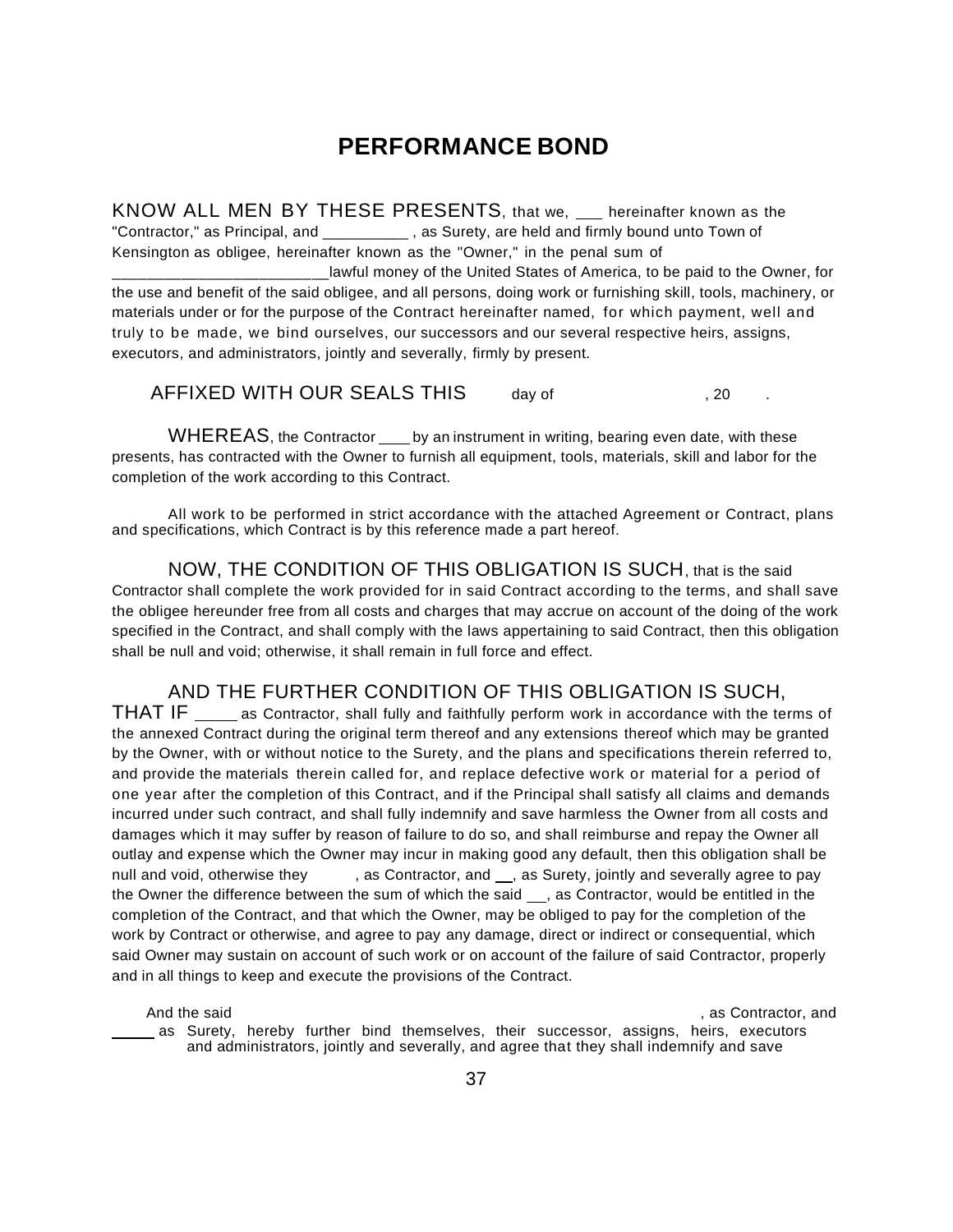harmless and shall pay all amounts, damages, costs and judgments which may be recovered against, and all expense incurred by, the Owner and all representatives of said Owner, from or arising out of all or any suits, actions or claims of any character brought on account of any injuries or damages sustained by any persons or property in consequence of any neglect in safeguarding the work or any such claim arising from any other act, omission, negligence or misconduct of the Contractor, his agents, representatives, servants and employees in the performance of said work or of the repair or maintenance thereof or the manner of doing the same, or the neglect of said Contractor, or agents or servants, or the improper performance of the said work by the Contractor or agents or servants, or the infringement of any patent rights by reason of the use of any equipment, or material, furnished under the said Contract, and will also pay any damages for delay in performance, as stated in the Contract; further, failure to do so with such person, firms, partnership, or corporation shall give them a direct right of action against the principal and surety under this obligation.

As the said Surety, for value received hereby stipulates and agrees that no change, extension of time, alteration, or addition to the terms of the Contract of the work to be performed thereunder of the plans or specifications accompanying the same, shall in any way affect its obligation on this bond, and it does hereby waive notice of any change, extension of time, alteration or addition to the terms of the Contract or to the work or to the plans or specifications.

Without limiting the effect of any other provision herein contained, this bond is to be construed as a statutory bond under the provision of:\_\_\_\_\_\_\_\_\_\_\_\_\_\_\_\_\_\_\_\_\_\_\_\_as amended to date.

| corporate seal to be hereto affixed, and the presents to be signed in its name by _____________, and                  |           |                      |  |
|-----------------------------------------------------------------------------------------------------------------------|-----------|----------------------|--|
|                                                                                                                       |           |                      |  |
|                                                                                                                       |           |                      |  |
| (As to Contractor)                                                                                                    |           | (Seal)               |  |
|                                                                                                                       |           |                      |  |
|                                                                                                                       |           |                      |  |
|                                                                                                                       | Signature |                      |  |
|                                                                                                                       |           |                      |  |
|                                                                                                                       |           |                      |  |
|                                                                                                                       |           |                      |  |
|                                                                                                                       |           |                      |  |
| (As to Surety)                                                                                                        |           | SURETY (Seal)        |  |
|                                                                                                                       |           |                      |  |
| By: $\qquad \qquad$                                                                                                   |           |                      |  |
|                                                                                                                       |           | Attorney-in-Fact     |  |
| APPROVED AS TO FORM                                                                                                   |           | <b>COUNTERSIGNED</b> |  |
|                                                                                                                       |           |                      |  |
| <u> 1990 - Jan Barbara de Carlos de Carlos de Carlos de Carlos de Carlos de Carlos de Carlos de Carlos de Carlos </u> |           | Resident Agent       |  |
| Signed, sealed and delivered in the presence of: _______________________________                                      |           |                      |  |
|                                                                                                                       |           |                      |  |

NOTE: If the Principal is a corporation, the bond shall be signed by the President or Vice President, attested by the Secretary and the Corporate Seal Affixed. If the principal is a partnership, the bond shall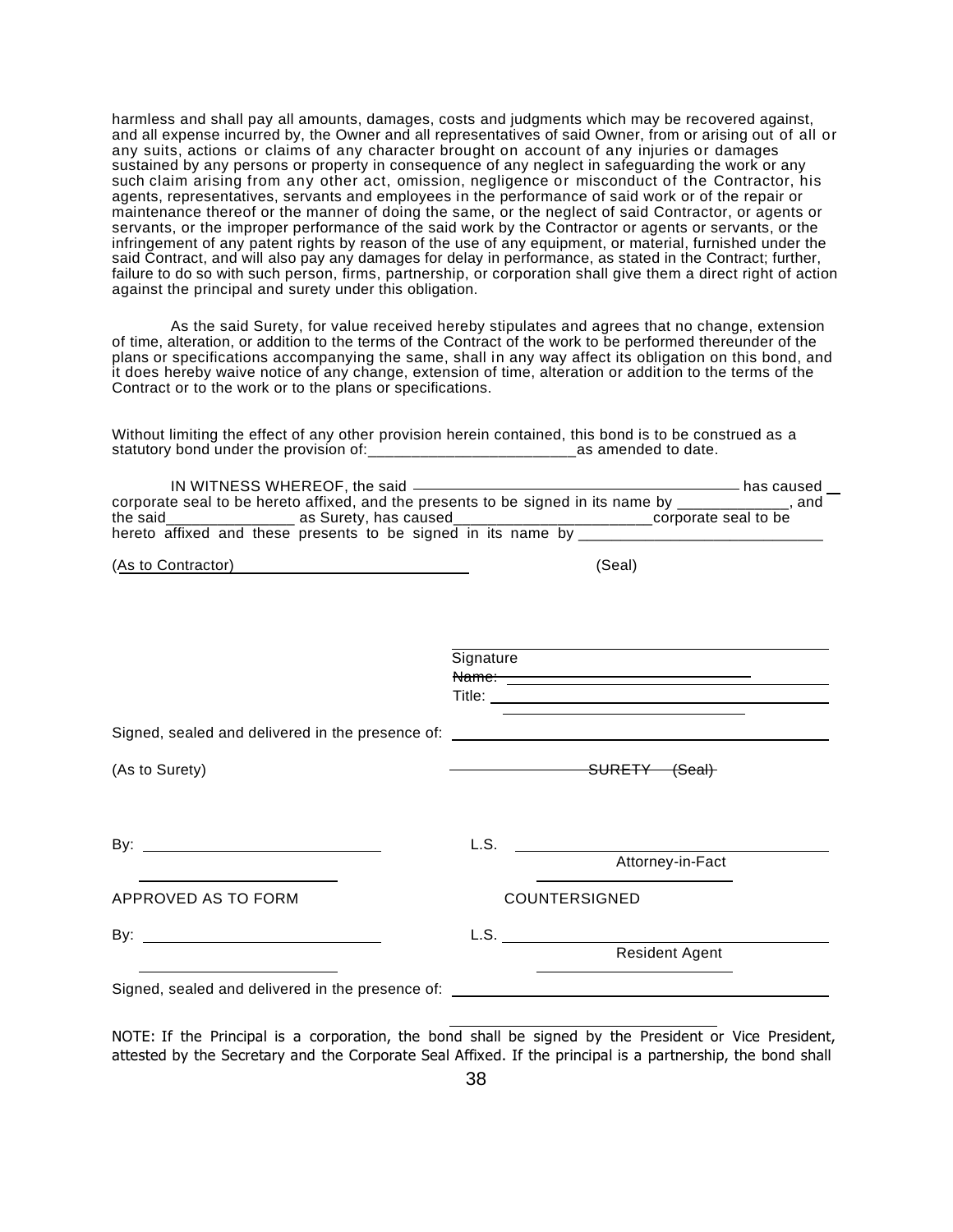be signed in the partnership name by one of the general partners.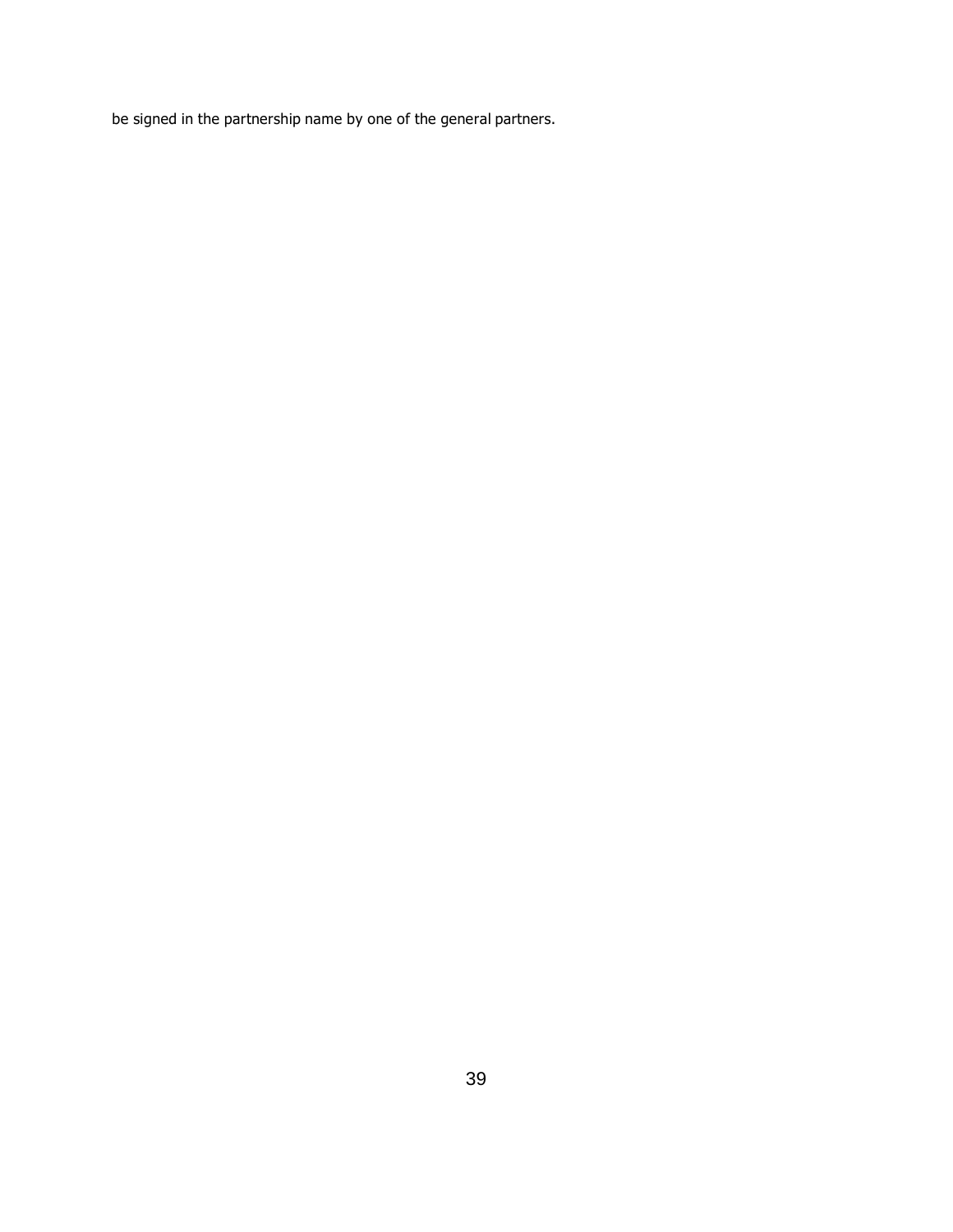# **LABOR AND MATERIALS BOND**

This Bond is issued simultaneously with the performance bond in favor of the Owner conditioned on the full and faithful performance of the Contract:

KNOW ALL MEN BY THERE PRESENTS: that

(Legal name of Contractor)

(Address of Contractor)

as Principal, hereinafter called Contractor, and

(Here insert full name and address of Surety)

a corporation created existing under the laws of the State of Maryland, hereinafter called Surety, are held and firmly bound unto Town of Kensington as Obligee, hereinafter called the Owner, for the use and benefit of claimants as herein below defined, in the penal sum of

(Full value of contract price in written words)

in lawful money of the United States, for the payment whereof Contractor and Surety bind themselves, their heirs, executors, administrators, successors and assigns, jointly and severally, firmly by these presents.

WHEREAS, Principal has a written agreement dated and apple perferred into by Contractor with Owner in the sum of  $\overline{w}$  which contract is by reference made a part hereof, and is hereinafter referred to as the Contract.

NOW, THEREFORE, THE CONDITION OF THIS OBLIGATION is such that if, Contractor shall promptly make payment to all claimants as hereinafter defined, for all labor and material used or reasonably required for use in the performance of the Contract, and any authorized extension or modification thereof, including all amounts due for materials, lubricants, oil, gasoline, coal and coke, repairs on machinery, equipment and tools, consumed or used in connection with the construction of such work, and all insurance premiums on said work, and for all labor, performed in such work whether by subcontractor or otherwise, then this obligation shall be void; otherwise it shall remain in full force and effect, subject however, to the following conditions;

1. A claimant is defined as one having a direct contract with the Contractor or with a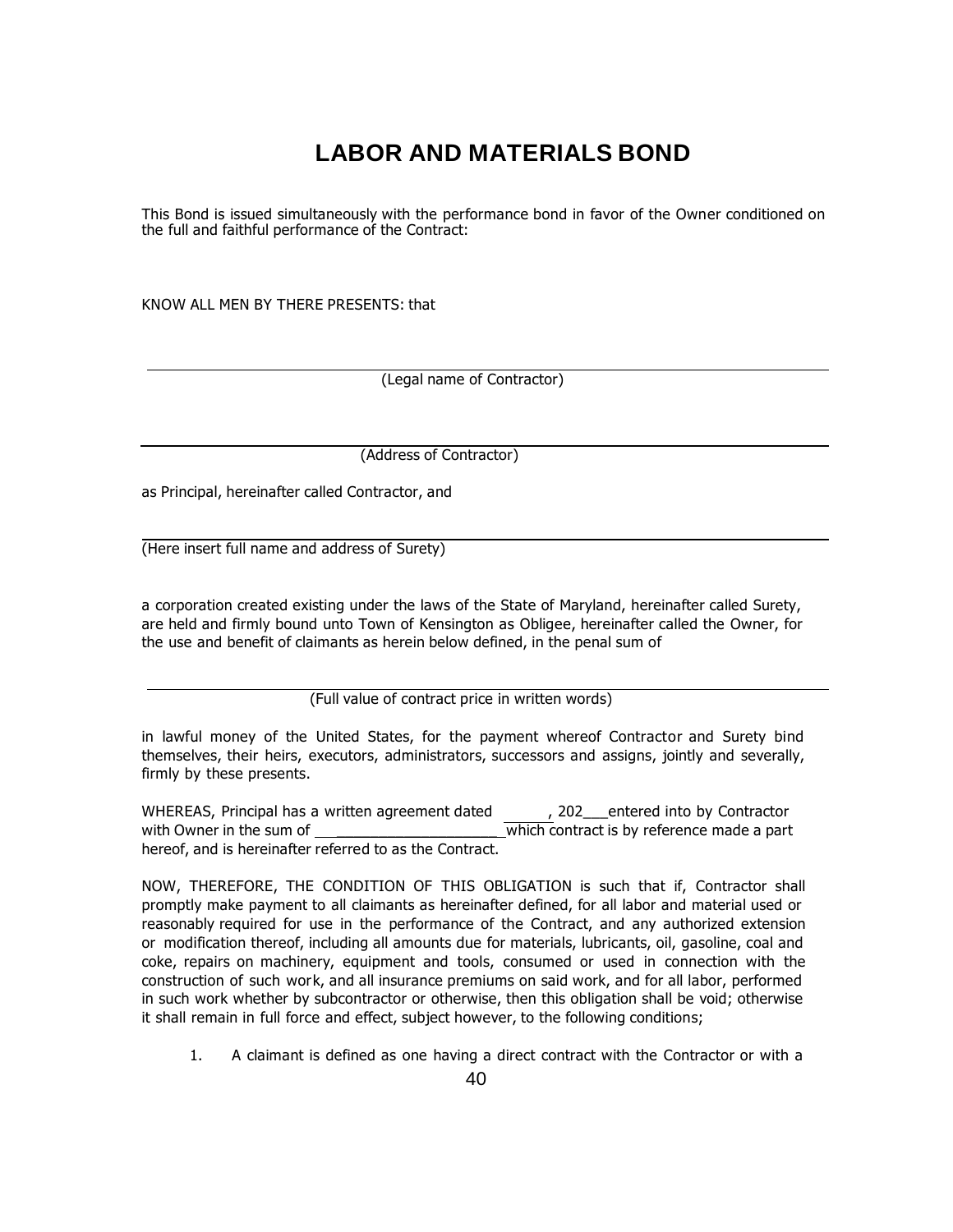Subcontractor of the Contractor for labor, material, or both, used or reasonably required for use in the performance of the Contract, labor and material being constructed to include that part of water, gas, power, light, heat, oil, gasoline, telephone service or rental of equipment directly applicable to the Contract.

- 2. The above named Contractor and Surety hereby jointly and severally agree with the Owner that every claimant as herein defined, who has not been paid in full before the expiration of a period of ninety (90) days after the date on which the last of such claimant's work or labor was done or performed, or materials we furnished by such claimant, may sue on this bond for the use of such claimant, prosecute the suit to final judgment for such sum of sums as may be justly due claimant, and have execution thereon. The Owner shall not be liable for the payment of any costs or expenses of any such suit.
- 3. No suit or action shall be commenced hereunder by any claimant:
	- a) Unless claimant, other than one having a direct contract with the Contractor, shall have given written notice the Contractor, the Owner or the Surety above named, within ninety (90) days after such claimant did or performed the last of the work or labor, or furnished the last of the materials for which said claim is made, starting with substantial accuracy the amount claimed and the name of the a party to whom the materials were furnished, or for whom the work or labor was done or performed. Such notice shall be served by mailing the same by registered mail or certified mail, postage prepaid, in an envelope addressed to the Contractor, Owner and Surety, and any place where an office is regularly maintained for the transaction of business, or served in any manner in which legal process may be served in the state in which the aforesaid project is located, save that such service need not be made by a public officer.
	- b) After the expiration of one (1) year following the date on which Contractor ceased work on said Contract, it being understood, however, that if any limitation embodied in this bond is prohibited by any law controlling the construction hereof such limitation shall be deemed to be amended so as to be equal to the minimum period of limitation permitted by such law.
	- c) Other than in a state court of competent jurisdiction in and for the County or other political subdivision of the state in which the project, or any part thereof, is situated, or in the United States District Court for the district in which the Project, or any part thereof, is situated and not elsewhere.
- 4. The amount of this bond shall be reduced by and to the extent of any payment or payments made in good faith hereunder, inclusive of the payment by Surety of mechanics' liens which may be filed or recorded against said improvement, whether or not the claim for the amount of such lien be presented under and against this bond.
- 5. The said Surety, for value received, hereby stipulates and agrees that no change, extension of time, alteration or addition to the terms of the contract or to the work to be performed thereunder or the specifications accompanying the same shall in anywise affect its obligation on this bond, and it does hereby waive notice of any such change, extension of time, alteration or addition to the terms of the contract or to the work or